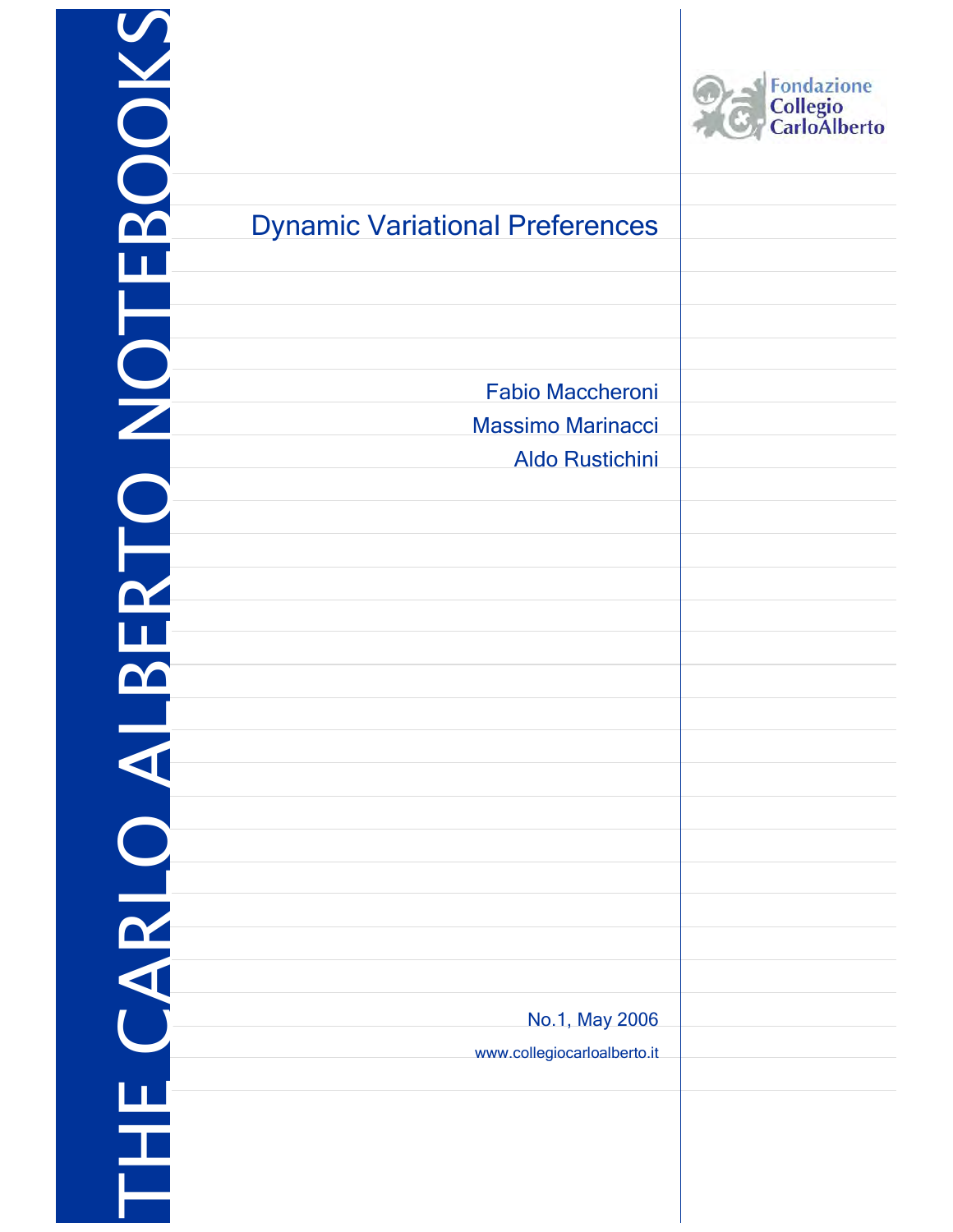# Dynamic Variational Preferences<sup>1</sup>

Fabio Maccheroni<sup>a</sup> Massimo Marinacci<sup>b</sup> Aldo Rustichini<sup>c</sup>

 ${}^{a}$ Istituto di Metodi Quantitativi and IGIER, Università Bocconi  ${}^{b}$ Dipartimento di Statistica e Matematica Applicata and Fondazione Collegio Carlo Alberto, Università di Torino c Department of Economics, University of Minnesota

February 2006

1We thank Erio Castagnoli, Larry Epstein, Gino Favero, Salvatore Modica, Sergio Segre, Claudio Tebaldi, several seminar audiences, and, especially, Thomas Sargent and three anonymous referees for some very helpful comments. Part of this research was done while the first two authors were visiting the Department of Economics of Boston University and CERMSEM (Université Paris 1), which they thank for their hospitality. They also gratefully acknowledge the financial support of the Ministero dell'Istruzione, dell'Università e della Ricerca. Rustichini gratefully acknowledges the financial support of the National Science Foundation (grant  $\#$  0136556).

°c 2006 by Fabio Maccheroni, Massimo Marinacci, and Aldo Rustichini. Any opinions expressed here are those of the authors and not those of the Fondazione Collegio Carlo Alberto.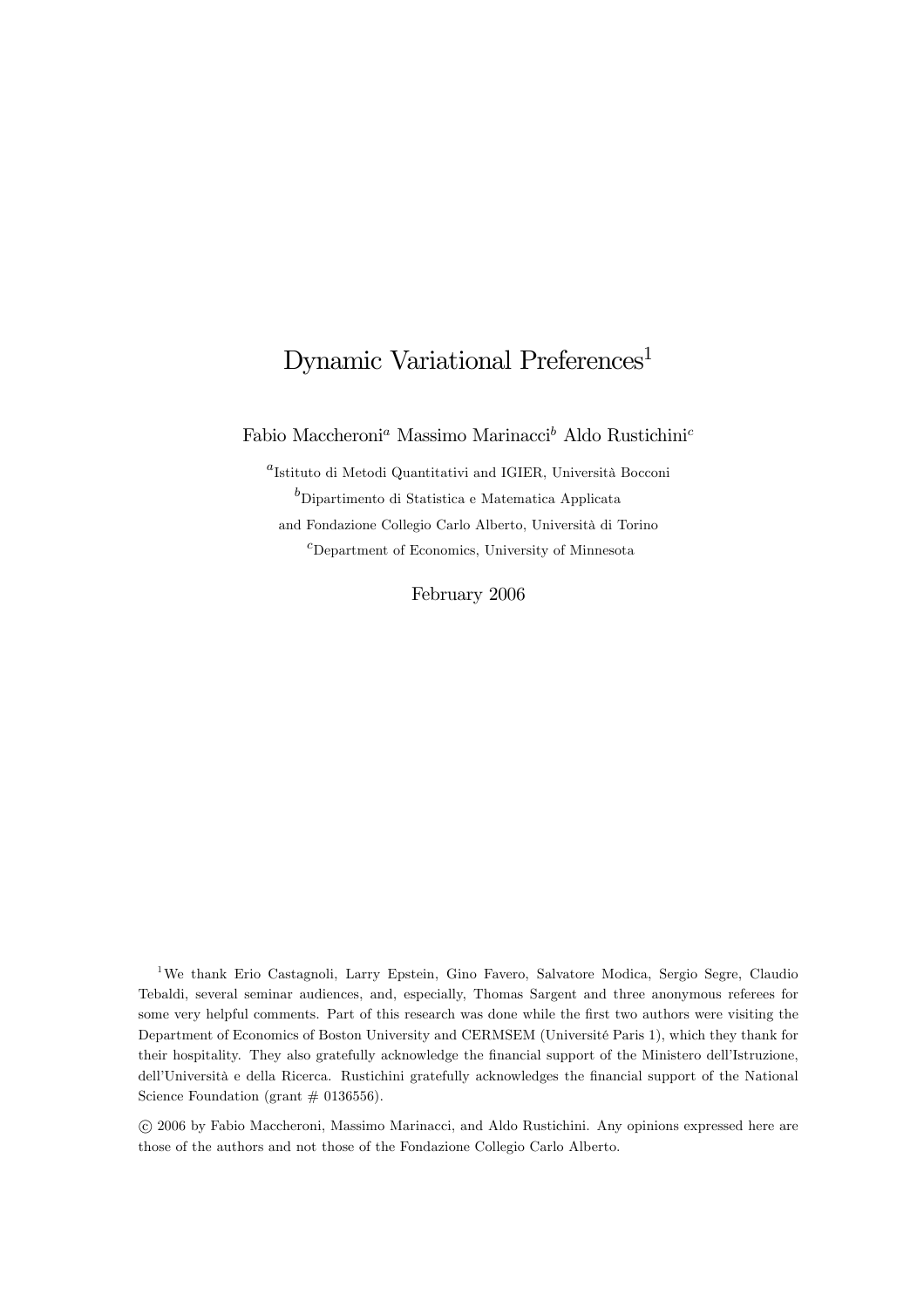#### Abstract

We introduce and axiomatize dynamic variational preferences, the dynamic version of the variational preferences we axiomatized in [21], which generalize the multiple priors preferences of Gilboa and Schmeidler [9], and include the Multiplier Preferences inspired by robust control and first used in macroeconomics by Hansen and Sargent (see [11]), as well as the classic Mean Variance Preferences of Markovitz and Tobin. We provide a condition that makes dynamic variational preferences time consistent, and their representation recursive. This gives them the analytical tractability needed in macroeconomic and financial applications. A corollary of our results is that Multiplier Preferences are time consistent, but Mean Variance Preferences are not.

JEL classification: C61; D81

Keywords: Ambiguity Aversion; Model Uncertainty; Recursive Utility; Robust Control; Time **Consistency**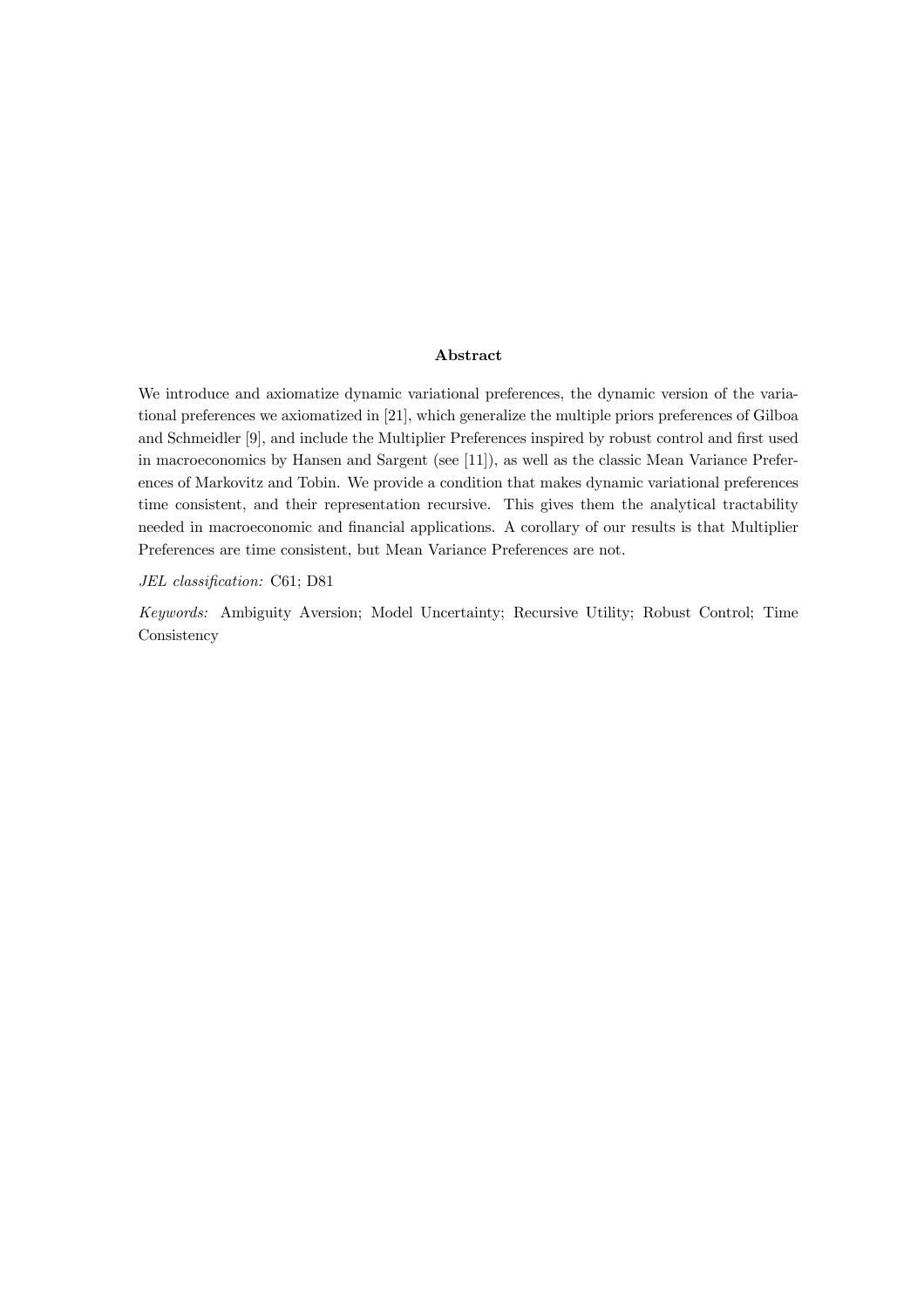# 1 Introduction

In the Multiple Priors (MP) model agents rank acts  $h$  using the criterion

$$
V(h) \equiv \inf_{p \in C} E^p[u(h)], \qquad (1)
$$

where C is a closed and convex subset of the set  $\Delta$  of all probabilities on states. This model has been axiomatized by Gilboa and Schmeidler [9] with the goal of modeling ambiguity averse agents, who exhibit the Ellsberg-type behavior first observed in the seminal paper of Ellsberg [5].

The nonsingleton nature of C reflects the limited information available to agents, which may not be enough to quantify their beliefs with a single probability, and is instead compatible with a nonsingleton set C of probabilities.

On the other hand, the cautious attitude featured by MP agents can also be viewed as the result of the effect that an adversarial influence, which we may call "Nature," has on the realizations of the state. Under this view, Nature chooses a probability  $p$  over states with the objective of minimizing agents' utility, conditional on their choice of an act and under the constraint that the probability  $p$  has to be chosen in a fixed set  $C$ . This interpretation of the MP model provides an intuitive notion of ambiguity aversion, which can be regarded as the agents' diffidence for any lack of precise definition of the uncertainty involved in a choice, something that provides room for the malevolent influence of Nature.<sup>1</sup>

In a recent paper, [21], we extended the MP representation by generalizing Nature's constraint. Specifically, in our extension the constraint on Nature is given by a cost  $c(p)$  associated with the choice of probability, and agents rank acts according to the criterion:

$$
V(h) \equiv \inf_{p \in \Delta} \left( \mathcal{E}^p \left[ u(h) \right] + c(p) \right),\tag{2}
$$

where c is a closed and convex function on  $\Delta$ . Preferences represented by (2) are called variational preferences (VP), and the function c is their ambiguity index. In [21] we axiomatize the representation (2) and we discuss in detail its ambiguity interpretation.

The VP representation generalizes the MP representation, which is the special case where there is an infinite cost for choosing outside the set  $C$ , with the cost being constant (and hence, without loss of generality, zero) inside that set. In other words, the cost for Nature in the MP model is given by the indicator function  $\delta_C : \Delta \to [0, \infty]$  of C, defined as

$$
\delta_C(p) \equiv \begin{cases} 0 & \text{if } p \in C, \\ \infty & \text{if } p \notin C, \end{cases}
$$
 (3)

and it is immediate to see that

$$
\inf_{p\in\Delta} \left( \mathcal{E}^p\left[ u\left( h\right) \right] + \delta_C\left( p\right) \right) = \inf_{p\in C} \mathcal{E}^p\left[ u\left( h\right) \right].
$$

The notion of ambiguity aversion has found an important application in the last years in the literature, pioneered by Hansen and Sargent (see, e.g., [11] and [12] for details and references), that applies the idea of robust control to agents' choices in macroeconomic models. While the initial definition of robust control was different from that of ambiguity aversion, the intuition is

<sup>&</sup>lt;sup>1</sup>As Hart, Modica, and Schmeidler [13, p. 352] write "In Gilboa and Schmeidler [9] it is shown that preferences ... are represented by functionals of the form  $f \mapsto \min_{q \in Q} \sum_s u(f(s)) q(s)$ , for some closed convex set  $Q \subset \Delta(S)$ . So the ambiguity averse decision maker behaves 'as if' there were an opponent who could partially influence occurence of states to his disadvantage (i.e., think of the opponent as choosing  $q \in Q$ )." This informed opponent interpretation has found support in some recent experimental findings in the psychological and neuroscience literatures (see [18], [19], [17], and [27]).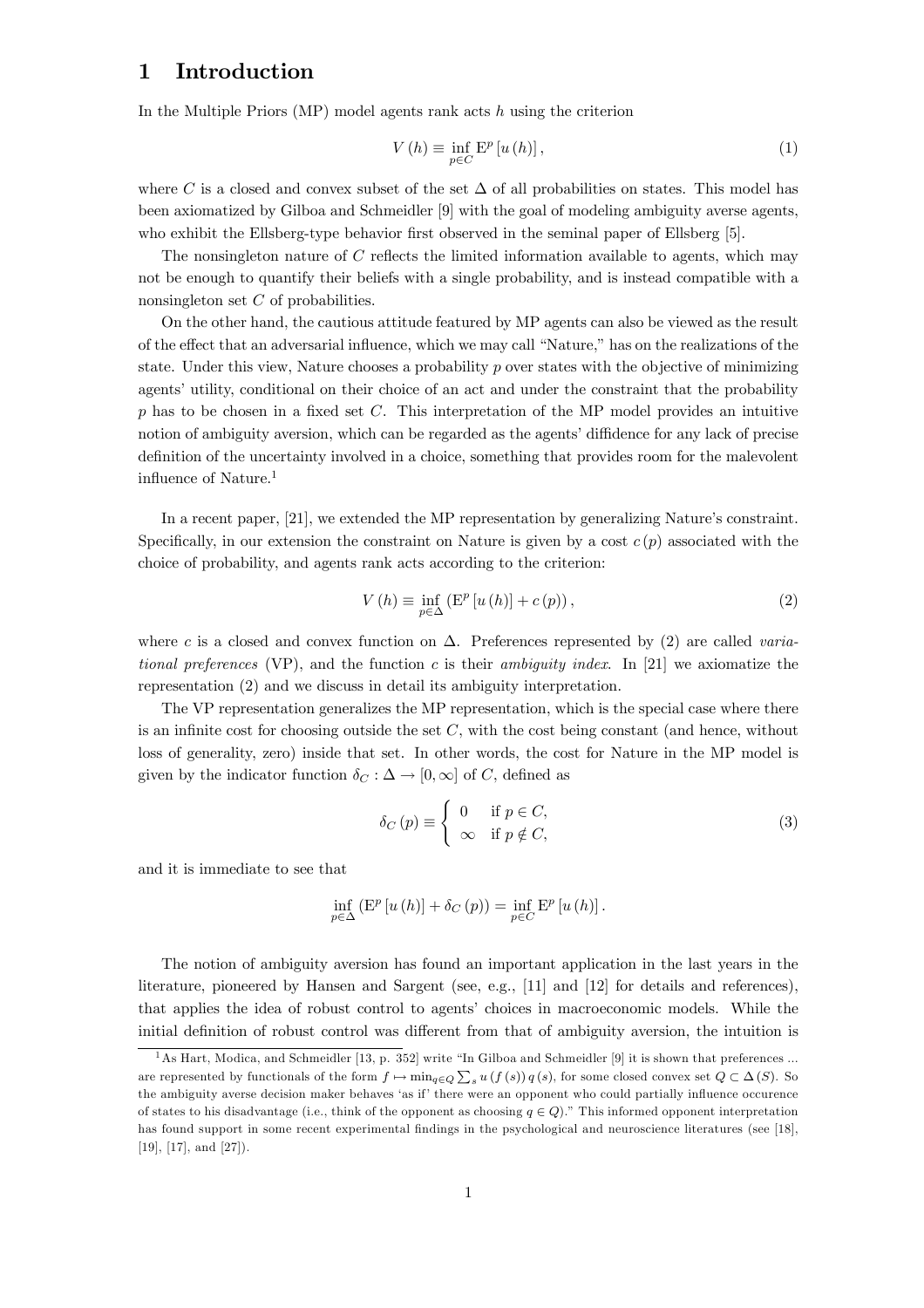closely related: an agent prefers a robust control if he is not confident that his (probabilistic) model of the uncertainty is correct, and so he wants to avoid the possibility that a small error in the formulation of the stochastic environment produces a large loss. Ambiguity aversion comes up because the agents' information is too limited to be represented by a single probabilistic model.

In the *multiplier preferences* model, the most important choice model used in this macroeconomic literature (see [11]), the constraint on Nature is represented by a cost c based on a reference probability  $q \in \Delta$ : Nature can deviate away from q, but the larger the deviation, the higher the cost. In particular, this cost is assumed to be proportional to the relative entropy  $R(p||q)$  between the chosen probability  $p$  and the reference probability  $q$ ; that is,

$$
c(p) \equiv \theta R(p||q),
$$

where  $\theta > 0$ . Multiplier preferences are, therefore, the special case of variational preferences given by

$$
V(h) \equiv \inf_{p \in \Delta} \left( \mathcal{E}^p \left[ u(h) \right] + \theta R\left( p \| q \right) \right),\,
$$

and their analytical tractability is important in deriving optimal policies.

Even though the motivation behind multiplier preferences is similar to that used for MP preferences, formally multiplier preferences are not MP preferences. In fact, in [21] we show that they are an example of divergence preferences, a special class of variational preferences featuring tractable cost functions, but which are not MP preferences. Variational preferences are, therefore, the generalization needed in order to encompass both MP and multiplier preferences, as discussed at length in [21].

In view of applications, however, the static analysis of [21] is insufficient and a dynamic extension is required. This is the purpose of the present paper, in which we introduce and axiomatize dynamic variational preferences.

The first observation to make is that, while in a static environment acts are functions from states to consequences, in a dynamic environment they are functions from times and states to consequences. We impose on acts the usual measurability conditions ensuring that agents' choices are consistent with the information they have. As a result, agents' evaluations are conditional to time and state, and they are modelled by a family of (conditional) preferences  $\sum_{t,\omega}$  indexed by time and state pairs  $(t, \omega)$ . In the main results of the paper, Proposition 1 and Theorem 1, we provide necessary and sufficient conditions guaranteeing that agents' preferences at time t are represented by the preference functional  $V_t(h)$ :  $\Omega \to \mathbb{R}$  given by

$$
V_{t}(h) \equiv \inf_{p \in \Delta} \left( \mathbf{E}^{p} \left[ \sum_{\tau \geq t} \beta^{\tau - t} u(h_{\tau}) \middle| \mathcal{G}_{t} \right] + c_{t} \left( p | \mathcal{G}_{t} \right) \right), \tag{4}
$$

and we show what restrictions on  $c_t$  guarantee time consistency.<sup>2</sup> Under time consistency the representation (4) becomes recursive, and so it has the analytical tractability required in applications.

Besides tractability, time consistency has also an intuitive appeal. In fact, suppose that two acts are the same in every contingency up to the present period, and the first is preferred to the second according to the conditional preference in the next period in every state. Then time consistency requires that the first act should be preferred to the second in the present period. Equivalently, think of a plan as a sequence of conditional choices, so that the choice of a plan in the current period includes a plan of choices in all future periods, conditional on all future contingencies. Then, an agent is time consistent if he never formulates a plan of future choices that he wants to revise later in some event that is conceivable today.

<sup>&</sup>lt;sup>2</sup>Here  $\beta$  is a discount factor and  $\mathcal{G}_t$  represents the information available to the agents at time t.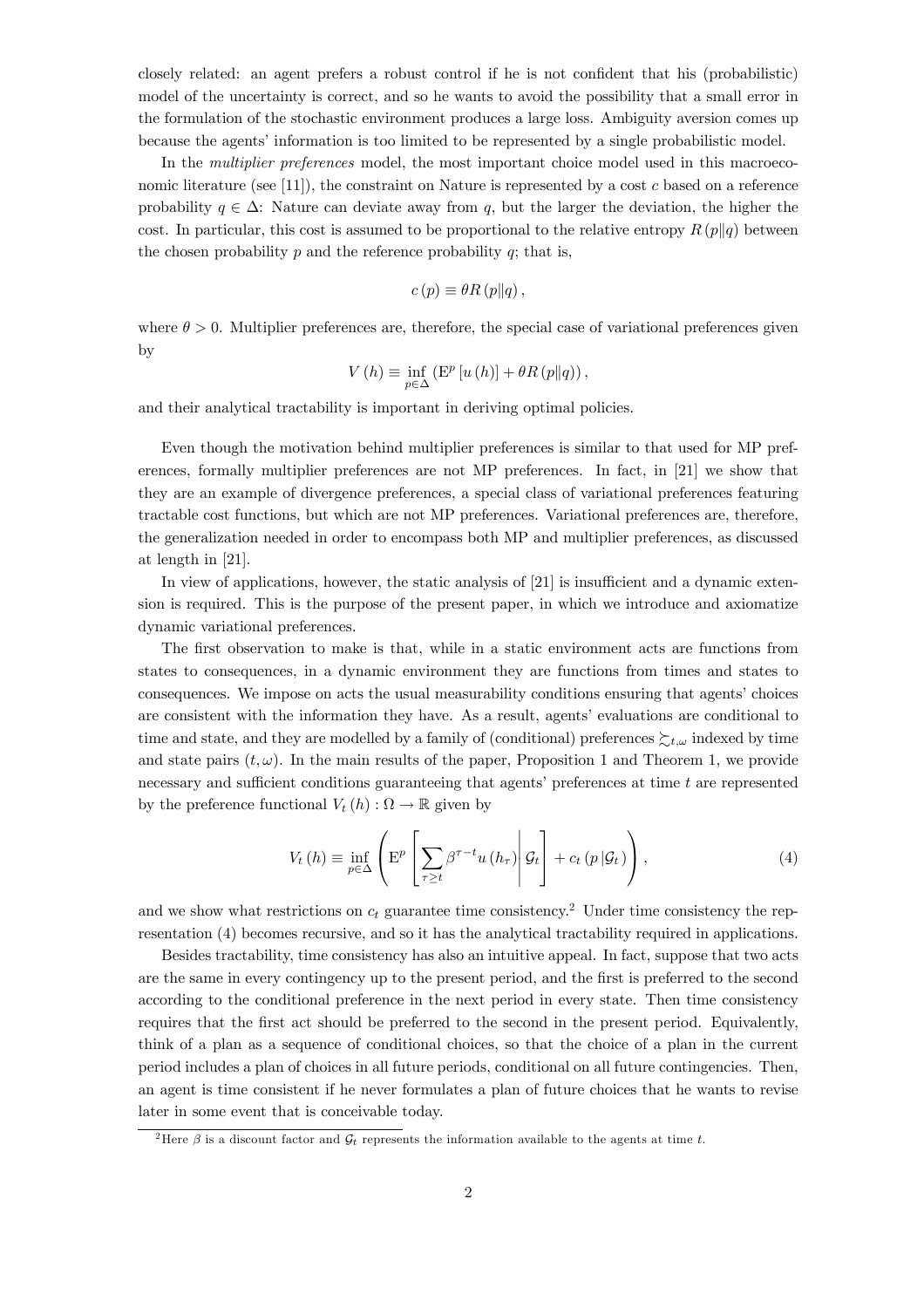#### 1.1 The No-Gain Condition and Bayesian Updating

Our present work extends to the VP setting the recent dynamic version of the MP model provided by Epstein and Schneider [6]. These authors give a condition, called rectangularity, that guarantees time consistency of MP preferences. Since rectangularity is a restriction on the sets of probabilities from which Nature can select at every time and state, it is natural that our corresponding condition is formulated as a restriction on cost functions.

Specifically, our condition is given by (11) of Theorem 1. To facilitate the exposition, we present it in a simplified form, dropping the time index (the reader may think of this as the condition for the two-period version of the model). The agent has a partition  $\mathcal G$  over the set of possible states (see the picture at p. 7). Nature has a cost  $c_{\Omega}$  in the first period, so that  $c_{\Omega}(q)$  is Nature's cost of choosing the probability  $q$  over the states. To each event  $G$  in this partition a new, second period, cost  $c_G$  is associated. The announced condition requires that:

$$
c_{\Omega}(q) = \inf_{\{p:p(G)=q(G)\ \forall G \in \mathcal{G}\}} [\beta \sum_{G \in \mathcal{G}} q(G)c_G(q_G) + c_{\Omega}(p)],\tag{5}
$$

where  $q(G) \equiv \sum_{\omega \in G} q(\omega)$ ,  $\beta$  is the discount factor, and

$$
q_G(\omega) \equiv \begin{cases} q(\omega)/q(G) & \text{if } \omega \in G, \\ 0 & \text{otherwise.} \end{cases}
$$
 (6)

The condition has a simple interpretation. The choice of probability by Nature over two periods can be thought of as consisting of two steps. The first period choice is a choice of probability over the events that realize in the first period. The second period choice is a choice of probability over states in every event, conditional on that event.

Nature can make this choice in a time consistent way: choose  $q$  in the first period, pay the appropriate cost  $c_{\Omega}(q)$ , wait for the realization of the second period event G, do nothing, pay nothing, and get the probability  $q_G$  on the states in the event G. The total cost of this is the term in the l.h.s. of  $(5)$ .

Alternatively, Nature can achieve the same result in a time inconsistent way, with total cost given by the r.h.s. of  $(5)$ . Nature can choose today a probability p that induces the same probability over events in the second period as q does. This constraint is described by the condition  $p(G)$  $q(G)$  for every event G. Nature pays for its choice p the appropriate cost, which is the term  $c_{\Omega}(p)$  in the r.h.s. of (5). After the realization of the event G, the probability over states in that event would be  $p<sub>G</sub>$ . Nature can now change the conditional probability to  $q<sub>G</sub>$ , and again pay the appropriate cost, represented by the term  $c_G(q_G)$  in the r.h.s. of (5). Overall, in this second more indirect way, Nature achieves the same result as in the first choice: a probability  $q(G)$  of every event G in the first period, and a conditional probability  $q_G$  if G obtains.

Condition (5) requires that this second, time inconsistent and convoluted, choice is not less costly for Nature. A simple way of stating our main result is therefore the following: A decision maker is dynamically consistent if and only if (he thinks that) Nature is dynamically consistent.<sup>3</sup>

In view of all this, we call (5), and more generally (11) of Theorem 1, a "no-gain condition." We will formally prove that the no-gain condition generalizes rectangularity, and it coincides with it when cost functions are indicators  $\delta_C$ .

<sup>&</sup>lt;sup>3</sup>This dynamically consistent behavior of Nature reminds of the Principle of Least Action, a fundamental idea in theoretical physics, which for example lies at the heart of both classical and quantum mechanics. In its metatheoretic form, this principle says that Nature is thrifty in all its actions, and so it acts in the simplest possible way. The dynamic consistency of Nature can be viewed as a form of this important meta-theoretic principle because (5) describes the simplest possible way for Nature to end up with a probability  $q(G)$  of every event G in the first period, and a conditional probability  $q_G$  if G obtains.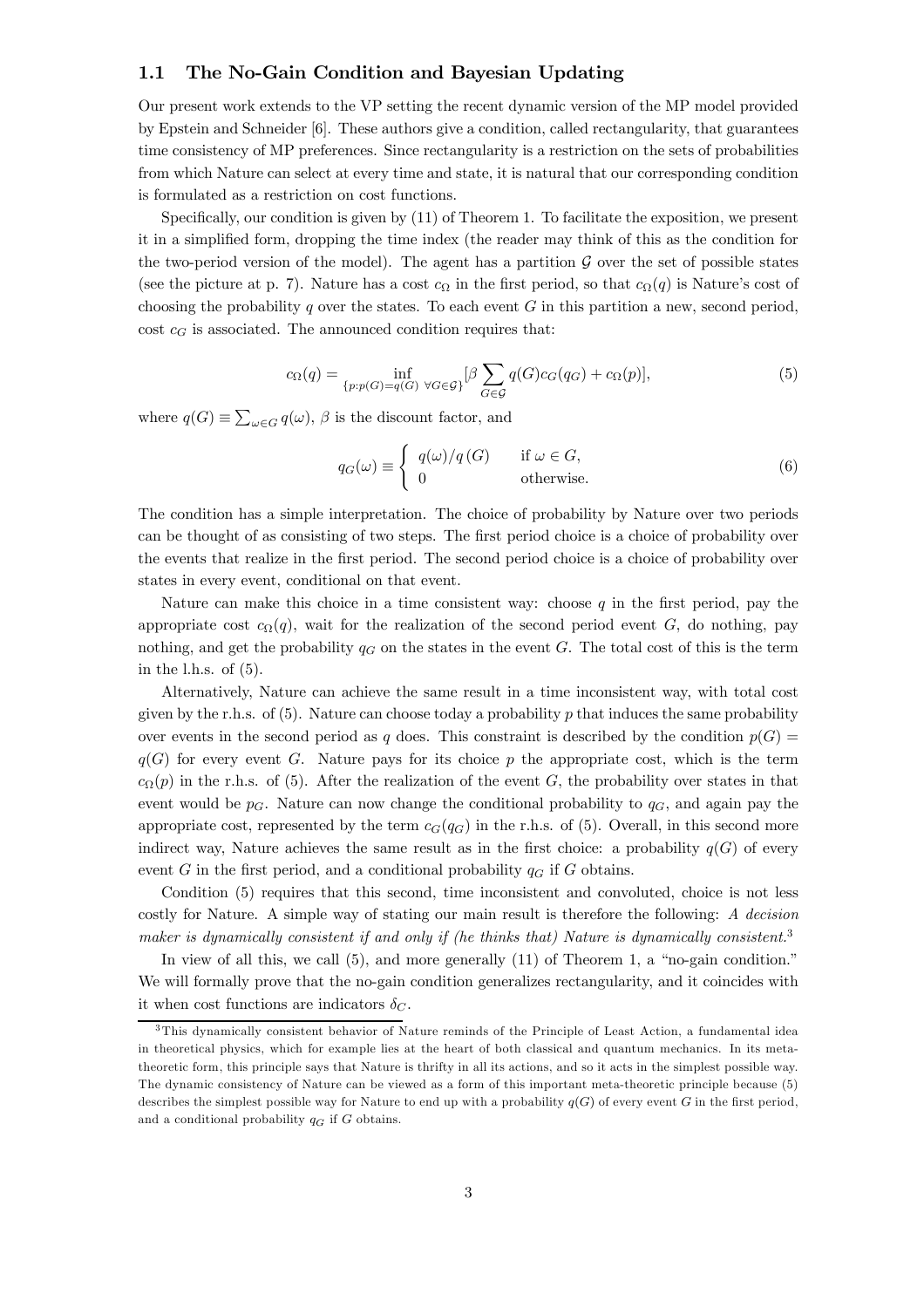Equation (5) provides a link between cost functions in different periods. One important aspect of this link is that in the second period the probability over states conditional on the event  $G$  is the conditional probability  $q_G$  as defined by (6), namely according to Bayes' Rule. This link extends to variational preferences the connection between time consistency and Bayes' Rule.

As well known, Subjective Expected Utility preferences are time consistent if and only if their subjective beliefs are updated according to Bayes' Rule. This result is generalized in [6] to MP preferences by showing that they are time consistent if and only if their sets of subjective beliefs are rectangular and updating is done belief by belief (prior by prior in the terminology of the MP model) according to Bayes' Rule. Our Theorem 1 further generalizes all these results by showing that variational preferences are time consistent if and only if their cost functions satisfy the no-gain condition and updating is done according to Bayes' Rule.

Moreover, the recursive structure of the no-gain condition makes it possible to construct by backward induction cost functions that satisfy it. This is shown by Theorem 2, which thus provides a way to construct via (4) examples of variational preferences that are time consistent.

Some papers have recently studied related issues, in particular dynamic aspects of the MP model. We already mentioned Epstein and Schneider [6], which is in turn closely related to Wang [31]. Some aspects of their work have been extended by Ghirardato, Maccheroni, and Marinacci [8] and Hayashi [15]. More recently, Hanany and Klibanoff [10] proposed a dynamic version of the MP model that is dynamically consistent but does not satisfy Consequentialism, while Siniscalchi [28] focused on dynamic MP models that relax Dynamic Consistency. Finally, Ozdenoren and Peck [25] have studied some dynamic games against Nature that lead to ambiguity averse behavior, thus providing a game-theoretic underpinning of the game against Nature interpretation of ambiguity we discussed above and in [21].

The paper is organized as follows. Section 2 introduces the setup and notation, Section 3 presents the axioms needed for our derivation, whereas Section 4 contains the main results of the paper. Section 5 illustrates the main results with two important classes of variational preferences, the multiple priors preferences of Gilboa and Schmeidler [9] and the multiplier preferences of Hansen and Sargent [11]. Finally, Section 6 illustrates the analytical tractability of dynamic variational preferences by showing their convenient differential properties. All proofs are collected in the Appendix.

# 2 Setup

#### 2.1 Information

Time is discrete and varies over  $\mathcal{T} \equiv \{0, 1, ..., T\}$ . In our results we model information as an event tree  $\{\mathcal{G}_t\}_{t\in\mathcal{T}}$ , given and fixed throughout, which is defined on a finite space  $\Omega$ . The elements of this tree are partitions  $\mathcal{G}_t$  of  $\Omega$  consisting of non-empty sets, with  $\mathcal{G}_0 \equiv \{\Omega\}, \mathcal{G}_{t+1}$  finer than  $\mathcal{G}_t$  for all  $t < T$ , and  $\mathcal{G}_T \equiv \{\{\omega\} : \omega \in \Omega\}$ ; in particular,  $G_t(\omega)$  is the element of  $\mathcal{G}_t$  that contains  $\omega$ . For non-triviality, we assume  $T, |\Omega| \geq 2$ .

The main interpretation we have in mind for this standard modelling of information is as follows. Given an underlying (and possibly unverifiable) state space S, endowed with a  $\sigma$ -algebra Σ, observations are generated by a sequence of random variables  ${Z_t}_{t>0}$  taking values on finite observation spaces  $\Omega_t$ . Each random variable  $Z_t : S \to \Omega_t$  is  $\Sigma$ -measurable and for convenience we assume that they are surjective, so that all elements of  $\Omega_t$  can be viewed as observations generated by  $Z_t$ .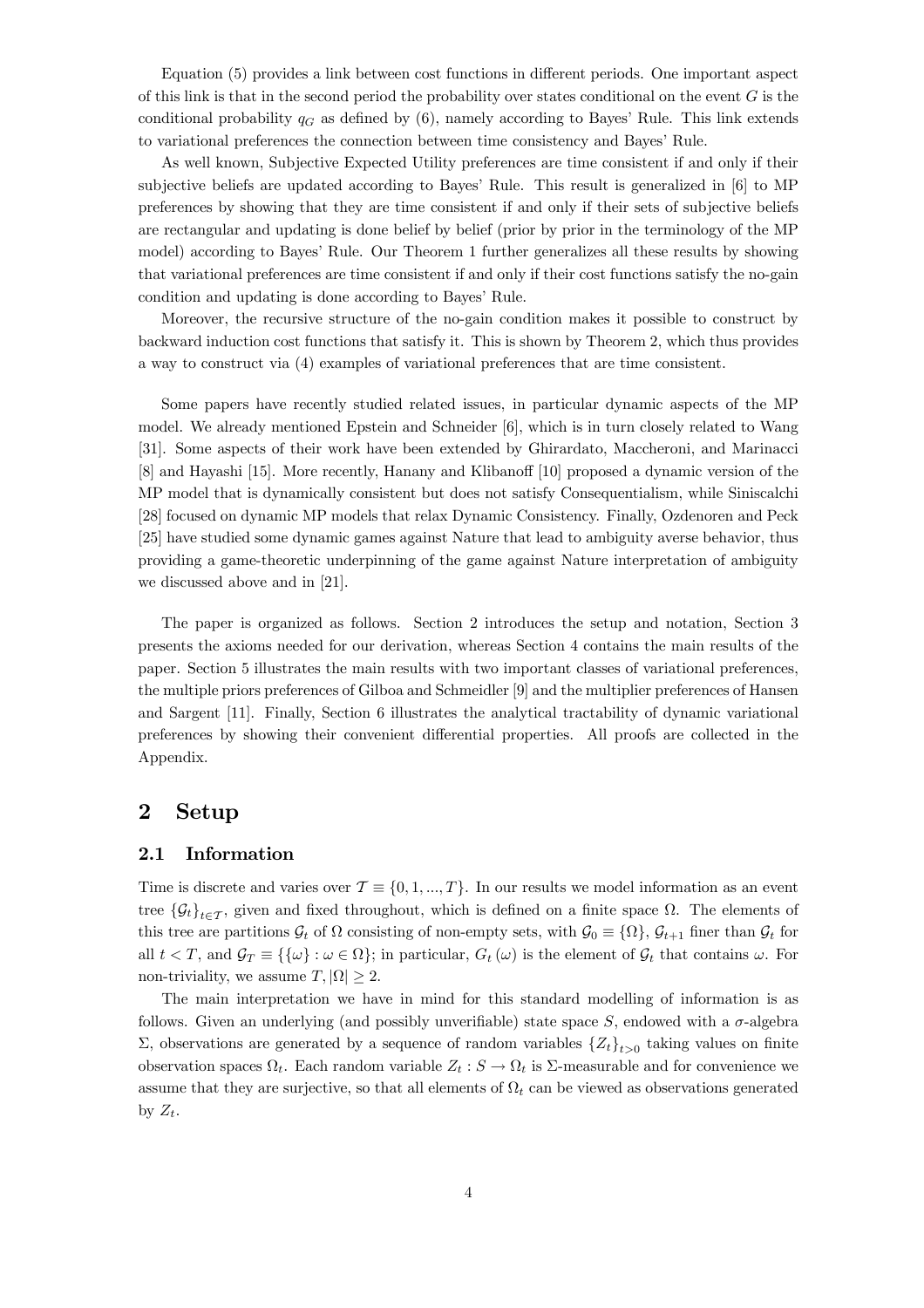The sample space  $\prod_{t=1}^{T} \Omega_t$  is denoted by  $\Omega$ , and its points  $\omega = (\omega_1, ..., \omega_T)$  are the possible observation paths generated by the sequence  $\{Z_t\}$ . Given  $t \in \mathcal{T}$ , denote by  $\{\omega_1, ..., \omega_t\}$  the cylinder

$$
\{\omega_1\} \times \cdots \times \{\omega_t\} \times \Omega_{t+1} \times \cdots \times \Omega_T.
$$

The event tree  $\{\mathcal{G}_t\}$  records the building up of observations and it is given by  $\mathcal{G}_0 \equiv \{\Omega\},\$ 

$$
\mathcal{G}_t \equiv \{\{\omega_1, ..., \omega_t\} : \omega_\tau \in \Omega_\tau \text{ for each } \tau = 1, ..., t\},\
$$

and  $\mathcal{G}_T \equiv \{\{\omega\} : \omega \in \Omega\}$ . In other words, the atoms of the partition  $\mathcal{G}_t$  are the observation paths up to time t and they can be viewed as the nodes of the event tree  $\{\mathcal{G}_t\}$ .

Denote by  $\Delta(\Omega)$  the set of all probability distributions  $p: 2^{\Omega} \to [0, 1]$ . The elements of  $\Delta(\Omega)$ represent the agent's subjective beliefs over the observation paths. Their conditional distributions

$$
p(\omega_{t+1},...,\omega_T \mid \omega_1,...,\omega_t) \equiv \frac{p(\omega_1,...,\omega_T)}{p(\omega_1,...,\omega_t)}
$$

are called predictive distributions and they represent the agent's (subjective) probability that  $(\omega_{t+1}, ..., \omega_T)$  will be observed after having observed  $(\omega_1, ..., \omega_t)^{4}$ . Using the standard notation for conditional probabilities, the predictive distributions are given by the collection  $\{p(\cdot | \mathcal{G}_t)\}_{t>0}$ .

Observe that in the literature on MP preferences, the probabilities  $p: 2^{\Omega} \to [0,1]$  are often called priors and the conditional probabilities  $p\left(\cdot \mid \mathcal{G}_t\right)$  are called the Bayesian updates of the priors. This terminology is, however, a bit confusing as in Statistics priors are often probabilities on parameters (and posteriors are their Bayesian updates given observations). Here no parametric representation is assumed for the probabilities  $p: 2^{\Omega} \to [0, 1]$ , and so we prefer not to use the term prior for them.

We now illustrate these notions with few examples.

Example 1 Suppose that observations are given by heads and tails from a given coin. We can set  $\Omega_t = \{0, 1\}$  for each  $t = 1, ..., T$ , so that  $\Omega = \{0, 1\}^T$  is the sample space. A possible  $p \in \Delta(\Omega)$ is the one that assigns equal probability to all observation paths  $\omega$ ; that is,  $p(\omega) \equiv 2^{-T}$  for each  $\omega \in \Omega$ . In this case,  $p(\omega_1, ..., \omega_t)=2^{-t}$  and

$$
p(\omega_{t+1}, ..., \omega_T | \omega_1, ..., \omega_t) = \frac{p(\omega_1, ..., \omega_T)}{p(\omega_1, ..., \omega_t)} = 2^{t-T}.
$$

For example, if  $T = 3$ , we have  $\Omega = \{0, 1\}^3$  and  $\Omega$  consists of  $2^3$  states. This case can be illustrated with a simple binomial tree



and the above probability p is such that  $p(\omega) = 1/8$  for all  $\omega \in \Omega$ , while its predictive distributions are:

$$
p(\omega_3 | \omega_1, \omega_2) = 1/2
$$
 and  $p(\omega_2, \omega_3 | \omega_1) = 1/4$ .

 $\blacktriangle$ 

<sup>&</sup>lt;sup>4</sup>We write  $p(\omega_1, ..., \omega_t)$  and  $(\omega_{t+1}, ..., \omega_T)$  in place of  $p(\{\omega_1, ..., \omega_t\})$  and  $\Omega_1 \times \cdots \times \Omega_t \times {\{\omega_{t+1}\}} \times \cdots \times {\{\omega_T\}}$ .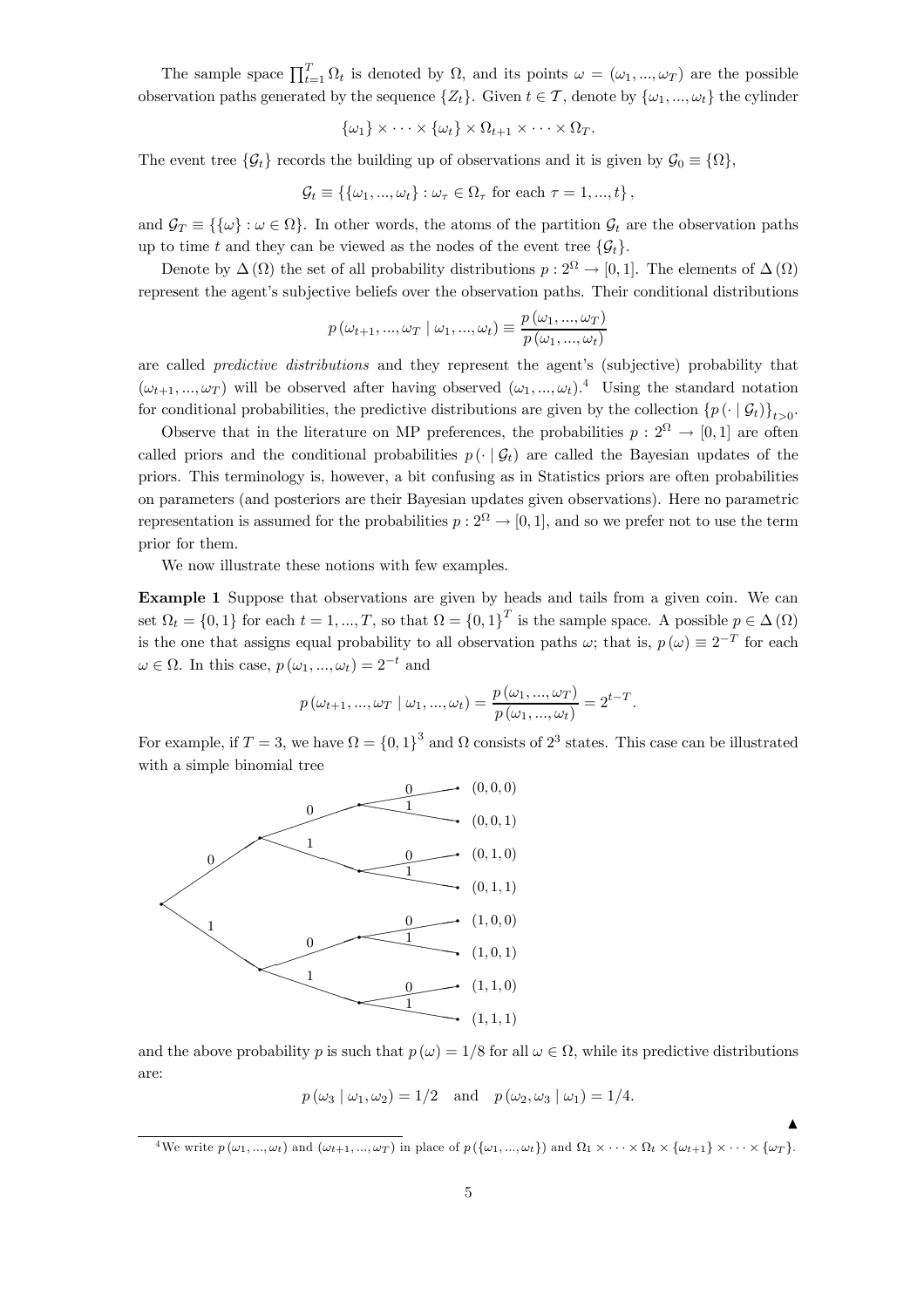In the next examples we assume that  $\Omega_t = \mathcal{Z}$  for all t, so that  $\Omega = \mathcal{Z}^T$ . For instance, in the previous example we had  $\mathcal{Z} = \{0, 1\}.$ 

**Example 2** Consider a  $p \in \Delta(\Omega)$  that makes the sequence  $\{Z_t\}$  i.i.d., with common marginal distribution  $\pi : 2^{\mathcal{Z}} \to [0, 1]$ . In this case, p is a product probability on  $2^{\Omega}$  uniquely determined by  $\pi$  as follows:

$$
p(\omega) \equiv \prod_{i=1}^{T} \pi(\omega_i) \quad \forall \omega \in \Omega.
$$

The predictive distributions are given by:

$$
p(\omega_{t+1},...,\omega_T \mid \omega_1,...,\omega_t) = \prod_{i=t+1}^T \pi(\omega_i),
$$

that is,  $p(\omega_{t+1}, ..., \omega_T | \omega_1, ..., \omega_t) = p(\omega_{t+1}, ..., \omega_T)$ . Hence, information is irrelevant for prediction.  $\blacktriangle$ 

**Example 3** Consider a  $p \in \Delta(\Omega)$  that makes the sequence  $\{Z_t\}$  exchangeable, i.e.,

$$
p(\omega_1, ..., \omega_T) = p(\omega_{i_1}, ..., \omega_{i_T})
$$
\n
$$
(7)
$$

for all permutations  $i_1, ..., i_T$ . For simplicity, suppose  $\mathcal{Z} = \{0, 1\}$  and set

$$
v_l^t \equiv \binom{t}{l} p \left( \sum_{i=1}^t \omega_i = l \right),
$$

where  $p\left(\sum_{i=1}^t \omega_i = l\right)$  is the probability of having l successes among  $t \in \mathcal{T}$  trials. Some algebra shows that here the predictive distributions are given by

$$
p(\omega_{t+1},...,\omega_T \mid \omega_1,...,\omega_t) = \frac{\upsilon_{l+k}^T / \binom{T}{l+k}}{\upsilon_l^t / \binom{t}{l}},
$$

where  $l = \sum_{i=1}^{t} \omega_i$  and  $k = \sum_{i=t+1}^{T} \omega_i$ . Because of exchangeability, only the quantities l and k matter for the predictive distributions. Here information, as recorded by  $l$  and  $k$ , is relevant for  $\blacksquare$  prediction.

**Example 4** Finally, suppose that  $p \in \Delta(\Omega)$  makes the sequence  $\{Z_t\}$  a homogeneous Markov chain with transition function  $\pi : \Omega_{t-1} \times 2^{\mathcal{Z}} \to [0,1]$  for  $t \geq 2$ , where  $\pi(\omega_{t-1}, \cdot): 2^{\mathcal{Z}} \to [0,1]$  is a probability measure on  $\mathcal Z$  for each  $\omega_{t-1} \in \Omega_{t-1}$ . Given an initial probability distribution  $\pi^0$  on  $2^{\mathcal{Z}}$ , p is uniquely determined by  $\pi$  as follows:

$$
p(\omega) \equiv \pi^{0}(\omega_{1}) \prod_{i=2}^{T} \pi(\omega_{i-1}, \omega_{i}) \quad \forall \omega \in \Omega.
$$

so that,

$$
p(\omega_{t+1}, ..., \omega_T | \omega_1, ..., \omega_t) = \prod_{i=t+1}^T \pi(\omega_{i-1}, \omega_i).
$$
 (8)

Also in this Markov example information matters for prediction. In particular, (8) shows that here the relevant information is given by  $\omega_t$ .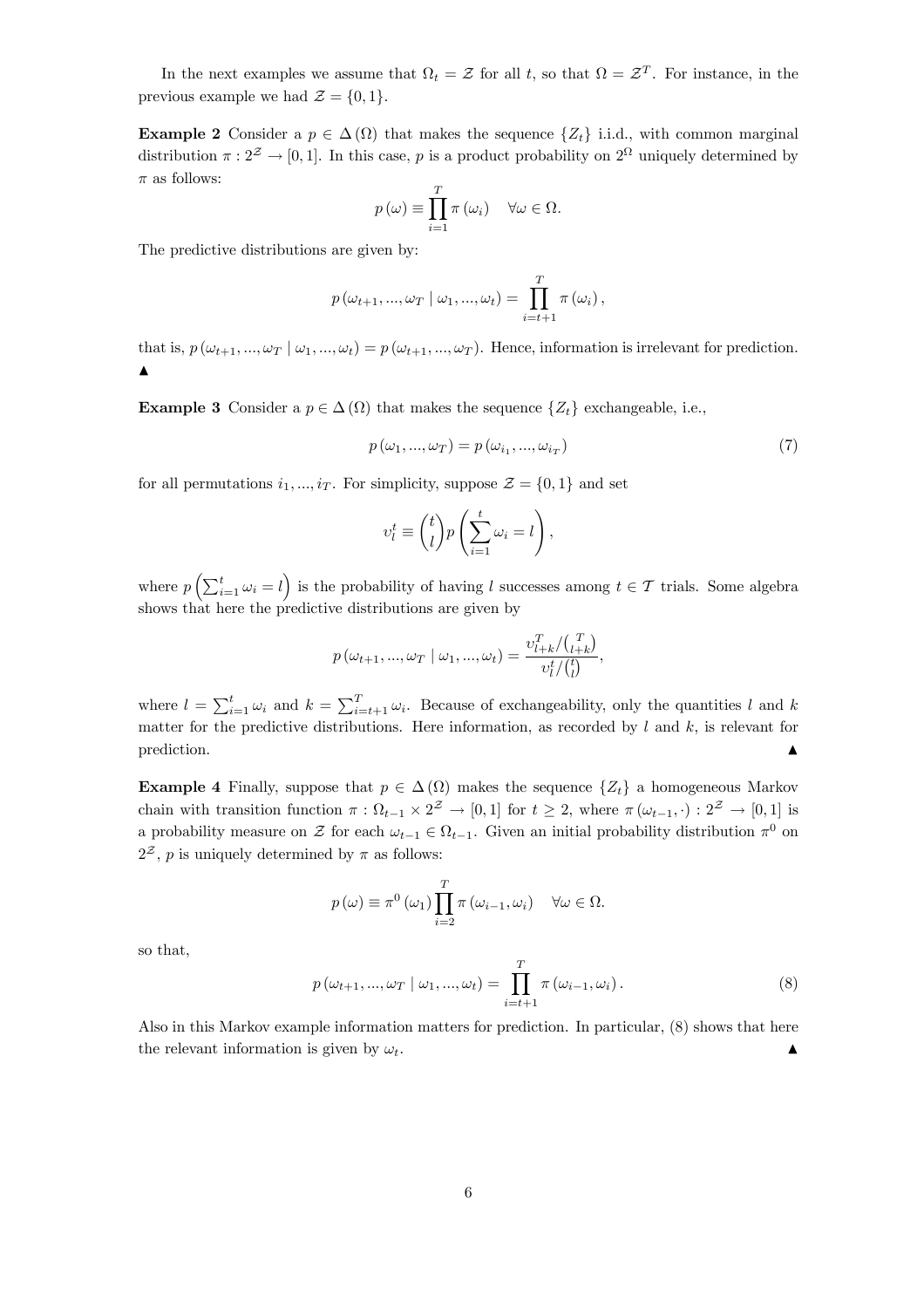#### 2.2 Consumption Streams

The acts among which agents choose are here given by consumption processes. Formally, acts are X-valued adapted processes of the form  $h = (h_0, h_1, ..., h_T)$ , where each  $h_t : \Omega \to X$  is  $\mathcal{G}_t$ measurable and takes values on a convex consumption set  $X$  (e.g.,  $X = \mathbb{R}$  or  $\Delta(\mathbb{R})$ ).



Denote by H the set of all acts; we equivalently write  $h_t(\omega)$  or  $h(t, \omega)$  to denote consumption at time t if  $\omega$  obtains (and sometimes  $h(t, G)$  to denote consumption at time t if  $G \in \mathcal{G}_t$  occurs). Notice that in our finite setting acts can be regarded as functions defined on  $\bigcup_{t\in\mathcal{T}}\mathcal{G}_t$ , that is, on the set of all nodes.

We can identify H with the set of all maps  $h: \Omega \to X^T$  such that  $h_\tau(\omega) = h_\tau(\omega')$  if  $G_\tau(\omega) =$  $G_{\tau}(\omega')$ ; in this perspective  $h(\omega)$  is the element  $(h_0(\omega), h_1(\omega), ..., h_T(\omega)) \in X^T$  for any given  $\omega$ . For all  $\alpha \in [0, 1]$ , and all  $h, h' \in \mathcal{H}$  we set

$$
(\alpha h + (1 - \alpha) h') (t, \omega) \equiv \alpha h (t, \omega) + (1 - \alpha) h' (t, \omega) \quad \forall (t, \omega) \in \mathcal{T} \times \Omega.
$$

If the values of an act  $y \in H$  depend only on time but not on state, that is, for every fixed t

$$
y(t, \omega) = y(t, \omega') = y_t \quad \forall \omega, \omega' \in \Omega,
$$

with a little abuse of notation we write  $y = (y_0, y_1, ..., y_T) \in X^T$ . Moreover, if  $y_0 = ... = y_T = x$ , the act is called constant and, with another little abuse of notation, we denote it by  $x$ .

**Example 5** Suppose as in Example 1 that  $\Omega = \{0, 1\}^T$ . A consumption process  $h = (h_0, h_1, ..., h_T)$ is such that:

$$
h_0(\omega) = h_0(\omega'), \quad \forall \omega, \omega' \in \Omega,
$$
  
\n
$$
h_1(\omega) = h_1(\omega'), \quad \forall \omega, \omega' \in \Omega \text{ with } \omega_1 = \omega'_1,
$$
  
\n...  
\n
$$
h_t(\omega) = h_t(\omega'), \quad \forall \omega, \omega' \in \Omega \text{ with } (\omega_1, ..., \omega_t) = (\omega'_1, ..., \omega'_t),
$$
  
\n...

In other words,  $h_0$  is a constant,  $h_1$  only depends on the first observation, and  $h_t$  only depends on the first  $t$  observations.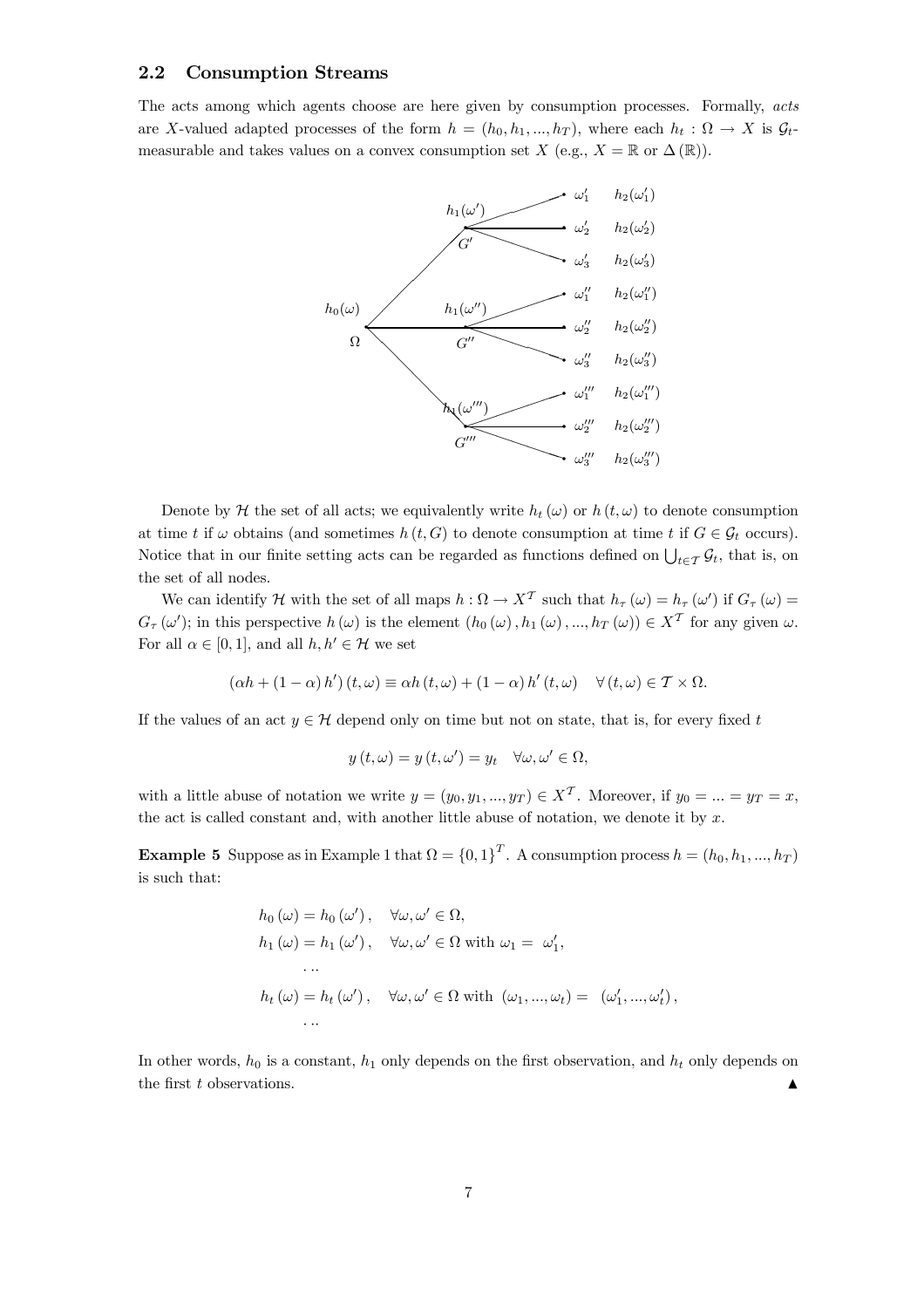#### 2.3 Notation

We close by introducing some notation, which is usually a bit heavy in dynamic settings. If  $p \in \Delta(\Omega)$ , we denote by  $p_{\vert G_t}$  its restriction to the algebra  $\mathcal{A}(\mathcal{G}_t)$  generated by  $\mathcal{G}_t$ , and by  $p(\cdot|\mathcal{G}_t)$ the conditional probability given  $\mathcal{G}_t$ .<sup>5</sup> As we already observed, the conditional probabilities  $p(\cdot|\mathcal{G}_t)$ are called predictive distributions.

For all  $t \in \mathcal{T}$ ,  $\Delta(\Omega, \mathcal{G}_t)$  denotes the set of all probabilities on  $\mathcal{A}(\mathcal{G}_t)$ , hence  $\Delta(\Omega, \mathcal{G}_t)$  ${p_{\vert \mathcal{G}_t : p \in \Delta(\Omega)}}$ . In particular,  $\Delta(\Omega, \mathcal{G}_T) = \Delta(\Omega)$ .

For each  $E \in \mathcal{A}(\mathcal{G}_t)$ , we set

$$
\Delta(E, \mathcal{G}_t) \equiv \{ p \in \Delta(\Omega, \mathcal{G}_t) \mid p(E) = 1 \}
$$
  

$$
\Delta^{++}(E, \mathcal{G}_t) \equiv \left\{ p \in \Delta(\Omega, \mathcal{G}_t) \mid p(G) > 0 \quad \forall G \in \mathcal{G}_t : G \subseteq E \right\}.
$$

Denoting by supp p the support  $\{\omega \in \Omega : p(\omega) > 0\}$  of  $p \in \Delta(\Omega)$ , for each subset E of  $\Omega$  we have:

 $\Delta(E) = \{p \in \Delta(\Omega) : \text{supp } p \subset E\}$  and  $\Delta^{++}(E) = \{p \in \Delta(\Omega) : \text{supp } p = E\}.$ 

In particular,  $\Delta(G_t(\omega))$  is the set of all predictive distributions that can be obtained by conditioning on  $G_t(\omega)$  from probabilities  $p \in \Delta(\Omega)$  such that  $p(G_t(\omega)) > 0$ , while  $\Delta^{++}(G_t(\omega))$  is the subset of  $\Delta(G_t(\omega))$  derived under the further condition that  $p \in \Delta(\Omega)$  be such that  $p(\omega') > 0$  for all  $\omega' \in G_t(\omega)$ .

Similarly, for each  $E \in \mathcal{A}(\mathcal{G}_t)$  we have

$$
\Delta(E, \mathcal{G}_t) = \{ p_{|\mathcal{G}_t} : p \in \Delta(E) \} \quad \text{and} \quad \Delta^{++}(E, \mathcal{G}_t) = \{ p_{|\mathcal{G}_t} : p \in \Delta^{++}(E) \}.
$$

If the vector space  $\mathbb{M}(\Omega, \mathcal{G}_t)$  of all measures on  $\mathcal{A}(\mathcal{G}_t)$  is endowed with the product topology, then  $\Delta^{++}(E,\mathcal{G}_t)$  is the relative interior of the convex set  $\Delta(E,\mathcal{G}_t)$  (see Rockafellar [26], to which we refer for the Convex Analysis terminology and notation).

# 3 Axioms

Let the binary relations  $\succsim_{t,\omega}$  on H represent the agent's preferences at any time-state node. Next are stated several properties (axioms) of the preference relation, which will be used in the sequel.

Axiom 1 (Conditional preference—CP) For each  $(t, \omega) \in \mathcal{T} \times \Omega$ :

- (i)  $\sum_{t,\omega}$  coincides with  $\sum_{t,\omega'}$  if  $G_t(\omega) = G_t(\omega')$ .
- (ii) If  $h(\tau, \omega') = h'(\tau, \omega')$  for all  $\tau \geq t$  and  $\omega' \in G_t(\omega)$ , then  $h \sim_{t, \omega} h'.$

(i) says that preferences orderings are "adapted" and allows to write  $\sum_{t,G}$  if  $G \in \mathcal{G}_t$ . (ii) states that at time  $t$  in event  $G$  only "continuation acts" matter for choice.

Axiom 2 (Variational preferences—VP) For each  $(t, \omega) \in \mathcal{T} \times \Omega$ :

- (i)  $\sum_{t,\omega}$  is complete and transitive.
- (ii) For all  $h, h' \in \mathcal{H}$  and  $y, y' \in X^{\mathcal{T}}$ , and for all  $\alpha \in (0, 1)$ , if  $\alpha h + (1 \alpha)y \succsim_{t, \omega} \alpha h' + (1 \alpha)y$ then  $\alpha h + (1 - \alpha)y' \succsim_{t,\omega} \alpha h' + (1 - \alpha)y'.$
- (iii) For all  $h, h', h'' \in \mathcal{H}$ , the sets  $\{\alpha \in [0,1]: \alpha h + (1-\alpha)h' \succsim_{t,\omega} h''\}$  and  $\{\alpha \in [0,1]: h'' \succsim_{t,\omega} h''\}$  $\alpha h + (1 - \alpha)h'$  are closed.

<sup>&</sup>lt;sup>5</sup>Notice that for all  $\omega \in \Omega$  with  $p(G_t(\omega)) \neq 0, p(\cdot | \mathcal{G}_t)(\omega) = p_{G_t(\omega)}$ , as defined by (6).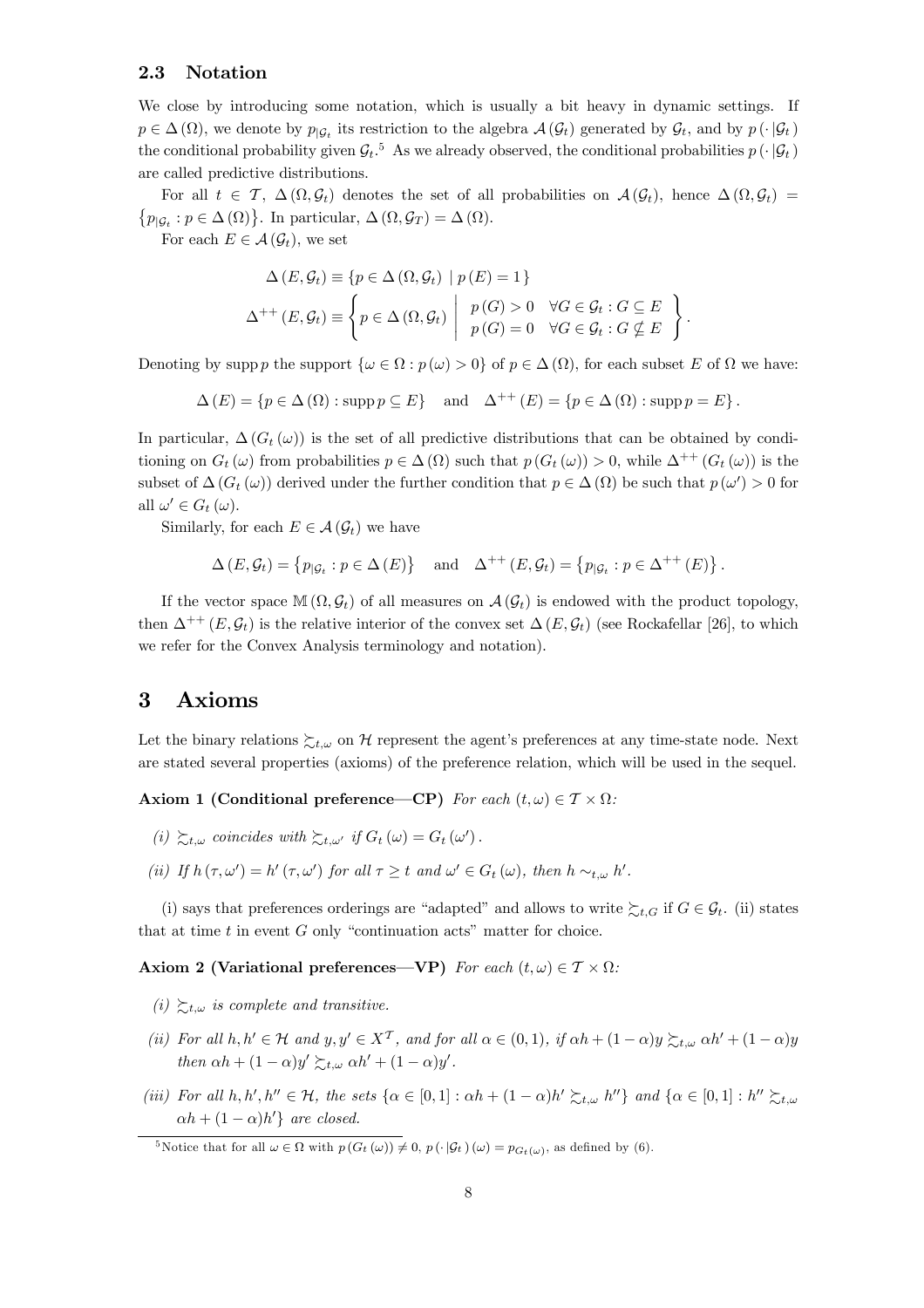- (iv) For all  $h, h' \in H$ , if  $(h_0(\omega'), h_1(\omega'), ..., h_T(\omega')) \succsim_{t,\omega} (h'_0(\omega'), h'_1(\omega'), ..., h'_T(\omega'))$  for all  $\omega' \in \Omega$ , then  $h \succsim_{t,\omega} h'.$
- (v) For all  $h, h' \in \mathcal{H}$ , if  $h \sim_{t,\omega} h'$ , then  $\alpha h + (1 \alpha) h' \succsim_{t,\omega} h$  for all  $\alpha \in (0,1)$ .
- (vi) There exist  $x \succ_{t,\omega} x'$  in X such that for all  $\alpha \in (0,1)$  there is  $x'' \in X$  satisfying either  $x' \succ_{t,\omega} \alpha x'' + (1 - \alpha) x \text{ or } \alpha x'' + (1 - \alpha) x' \succ_{t,\omega} x.$

The requirement here is that at every time-state node the agent has (unbounded) variational preferences; see Maccheroni, Marinacci, and Rustichini [21] for a discussion of (i)-(vi).

Axiom 3 (Risk preference—RP) For any  $y \in X<sup>T</sup>$  and all  $x, x', x'', x''' \in X$ , if

$$
\left(y_{-\{\tau,\tau+1\}},x,x'\right) \succsim_{t,\omega} \left(y_{-\{\tau,\tau+1\}},x'',x''' \right)
$$

holds for some  $(t, \omega) \in \mathcal{T} \times \Omega$  and some  $\tau \geq t$ , then it holds for all  $(t, \omega) \in \mathcal{T} \times \Omega$  and all  $\tau \geq t$ .<sup>6</sup>

This is a standard stationarity axiom.

Axiom 4 (Dynamic consistency—DC) For each  $(t, \omega) \in \mathcal{T} \times \Omega$  with  $t < T$ , and all  $h, h' \in \mathcal{H}$ , if  $h_{\tau} = h'_{\tau}$  for all  $\tau \leq t$  and  $h \succsim_{t+\frac{1}{\tau}} h'$  for all  $\omega' \in \Omega$ , then  $h \succsim_{t,\omega} h'$ .

As Epstein and Schneider [6, p. 6] observe "According to the hypothesis, h and h' are identical for times up to t, while h is ranked (weakly) better in every state at  $t + 1$ . 'Therefore', it should be ranked better also at  $(t, \omega)$ . A stronger and more customary version of the axiom would require the same conclusion given the weaker hypothesis that

$$
h_t(\omega) = h'_t(\omega)
$$
 and  $h \succsim_{t+1,\omega'} h'$  for all  $\omega' \in G_t(\omega)$ .

In fact, given CP, the two versions are equivalent." Again, we refer to [6] for a discussion of dynamic consistency, which might be sometimes controversial in the presence of ambiguity.<sup>7</sup>

A state  $\omega'' \in \Omega$  is  $\succsim_{t,\omega}$ -null if

$$
h(\tau', \omega') = h'(\tau', \omega') \text{ for all } \tau' \in \mathcal{T} \text{ and all } \omega' \neq \omega'' \text{ implies } h \sim_{t, \omega} h'.
$$

Axiom 5 (Full support—FS) No state in  $\Omega$  is  $\succeq_{0,\Omega}$ -null.

# 4 The Representation

We first extend to the current dynamic setting the notion of ambiguity index  $c$  we used in the static setting of [21]. A dynamic ambiguity index is a family  ${c_t}_{t\in\mathcal{T}}$  of functions  $c_t : \Omega \times \Delta(\Omega) \to [0,\infty]$ such that for all  $t \in \mathcal{T}$ :

- (i)  $c_t(\cdot, p) : \Omega \to [0, \infty]$  is  $\mathcal{G}_t$ -measurable for all  $p \in \Delta(\Omega)$ ,<sup>8</sup>
- (ii)  $c_t(\omega, \cdot) : \Delta(\Omega) \to [0, \infty]$  is grounded,<sup>9</sup> closed and convex, with dom  $c_t(\omega, \cdot) \subseteq \Delta(G_t(\omega))$ and dom  $c_t(\omega, \cdot) \cap \Delta^{++}(G_t(\omega)) \neq \emptyset$ , for all  $\omega \in \Omega$ .

<sup>6</sup> Notation:  $(y_{-\{\tau,\tau+1\}}, x, x') \equiv (y_0, ..., y_{\tau-1}, x, x')$ 

The 7 Inspection of our proofs shows that the weaker version of DC in which  $\succeq$  is replaced by  $\sim$  is enough to obtain the results of the following section.

<sup>&</sup>lt;sup>8</sup>Equivalently,  $c_t(\omega, \cdot) = c_t(\omega', \cdot)$  for all  $\omega, \omega' \in \Omega$  such that  $G_t(\omega) = G_t(\omega').$ 

<sup>&</sup>lt;sup>9</sup>That is, min<sub>p∈△( $\Omega$ )</sub>  $c_t(\omega, p) = 0$ .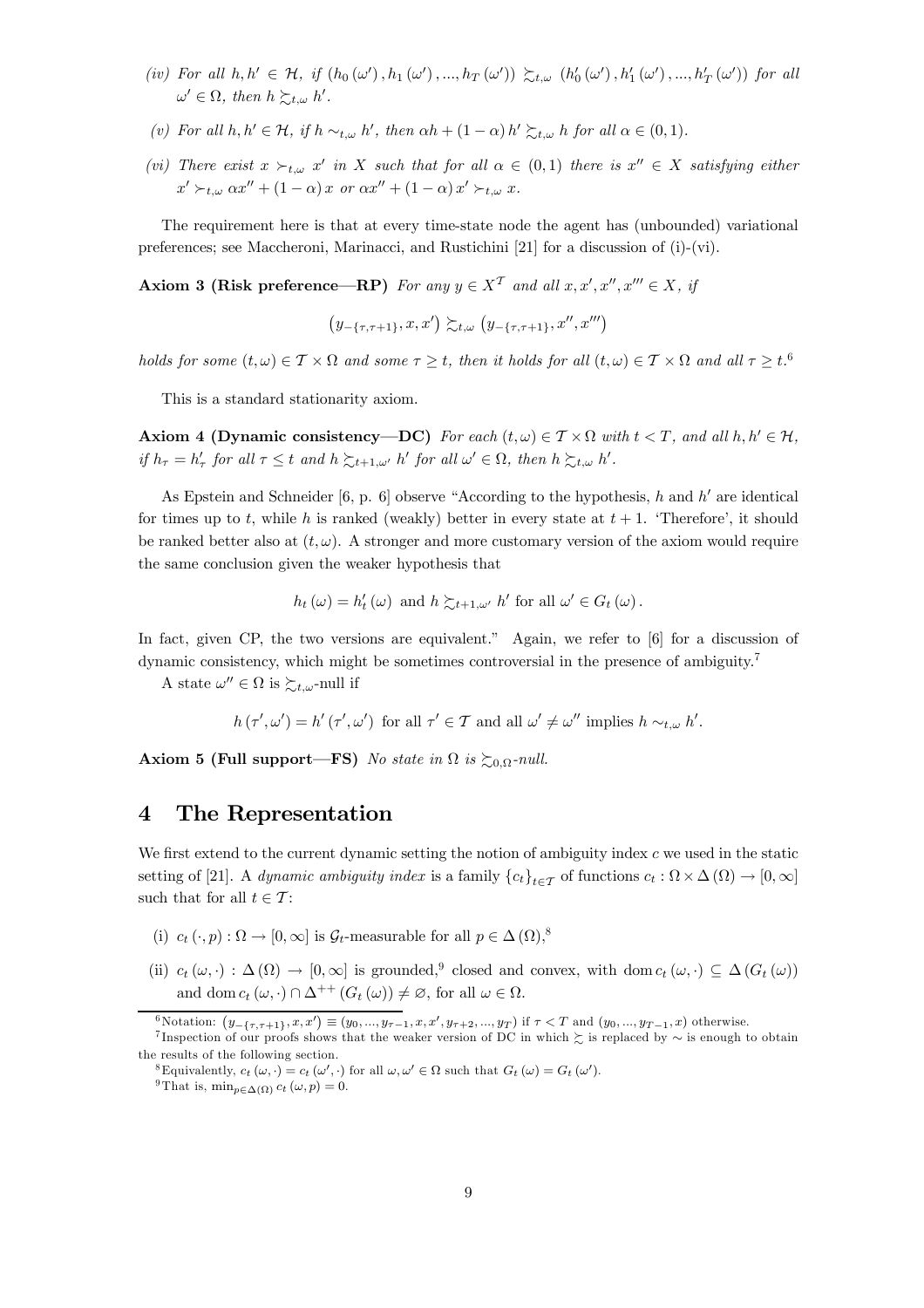Observe that the effective domains of the  $c_t(\omega, \cdot)$  consist of predictive distributions, that is, of the conditional probabilities on the nodes  $G_t(\omega)$ . In the terminology more used in the MP model, we would call them the Bayesian updates of the original priors  $p \in \Delta(\Omega)$ .

In our first result we characterize a dynamic version of variational preferences that do not necessarily satisfy dynamic consistency. Notice that in (9) we consider  $\Delta^{++}(\Omega)$  in order to have well defined conditional probabilities  $p_{G_t(\omega)}$ .

Proposition 1 The following statements are equivalent:

- (a)  $\{\succsim_{t,\omega}\}\$  satisfy CP, VP, RP, and for each  $(t,\omega) \in \mathcal{T} \times \Omega$  no state in  $G_t(\omega)$  is  $\succsim_{t,\omega}$ -null.
- (b) There exist a scalar  $\beta > 0$ , an unbounded affine function  $u : X \to \mathbb{R}$ , and a dynamic ambiguity index  ${c_t}$  such that, for each  $(t, \omega) \in \mathcal{T} \times \Omega$ ,  $\succsim t, \omega$  is represented by

$$
V_t(\omega, h) \equiv \inf_{p \in \Delta^{++}(\Omega)} \left( \int \sum_{\tau \ge t} \beta^{\tau - t} u(h_\tau) \, dp_{G_t(\omega)} + c_t \left( \omega, p_{G_t(\omega)} \right) \right) \quad \forall h \in \mathcal{H}.
$$
 (9)

Moreover,  $(\beta', u', \{c_t'\})$  represents  $\{\succsim_{t,\omega}\}$  in the sense of  $(\beta)$  if and only if  $\beta' = \beta$ ,  $u' = au + b$ for some  $a > 0$  and  $b \in \mathbb{R}$ , and  $\{c_t'\} = \{ac_t\}.$ 

As a result, for all  $t \in \mathcal{T}$  and all  $h \in \mathcal{H}$ , the preference functional  $V_t(\cdot, h)$  is a  $\mathcal{G}_t$ -measurable random variable

$$
V_t(h) = \inf_{p \in \Delta^{++}(\Omega)} \left( \mathbb{E}^p \left( \sum_{\tau \ge t} \beta^{\tau - t} u(h_\tau) | \mathcal{G}_t \right) + c_t (p | \mathcal{G}_t) \right).
$$

We call *dynamic variational preferences* the (families of) preferences satisfying CP, VP, RP, and such that no state in  $G_t(\omega)$  is  $\succsim_{t,\omega}$ -null. It is natural to wonder what restriction on the dynamic ambiguity index would characterize the dynamic variational preferences that satisfy dynamic consistency. This condition, which we have called the "no-gain condition" in the Introduction, is given in the next theorem, which is the main result of the paper.

Theorem 1 The following statements are equivalent:

- (a)  $\{\succ_{t,\omega}\}$  satisfy CP, VP, RP, FS, and DC.
- (b) There exist a scalar  $\beta > 0$ , an unbounded affine function  $u : X \to \mathbb{R}$ , and a dynamic ambiguity index  ${c_t}$  such that, for each  $(t, \omega) \in T \times \Omega$ ,  $\sum_{t,\omega}$  is represented by

$$
V_t(\omega, h) \equiv \inf_{p \in \Delta^{++}(\Omega)} \left( \int \sum_{\tau \ge t} \beta^{\tau - t} u(h_\tau) \, dp_{G_t(\omega)} + c_t \left( \omega, p_{G_t(\omega)} \right) \right) \quad \forall h \in \mathcal{H}, \qquad (10)
$$

and

$$
c_t(\omega, q) = \beta \sum_{\substack{G \in \mathcal{G}_{t+1} \\ q(G) > 0}} q(G)c_{t+1}(G, q_G) + \min_{\substack{p \in \Delta(G_t(\omega)) : p_{|\mathcal{G}_{t+1}} = q_{|\mathcal{G}_{t+1}}}} c_t(\omega, p), \tag{11}
$$

for all  $q \in \Delta(G_t(\omega))$  and all  $t < T$ .

Moreover,  $(\beta', u', \{c_t'\})$  represents  $\{\succsim_{t,\omega}\}$  in the sense of (10) if and only if  $\beta' = \beta$ ,  $u' = au + b$ for some  $a > 0$  and  $b \in \mathbb{R}$ , and  $\{c_t'\} = \{ac_t\}.$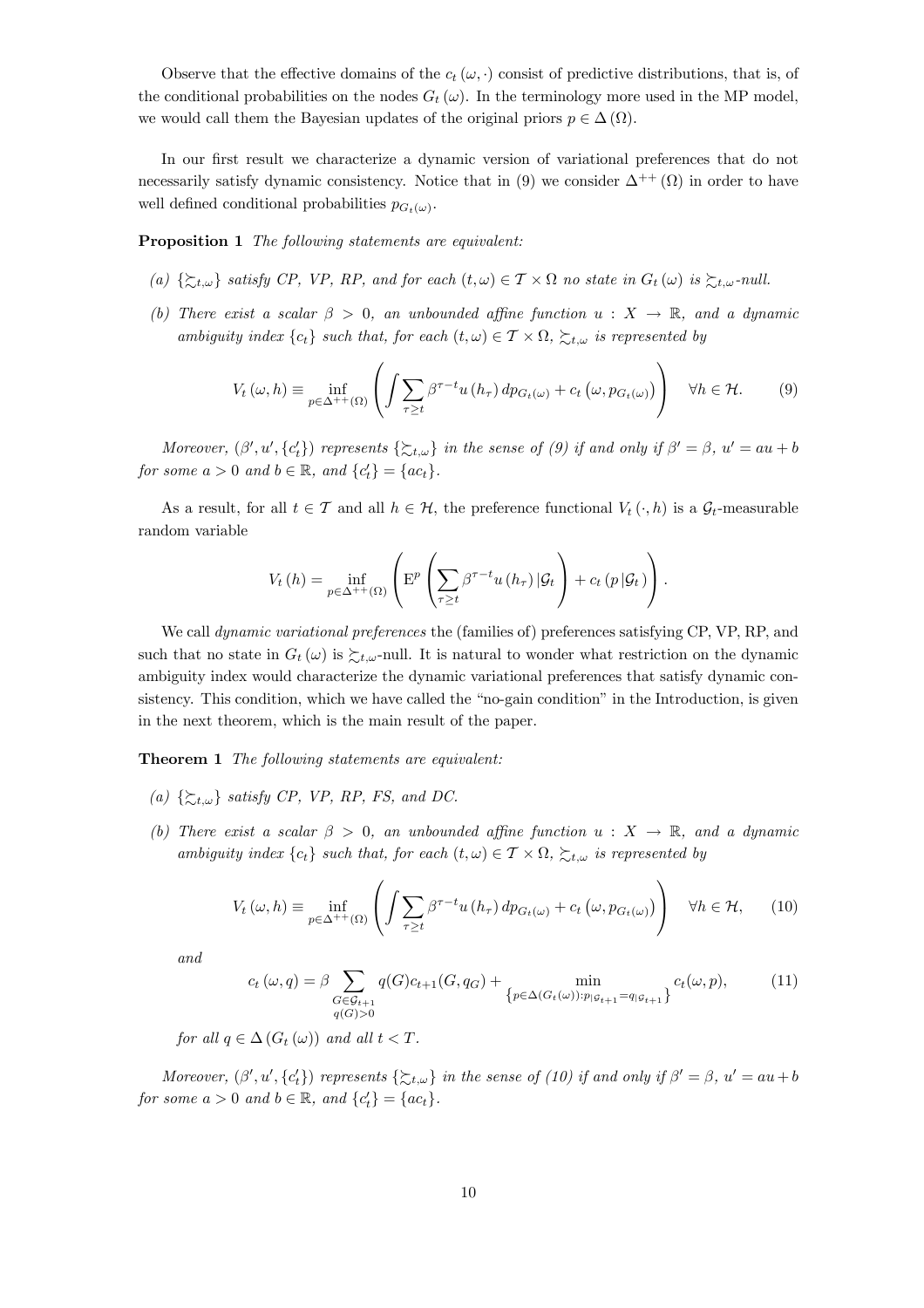Therefore, dynamic variational preferences satisfy dynamic consistency if and only if their dynamic ambiguity index has the recursive structure (11), that is, if and only if the no-gain condition is satisfied and updating is done according to Bayes' Rule.

In turn, (11) delivers the recursive representation

$$
V_{t}\left(\omega,h\right)=u\left(h_{t}\left(\omega\right)\right)+\min_{r\in\Delta\left(\Omega,\mathcal{G}_{t+1}\right)}\left(\beta\int V_{t+1}\left(h\right)dr+\gamma_{t}\left(\omega,r\right)\right)\tag{12}
$$

of the agent's preference functional  $V_t$ , where

$$
\gamma_t(\omega, r) = \min_{\{p \in \Delta(G_t(\omega)) : p_{|\mathcal{G}_{t+1}} = r\}} c_t(\omega, p) \quad \forall r \in \Delta(\Omega, \mathcal{G}_{t+1}), \tag{13}
$$

(see Lemma 6 in the Appendix).

In view of all this, we call recursive variational preferences the dynamic variational preferences satisfying dynamic consistency, and we call *recursive ambiguity indexes* their dynamic ambiguity indexes, that is, the dynamic indexes satisfying the no-gain condition (11) for some  $\beta > 0$ .

Recall from the Introduction that the recursive formula (11) has a transparent interpretation under the game against Nature interpretation of our setting, in which  ${c_t}$  is a dynamic cost for Nature. In fact, (11) suggests that the cost for Nature of choosing q at time t in state  $\omega$  can be decomposed as the sum of: the discounted expected cost of choosing  $q$ 's conditionals at time  $t+1,^{10}$  plus the cost  $\gamma_t(\omega, q_{|\mathcal{G}_{t+1}})$  of inducing  $q_{|\mathcal{G}_{t+1}}$  as one-period-ahead marginal. By (11) and (12), both Nature's costs and agent's preferences are recursive.

As (12) shows, in our recursive representation the evolution of ambiguity aversion is determined by how the functions  $\gamma_t(\omega, \cdot)$  depend on t and  $\omega$ . This will emerge clearly in the next Subsection. Here we observe that in applications some special specification of such dependence can be useful. For example, in the standard setup  $\Omega = \mathcal{Z}^T$  discussed in Section 2.1 we can assume a Markovian structure, where  $\gamma_t(\omega)$  depends on  $\omega$  only through the last observation, or an independent structure, where  $\gamma_t(\omega)$  does not depend on t and  $\omega$  (see Example 6 below).

Behaviorally, these dependence structures can be characterized by suitable stationarity requirements on the preferences  $\succsim_{t,\omega}$ .

Finally, after the completion of an earlier version of this paper, we learned of independent work by Detlefsen and Scandolo [1], who arrive at a condition related to (11) in studying conditions for the time consistency of risk measures.

#### 4.1 Going Backward

A main advantage of the recursive structure of the no-gain condition (11) is that it permits the construction by backward induction of recursive ambiguity indexes, and so of recursive variational preferences via (12) and (13).

The next result provides the key ingredient for the desired backward induction construction

**Proposition 2** Let  $\{c_t\}$  be a dynamic ambiguity index. For all  $t < T$  and  $\omega \in \Omega$ , set<sup>11</sup>

$$
\gamma_t(\omega, r) \equiv \min_{\{p \in \Delta(G_t(\omega)) : p \mid \mathcal{G}_{t+1} = r\}} c_t(\omega, p) \quad \forall r \in \Delta(\Omega, \mathcal{G}_{t+1}).
$$

The family  $\{\gamma_t\}_{t \leq T}$  of functions  $\gamma_t : \Omega \times \Delta(\Omega, \mathcal{G}_{t+1}) \to [0, \infty]$  is such that for all  $t < T$ :

<sup>10</sup>In fact,  $\sum_{G \in \mathcal{G}_{t+1}} q(G)c_{t+1}(G, q_G) = \int c_{t+1}(q | \mathcal{G}_{t+1}) dq.$ 

<sup>&</sup>lt;sup>11</sup> Here we adopt the convention that the minimum over the empty set is  $\infty$ .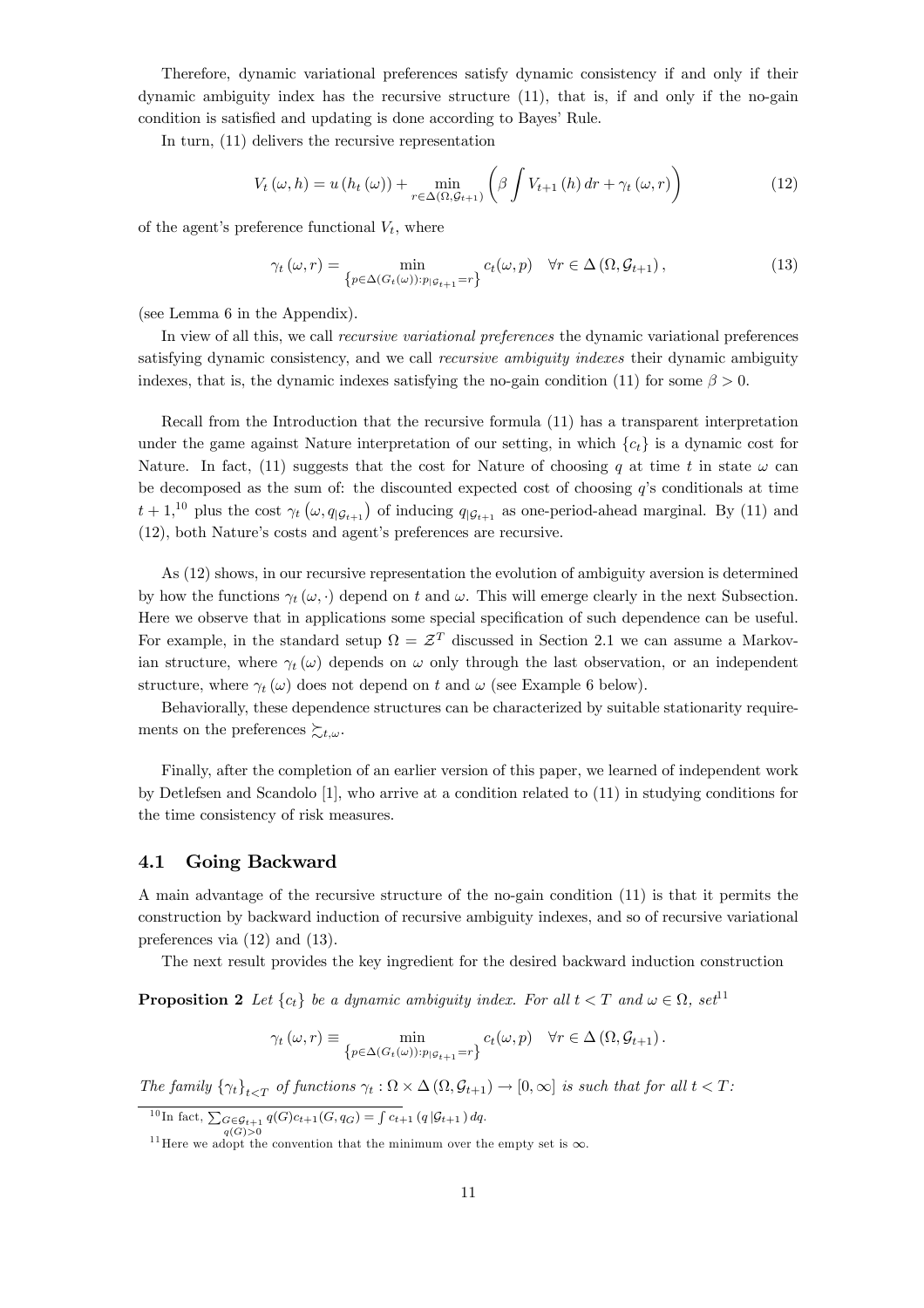- (i)  $\gamma_t(\cdot, r) : \Omega \to [0, \infty]$  is  $\mathcal{G}_t$ -measurable for all  $r \in \Delta(\Omega, \mathcal{G}_{t+1})$ .
- (ii)  $\gamma_t(\omega, \cdot) : \Delta(\Omega, \mathcal{G}_{t+1}) \to [0, \infty]$  is grounded, closed and convex, with dom  $\gamma_t(\omega, \cdot) \subseteq \Delta(G_t(\omega), \mathcal{G}_{t+1})$ and dom  $\gamma_t(\omega, \cdot) \cap \Delta^{++}(G_t(\omega), \mathcal{G}_{t+1}) \neq \emptyset$ , for all  $\omega \in \Omega$ .

The index  $\gamma_t(\omega, r)$  can be interpreted as the cost for Nature of inducing r as one-period-ahead marginal, as suggested by (12) and (13). Since the properties of  $\gamma_t(\omega, \cdot)$  on  $\Delta(\Omega, \mathcal{G}_{t+1})$  are analogous to those of a static (or dynamic) ambiguity index on the set of the agent's subjective beliefs, we call one-period-ahead ambiguity index a family  $\{\gamma_t\}_{t \in \mathcal{T}}$  of functions that satisfies conditions (i) and (ii) of Proposition 2.

Next we characterize recursive ambiguity indexes by means of one-period-ahead ones, thus giving the desired backward induction construction of recursive ambiguity indexes. Here  $\delta_C$  is the indicator function defined in (3) and, given  $\omega \in \Omega$ ,  $d_{\omega}$  is the Dirac probability assigning mass 1 to ω.

**Theorem 2** Let  ${c_t}_{t\in\mathcal{I}}$  be a family of functions from  $\Omega \times \Delta(\Omega)$  to  $[0,\infty]$ . The following statements are equivalent:

- (a)  ${c_t}$  is a recursive ambiguity index.
- (b) There exist  $\beta > 0$  and a one-period-ahead ambiguity index  $\{\gamma_t\}$  such that, for all  $\omega \in \Omega$ ,

$$
c_T(\omega, \cdot) = \delta_{\{d_{\omega}\}}, \text{ and for all } t < T
$$
  
\n
$$
c_t(\omega, q) = \begin{cases} \beta \sum_{q(G) > 0} \epsilon_{q(G) > 0} q(G) c_{t+1}(G, q_G) + \gamma_t(\omega, q_{|G_{t+1}}) & \forall q \in \Delta(G_t(\omega)) \\ \infty & \forall q \in \Delta(\Omega) \setminus \Delta(G_t(\omega)). \end{cases}
$$

In this case,  $\{\gamma_t\}$  is unique and satisfies (13).

The important implication is  $(b) \Rightarrow (a)$ , which allows to construct any recursive ambiguity index by backward induction: it suffices to specify at any non-terminal node  $G = G_t(\omega)$  a grounded, closed and convex function  $\gamma_G$  on the set of all probabilities on the branches springing from G.

This decomposition of cost functions in one-period-ahead components is a key feature of our derivation. The next example illustrates this feature by showing what happens in a binomial tree if we take at each non-terminal node the relative Gini concentration index  $\chi^2(p||q)$ , defined in (19), as one-period-ahead ambiguity index.

**Example 6** Consider Example 1 with  $T = 2$ , that is,  $\Omega = \{0, 1\}^2$ . We have:

$$
\mathcal{G}_1 = \{\{0\}, \{1\}\}\
$$
 and  $\mathcal{G}_2 = \{\{0,0\}, \{0,1\}, \{1,0\}, \{1,1\}\}\$ ,

where  $\{0\} = \{(0,0), (0,1)\}\$  and  $\{1\} = \{(1,0), (1,1)\}\$ . Hence,

$$
\Delta(\Omega, \mathcal{G}_1) = \{(r, 1 - r) : r \in [0, 1]\},\
$$
  

$$
\Delta(\{0\}, \mathcal{G}_2) = \Delta(\{0\}) = \{(r, 1 - r) : r \in [0, 1]\},\
$$
  

$$
\Delta(\{1\}, \mathcal{G}_2) = \Delta(\{1\}) = \{(r, 1 - r) : r \in [0, 1]\},\
$$

and  $\Delta(\Omega, \mathcal{G}_2) = \Delta(\Omega)$ . Let  $q \in \Delta(\Omega)$  be the uniform distribution with  $q(\omega) = 1/4$  for all  $\omega \in \Omega$ . and set  $\varphi(\pi) \equiv 2\pi^2 + 2(1 - \pi)^2 - 1$  for each  $\pi \in [0, 1]$ . Define

$$
\gamma_0(\Omega, p) \equiv \chi^2(p||q_{|\mathcal{G}_1}) = \varphi(p(0)) \quad \forall p \in \Delta(\Omega, \mathcal{G}_1),
$$
  

$$
\gamma_1(\{0\}, p) \equiv \chi^2(p||q_{\{0\}}) = \begin{cases} \varphi(p(0,0)) & \text{if } p \in \Delta(\{0\}), \\ \infty & \text{otherwise,} \end{cases}
$$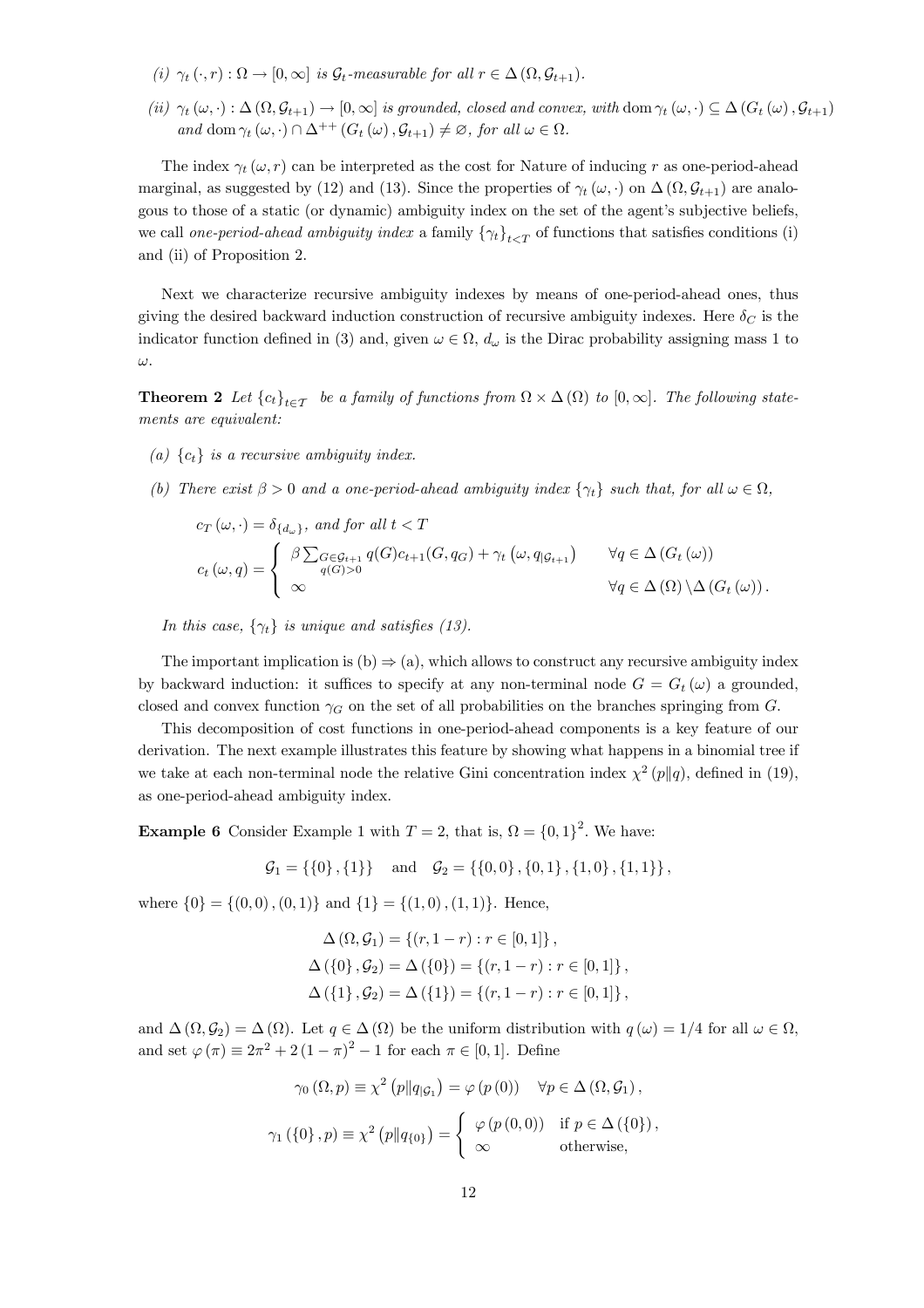and

$$
\gamma_1(\{1\}, p) \equiv \chi^2(p||q_{\{1\}}) = \begin{cases} \varphi(p(1,0)) & \text{if } p \in \Delta(\{1\}), \\ \infty & \text{otherwise,} \end{cases}
$$

By Theorem 2, using these one-period-ahead ambiguity indexes we can construct a recursive dynamic index, given by:

$$
c_1 (\{0\}, p) = \gamma_1 (\{0\}, p),
$$
  

$$
c_1 (\{1\}, p) = \gamma_1 (\{1\}, p),
$$

and,

$$
c_{0} (\Omega, p) = \beta \left[ p(\{0\}) c_{1} (\{0\}, p_{\{0\}}) + p(\{1\}) c_{1} (\{1\}, p_{\{1\}}) \right] + \gamma_{0} (\Omega, p_{|\{\{0\},\{1\}\}})
$$
  
=  $\beta \left[ (p_{00} + p_{01}) \varphi \left( \frac{p_{00}}{p_{00} + p_{01}} \right) + (p_{10} + p_{11}) \varphi \left( \frac{p_{10}}{p_{10} + p_{11}} \right) \right] + \varphi (p_{00} + p_{01}),$ 

where we set  $p_{ij} = p(i, j)$  for  $i, j \in \{0, 1\}$  and we adopt the convention  $0\varphi(0/0) = 0$ .

# 5 Special Cases

#### 5.1 Multiple Prior Preferences

We now show that Epstein and Schneider [6]'s characterization of dynamic MP preferences is a special case of ours, modulo some minor differences (they do not assume unboundedness and assume a slightly stronger version of dynamic consistency).

MP preferences are the special class of variational preferences satisfying the certainty independence condition of Gilboa and Schmeidler [9]. In the present dynamic setting, this amounts to consider:

MP(ii) For all  $h, h' \in \mathcal{H}$ ,  $y \in X^{\mathcal{T}}$ , and  $\alpha \in (0, 1)$ ,  $h \succsim_{t, \omega} h'$  if and only if  $\alpha h + (1 - \alpha)y \succsim_{t, \omega}$  $\alpha h' + (1 - \alpha) u$ 

which is a stronger version of VP(ii) (in [21] we discuss the different behavioral implications of these two axioms).

Under the stronger MP(ii), the ambiguity index  $c_t(\omega)$  becomes an indicator function, and the no-gain condition (11) coincides with rectangularity, which is the condition that [6] used to characterize recursive MP preferences.

**Corollary 1** Let  $\{\xi_{t,\omega}\}\$ be a family of dynamic variational preferences. The following statements are equivalent:

- (a)  $\{\succcurlyeq_{t,\omega}\}\$  satisfy  $MP(ii)$ .
- (b) For every t and  $\omega$ , there exists a closed and convex subset  $C_t(\omega)$  of  $\Delta(\Omega)$  such that  $c_t(\omega)$  =  $\delta_{C_t(\omega)}$ .

In this case, condition  $(11)$  is equivalent to

$$
C_{t}(\omega) = \left\{ \sum_{G \in \mathcal{G}_{t+1}} p^{G} r(G) : p^{G} \in C_{t+1}(G) \ \forall G \in \mathcal{G}_{t+1} \ and \ r \in C_{t}(\omega)_{|\mathcal{G}_{t+1}} \right\},\tag{14}
$$

for all  $\omega \in \Omega$  and  $t < T$ , where  $C_{t+1}(G) = C_{t+1}(\omega')$  for all  $\omega' \in G$ , and  $C_t(\omega)_{|\mathcal{G}_{t+1}}$  is the set of restrictions to the algebra generated by  $\mathcal{G}_{t+1}$  of the probabilities in  $C_t(\omega)$ .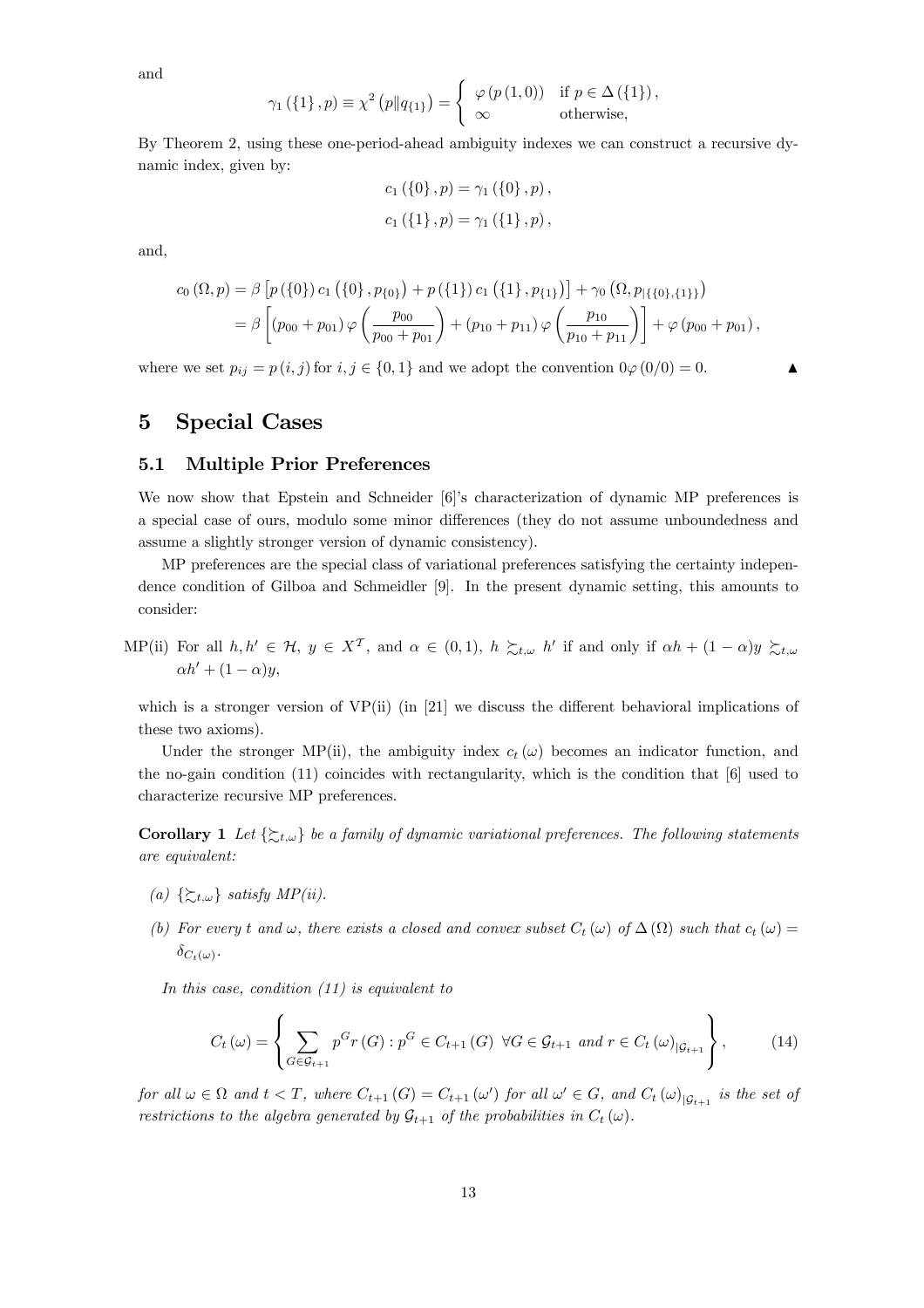#### 5.2 Multiplier Preferences

Given  $p, q \in \Delta(\Omega)$ , the *relative entropy* (or *Kullback-Leibler distance*) of p w.r.t. q is

$$
R(p||q) \equiv \begin{cases} \sum_{\omega \in \Omega} p(\omega) \log \frac{p(\omega)}{q(\omega)} & \text{if } p \ll q, \\ \infty & \text{otherwise,} \end{cases}
$$

with the convention  $0 \ln (0/a) = 0$  for all  $a \ge 0$ . Analogously, if  $p, q \in \Delta(\Omega, \mathcal{G})$ , where  $\mathcal G$  is a partition of  $\Omega$ , the *relative entropy* of p w.r.t. q on  $\mathcal G$  is

$$
R_{\mathcal{G}}(p||q) \equiv \begin{cases} \sum_{G \in \mathcal{G}} p(G) \log \frac{p(G)}{q(G)} & \text{if } p \ll q, \\ \infty & \text{otherwise,} \end{cases}
$$

again with the convention  $0 \ln (0/a) = 0$  for all  $a \ge 0$ .

Given a reference probabilistic model  $q \in \Delta^{++}(\Omega)$ , we call dynamic multiplier preferences the family of preferences on H represented for every t and  $\omega$  by

$$
V_t(\omega, h) \equiv \inf_{p \in \Delta^{++}(\Omega)} \left( \int \sum_{\tau \ge t} \beta^{\tau - t} u(h_\tau) \, dp_{G_t(\omega)} + \theta \beta^{-t} R \left( p_{G_t(\omega)} \| q_{G_t(\omega)} \right) \right) \quad \forall h \in \mathcal{H}.
$$
 (15)

The name is inspired by the robust control approach of Hansen and Sargent  $[11]$ .<sup>12</sup> They interpret  $\theta$  as a coefficient of uncertainty aversion, an interpretation we formalize and discuss in [21]. Observe that, by a classical variational formula (see [4, p. 34]), we can equivalently write (15) as:

$$
V_t(\omega, h) = -\theta \beta^{-t} \log \left( \int \exp \left( -\sum_{\tau \ge t} \frac{\beta^{\tau}}{\theta} u(h_{\tau}) \right) dq_{G_t(\omega)} \right), \qquad (16)
$$

a very convenient expression in calculations.

Next we show that dynamic multiplier preferences are recursive variational preferences and their (recursive) ambiguity index is

$$
c_t(\omega, p) = \theta \beta^{-t} R \left( p_{G_t(\omega)} \| q_{G_t(\omega)} \right) \tag{17}
$$

for all  $t \in \mathcal{T}$ ,  $\omega \in \Omega$ , and  $p \in \Delta(\Omega)$ .

**Theorem 3** For all  $q \in \Delta^{++}(\Omega)$ ,  $\beta > 0$ , unbounded affine  $u : X \to \mathbb{R}$ , and  $\theta > 0$ , the dynamic multiplier preferences represented by  $(15)$  are recursive variational preferences with ambiguity index given by (17). In particular,

$$
V_t(\omega, h) = u(h_t(\omega)) + \min_{r \in \Delta(\Omega, \mathcal{G}_{t+1})} \left( \beta \int V_{t+1}(h) dr + \theta \beta^{-t} R_{\mathcal{G}_{t+1}} \left( r \| \left( q_{G_t(\omega)} \right)_{|\mathcal{G}_{t+1}} \right) \right), \quad (18)
$$

for each  $h \in \mathcal{H}$ ,  $\omega \in \Omega$ , and  $t < T$ .

The recursive formulation (18) is especially important because it makes it possible to use standard dynamic programming tools in studying optimization problems involving dynamic multiplier preferences. This class of dynamic variational preferences is therefore very tractable, something important for applications.

The recursive nature of multiplier preferences was already observed by Hansen and Sargent (see [11, p. 64]).<sup>13</sup> The contribution of Theorem 3 is to show that this is a very special case of the general recursive representation given in Theorems 1 and 2. As a result, Theorem 3 provides the proper theoretical underpinning for this crucial property of multiplier preferences.

<sup>&</sup>lt;sup>12</sup>Clearly, the functionals  $\beta^t V_t(\omega, h) = \inf_{p \in \Delta^{++}(\Omega)} \left( \int \sum_{\tau \geq t} \beta^{\tau} u(h_{\tau}) dp_{G_t(\omega)} + \theta R \left( p_{G_t(\omega)} \| q_{G_t(\omega)} \right) \right)$  represent the same preferences.

 $13$  Skiadas [29] studies the recursive structure of a continuous time version of a robust control preference functional.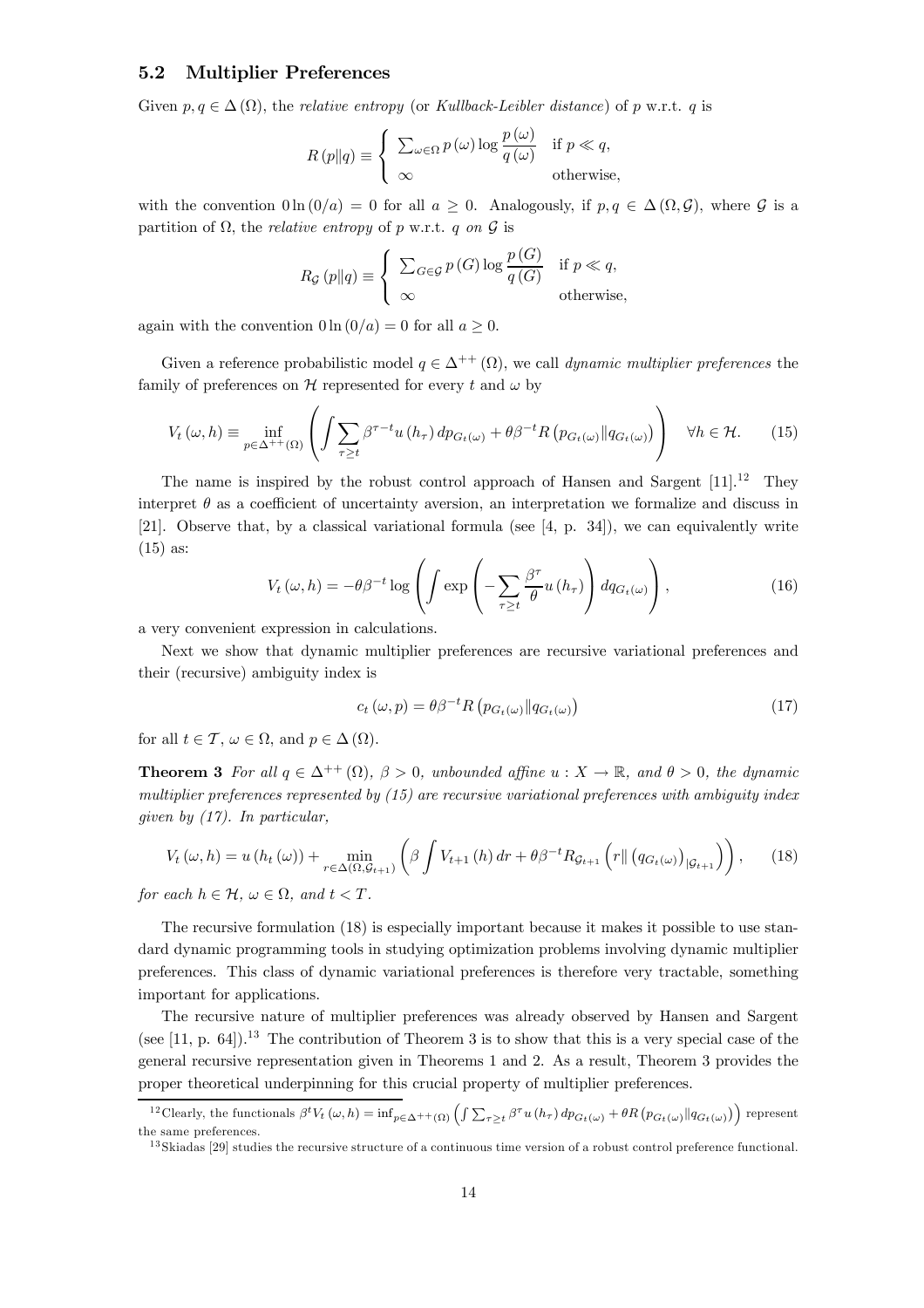#### 5.3 Mean-Variance Preferences

We conclude by observing that Theorem 3 does not hold when we replace the relative entropy with a general convex statistical distance (see [20]). For example, consider the relative Gini concentration index (or  $\chi^2$ -distance)

$$
\chi^2(p||q) \equiv \begin{cases} \sum_{\omega \in \Omega} \frac{(p(\omega))^2}{q(\omega)} - 1 & \text{if } p \ll q, \\ \infty & \text{otherwise.} \end{cases}
$$
(19)

In [21] and [23] we show that  $\frac{\theta}{2} \chi^2(p||q)$  is the ambiguity index associated with the classic meanvariance preferences. For example, on the domain of monotonicity of such preferences we have:

$$
\int f dq - \frac{1}{2\theta} \text{Var}(f) = \min_{p \in \Delta} \left( \int f dp + \frac{\theta}{2} \chi^2 (p||q) \right),
$$

where  $q \in \Delta^{++}(\Omega)$  is again a reference probability.

It is easily seen that the dynamic ambiguity index given by

$$
c_t(\omega, p) \equiv \frac{\theta}{2} \beta^{-t} \chi^2 \left( p_{G_t(\omega)} \| q_{G_t(\omega)} \right)
$$

is not recursive, and so the dynamic variational preferences represented by

$$
V_t(\omega, h) \equiv \inf_{p \in \Delta^{++}(\Omega)} \left( \int \sum_{\tau \ge t} \beta^{\tau - t} u(h_\tau) \, dp_{G_t(\omega)} + \frac{\theta}{2} \beta^{-t} \chi^2 \left( p_{G_t(\omega)} \| q_{G_t(\omega)} \right) \right)
$$

are not dynamically consistent.

It is possible, however, to construct a dynamically consistent version of (monotone) meanvariance preferences along the lines of Example 6 by using the relative Gini concentration index as a one-period-ahead ambiguity index.

# 6 Differential Properties

Optimization problems are pervasive in economic applications and the differential properties of the involved preference functionals play a key role in their resolution. For this reason we now study the differential properties of our recursive variational preference functionals, and we show that their analytical tractability is adequate for applications.

This extends to the dynamic setting of this paper what we established in [21], where we showed that in the static case variational preference functionals have nice differentiability properties.

In this section we set  $X = \Delta(\mathbb{R})$ . Let F be the subset of H consisting of monetary (i.e., real valued) acts.14 Throughout this section we consider a recursive variational preference functional  $V_t(\omega, \cdot): \mathcal{H} \to \mathbb{R}$ , as given by Theorem 1. We make the standard assumption that the associated utility function  $u: X \to \mathbb{R}$  is concave (thus reflecting risk aversion) and strictly increasing on  $\mathbb{R}$ .

Like Epstein and Wang [7], for  $\omega \in \Omega$ ,  $t < T$ , and  $f \in \mathcal{F}$ , we call one-period-ahead directional derivative of  $V_t(\omega, \cdot)$  at f the functional  $V'_t(\omega, f; \cdot) : \mathcal{E}^t \to \mathbb{R}$  defined by

$$
V'_{t}(\omega, f; e) \equiv \lim_{\lambda \downarrow 0} \frac{V_{t}(\omega, f + \lambda e) - V_{t}(\omega, f)}{\lambda} \quad \forall e \in \mathcal{E}^{t},
$$

where  $\mathcal{E}^t$  is the subspace of  $\mathcal F$  consisting of all processes e such that  $e_{\tau} = 0$  if  $\tau \neq t, t + 1$ . These processes represent current and one-period-ahead consumption perturbations.

The functional  $V_t(\omega, \cdot)$  is *(one-period-ahead Gateaux) differentiable* at f if  $V'_t(\omega, f; \cdot)$  is linear on  $\mathcal{E}^t$ . In this case,  $V'_t(\omega, f; \cdot)$  is the *(Gateaux) differential* of  $V_t(\omega, \cdot)$  at f.

<sup>&</sup>lt;sup>14</sup>Under the usual identification of  $z \in \mathbb{R}$  with  $d_z \in X$ .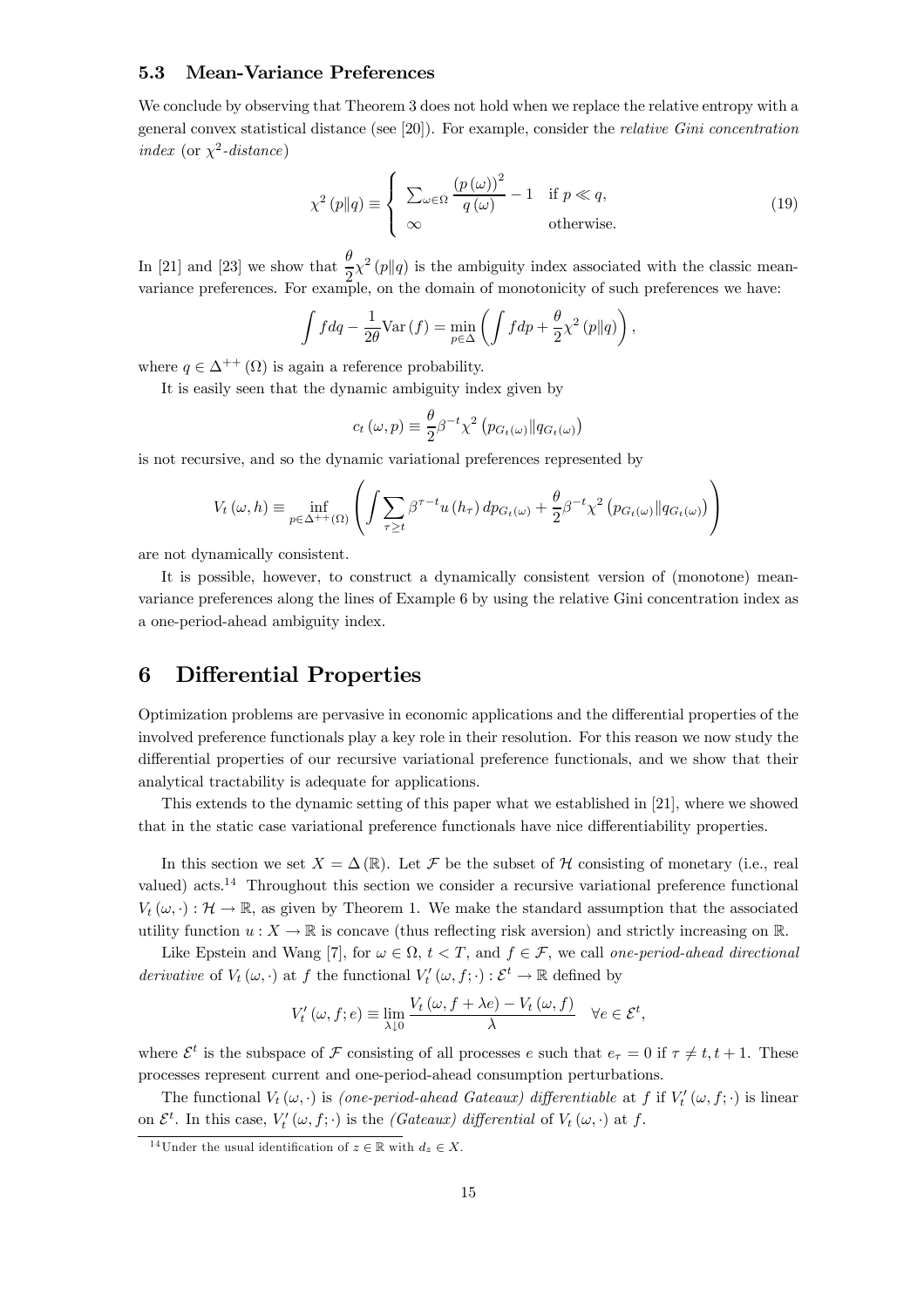**Theorem 4** Let  $\omega \in \Omega$  and  $t < T$ . Then,  $V_t(\omega, \cdot)$  is differentiable on F if and only if u is differentiable on  $\mathbb R$  and  $\gamma_t(\omega, \cdot)$  is essentially strictly convex.<sup>15</sup> In particular,

$$
V'_{t}(\omega, f; e) = u' (f_{t}(\omega)) e_{t}(\omega) + \beta \int e_{t+1} u' (f_{t+1}) d\rho \quad \forall f \in \mathcal{F}, e \in \mathcal{E}^{t}, \tag{20}
$$

where  $\{\rho\} = \arg \min_{r \in \Delta(\Omega, \mathcal{G}_{t+1})} (\beta \int V_{t+1}(f) dr + \gamma_t(\omega, r)).$ 

This result provides a full characterization of differentiability for the recursive variational preference functional  $V_t(\omega, \cdot)$ , and it provides an explicit formula for evaluating the differential  $V'_t(\omega, f; \cdot)$ . We proved a static version of this result (as well as of Theorem 5) in [21], and it is important that

Observe that the strict convexity of  $\gamma_t(\omega, \cdot)$  holds for all divergence preferences, a large class of variational preferences we introduced in [21] and that includes multiplier preferences. For example, by Theorem 3 (and by some well known properties of the relative entropy, see [4, p. 34]), formula (20) takes the following neat form for dynamic multiplier preferences :

$$
V'_{t}(\omega, f; e) = u'(f_{t}(\omega)) e_{t}(\omega) + \beta \frac{\int e_{t+1} u'(f_{t+1}) \exp\left(-\frac{\beta^{t+1}}{\theta} V_{t+1}(f)\right) dq_{G_{t}(\omega)}}{\int \exp\left(-\frac{\beta^{t+1}}{\theta} V_{t+1}(f)\right) dq_{G_{t}(\omega)}}
$$

for each  $f \in \mathcal{F}$  and  $e \in \mathcal{E}^t$ .

As  $V_t(\omega, \cdot)$  is concave, the powerful theory of superdifferentials can be used when  $V_t(\omega, \cdot)$  is not differentiable. Besides its intrinsic interest, this is also important conceptually as points of nondifferentiability, the so-called "kinks," play an important role in some applications of the multiple priors model and of the closely related Choquet expected utility model (see [3], [7], and [24]).

Denote by  $\mathbb{M}(G_t(\omega), \mathcal{G}_{t+1})$  the set of all measures on  $\mathcal{A}(\mathcal{G}_{t+1})$  that vanish on each subset of  $G_t(\omega)$ <sup>c</sup>. A one-period-ahead supergradient of  $V_t(\omega)$  at f is an element  $(k,m)$  of  $\mathbb{R} \times \mathbb{M}$   $(G_t(\omega), \mathcal{G}_{t+1})$ such that

$$
V'_{t}(\omega, f; e) \leq ke_{t}(\omega) + \beta \int e_{t+1} dm, \qquad \forall e \in \mathcal{E}^{t}.
$$

The superdifferential  $\partial V_t(\omega, f)$  of  $V_t(\omega, \cdot)$  at f is the set of all one-period-ahead supergradients at f. The superdifferential  $\partial V_t(\omega, f)$  is a singleton if and only if  $V_t(\omega, \cdot)$  is differentiable at f; in this case,  $\partial V_t(\omega, f) = \{V'_t(\omega, f; \cdot)\}.$ 

The following result is the superdifferential version of Theorem 4.

**Theorem 5** For all  $\omega \in \Omega$ ,  $t < T$ , and  $f \in \mathcal{F}$ ,  $\partial V_t(\omega, f)$  consists of all pairs

$$
\left(u'\left(f_t\left(\omega\right)\right),u'\left(f_{t+1}\right)d\rho\right) \tag{21}
$$

such that  $u'(f_t(\omega)) \in \partial u(f_t(\omega))$ ,  $u'(f_{t+1})$  is a  $\mathcal{G}_{t+1}$ -measurable selection of  $\partial u(f_{t+1})$ , and  $\rho \in$  $\arg \min_{r \in \Delta(\Omega, \mathcal{G}_{t+1})} (\beta \int V_{t+1}(f) dr + \gamma_t(\omega, r))$ .<sup>16</sup>

Eq. (21) provides an explicit formula for the superdiffential  $\partial V_t(\omega, f)$ , which is equivalent to (20) when  $\partial V_t(\omega, f)$  is a singleton, that is, when  $V_t(\omega, \cdot)$  is differentiable at f.

Theorem 5 generalizes Epstein and Wang [7, Lemma 1], and we expect that this result can be used to extend their asset pricing analysis to recursive variational preferences.

Summing up, Theorems 4 and 5 show that dynamic variational preference functionals have nice differentiability properties, something we already established in and this extends

 $15$  For a formal definition of essential strict convexity see [26, p. 253]. Needless to say, a strictly convex functional is a fortiori essentially strictly convex.

<sup>&</sup>lt;sup>16</sup>Here  $\partial u(z)$  is the superdiffential of u at z, while u' $(f_{t+1})$  dp is the measure with density u' $(f_{t+1})$  with respect to  $\rho$ .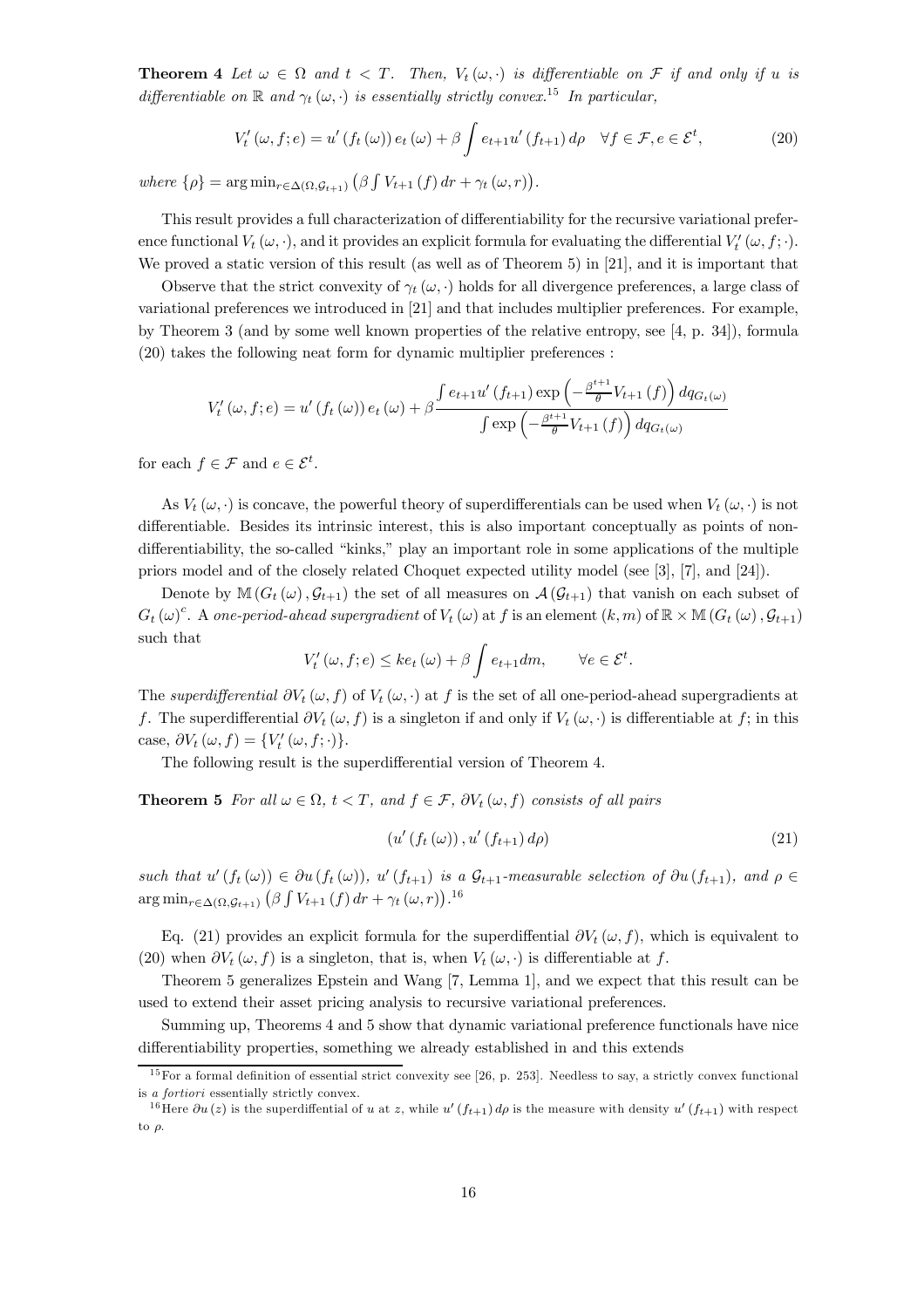# 7 Conclusions

Ambiguity adverse behavior is pervasive, and the theory of ambiguity aversion has found applications in macroeconomics, finance, even political analysis.

A widely accepted theory has been so far the theory of multiple priors of [9]. Different approaches, mostly found under the name of robust preferences, have made desirable an extension of this theory to include a larger class of behaviors. The extension, in the static case, has been provided by the theory of variational preferences introduced by [21]. This is, however, a theory of static choice, while most of the applications we have mentioned are in dynamic environments: hence, a further extension to the intertemporal problem is desirable. This paper provides such a theory.

Our main results can be summarized as follows. The first, Proposition 1, characterizes the intertemporal preferences that have a variational representation, the so-called dynamic variational preferences (intuitively, variational decision makers can be viewed as making their choices "as if" they think they are facing a malevolent opponent, which we call Nature).

The second result, Theorem 1, characterizes the dynamic preferences that are time consistent. In particular, a variational decision maker is dynamically consistent if and only if he thinks that Nature is also dynamically consistent.

The third result, Theorem 2, provides a decomposition of the cost function into one step ahead costs, paid by Nature in every period. This decomposition makes it possible to use recursive analysis in studying the dynamic choice problem of a decision maker with variational preferences.

The fourth result, Theorem 3, is an application of Theorem 1 and it shows that the dynamic consistency of the widely used multiplier preferences introduced by Hansen and Sargent is a consequence of our general Theorems 1 and 2.

The final results, Theorem 4 and 5, show that recursive variational preferences have nice differential properties, something crucial for their use in the optimization problems that arise in most economic applications.

We close by observing that, though in the paper we assumed both  $\Omega$  and T finite, we expect that the extension to the infinite case can be carried out in standard ways. Moreover, even though in our representation theorems we consider standard discounted utility, some results can be extended to include hyperbolic discounting. For example, this can be done by weakening Axiom 3 along the lines of Hayashi [14]. However, the motivation behind hyperbolic discounting is very different from model uncertainty and for this reason here we prefer to use standard discounting in order to better focus the paper.

# A Proofs and Related Material

An important tool for the proofs is Convex Analysis, we refer the reader to [26] and [16] for notation, definitions, and results.

Here we just remind that a function  $I: C \to (-\infty, \infty]$ , defined on a non-empty subset C of  $\mathbb{R}^{\Omega}$ , is normalized if  $I(b1_{\Omega}) = b$  for all  $b \in \mathbb{R}$  such that  $b1_{\Omega} \in C$ ;<sup>17</sup> it is a *(finite) niveloid* if  $I(C) \subseteq \mathbb{R}$ and  $I(\psi) - I(\varphi) \leq \sup_{\omega \in \Omega} (\psi(\omega) - \varphi(\omega))$  for all  $\psi, \varphi \in C$ ; it is grounded if  $\inf_{\psi \in C} I(\psi) = 0$ , it is proper if it is not identically  $\infty$  and there is an affine function minorizing it. Niveloids are comprehensively studied in Dolecki and Greco [2] and Maccheroni, Marinacci, and Rustichini [22]. When  $R \in \{\mathbb{R}, \mathbb{R}^+, \mathbb{R}^+, \mathbb{R}^-, \mathbb{R}^{--}\}$  and  $C = R^{\Omega}, I$  is a niveloid if and only if I is monotonic  $(I(\psi) \geq I(\varphi)$  for all  $\psi, \varphi \in R^{\Omega}$  such that  $\psi \geq \varphi$ ) and vertically invariant  $(I(\psi + b) = I(\psi) + b)$ for all  $\psi \in R^{\Omega}$  and  $b \in R$ ). We will use the following lemmas:

 $171_{\Omega}$  is the constant vector  $(1, 1, ..., 1)$ . Sometimes we will write b instead of  $b1_{\Omega}$ .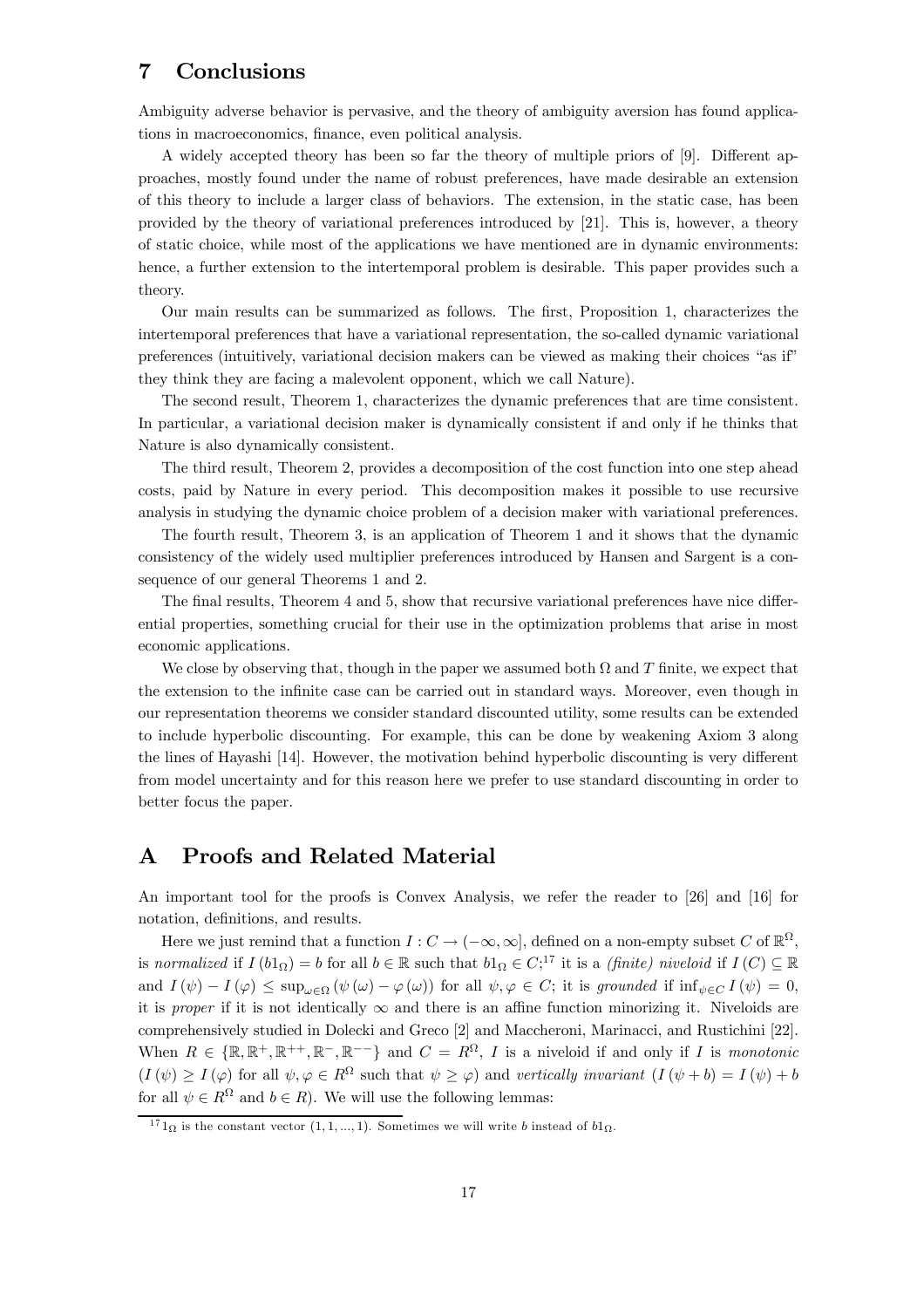**Lemma 1** Let  $J : \mathbb{R}^{\Omega} \to \mathbb{R}$  be concave,  $C \subseteq \mathbb{R}^{\Omega}$  and  $I : C \to [-\infty, \infty]$ . The following statements are equivalent:

(a)  $J(\varphi) = \inf_{\psi \in C} (\langle \varphi, \psi \rangle + I(\psi))$  for all  $\varphi \in \mathbb{R}^{\Omega}$ ; (b)  $I: C \to (-\infty, \infty]$  is proper and  $\overline{co} I = -J^{*}$ .<sup>18</sup>

**Lemma 2** Let C be a convex compact subset of  $\mathbb{R}^{\Omega}$ , and  $I: C \to (-\infty, \infty]$  a proper closed and convex function. Then  $\inf_{\psi \in \mathcal{F}} I(\psi) = \min_{\psi \in C} I(\psi)$  iff  $\text{ri } C \cap \text{dom } I \neq \emptyset$  iff  $\inf_{\psi \in \mathcal{F}} I(\psi) < \infty$ .<sup>19</sup>

**Lemma 3** Let  $J : \mathbb{R}^{\Omega} \to \mathbb{R}$  be a concave normalized niveloid, and  $G \subseteq \Omega$ . The following statements are equivalent:

(a) If  $\varphi, \psi \in \mathbb{R}^{\Omega}$  are such that  $\varphi_{|G} = \psi_{|G}$ , then  $J(\varphi) = J(\psi)$ ; (b)  $J(\varphi + \psi) = J(\varphi) + \psi(G)$  if  $\varphi, \psi \in \mathbb{R}^{\Omega}$  and  $\psi$  is constant on G; (c)  $J(\varphi 1_{G^c})=0$  for all  $\varphi \in \mathbb{R}^{\Omega}$ ;<sup>20</sup> (d) dom  $J^* \subseteq \Delta(G)$ .

Next lemma is the first important step towards the proof of Proposition 1.

Lemma 4 The following statements are equivalent:

(a)  $\{\succsim_{t,\omega}\}$  satisfy CP, VP, and RP.

(b) There exists a family  $\{c_t(\omega, \cdot): (t, \omega) \in \mathcal{T} \times \Omega\}$  of grounded, closed and convex functions  $c_t(\omega, \cdot) : \Delta(\Omega) \to [0, \infty],$  such that dom  $c_t(\omega, \cdot) \subseteq \Delta(G_t(\omega))$  and  $c_t(\omega, \cdot) = c_t(\omega', \cdot)$  if  $G_t(\omega) =$  $G_t(\omega'), \beta > 0$ , and an unbounded affine  $u: X \to \mathbb{R}$  such that: for every t and  $\omega, \succsim_{t,\omega}$  is represented by  $V_t(\omega, \cdot)$ , where

$$
V_t(\omega, h) \equiv \min_{p \in \Delta(\Omega)} \left( \int \sum_{\tau \ge t} \beta^{\tau - t} u(h_\tau) \, dp + c_t(\omega, p) \right) \quad \forall h \in \mathcal{H}.
$$

Moreover,  $(\bar{\beta}, \bar{u}, {\bar{c}_t(\omega, \cdot)})$  represent  $\succsim_{t,\omega}$  in the sense of (22) iff  $\bar{\beta} = \beta$ ,  $\bar{u} = au + b$  for some  $a > 0$  and  $b \in \mathbb{R}$  and  $\{\bar{c}_t(\omega, \cdot)\} = \{ac_t(\omega, \cdot)\}.$ 

Finally, if  $|G_t(\omega)| > 1$ , the following facts are equivalent: (i) for all  $h \in \mathcal{H}$ .

$$
V_t(\omega, h) = \inf_{p \in \text{ri}\,\Delta(G_t(\omega))} \left( \int \sum_{\tau \ge t} \beta^{\tau - t} u(h_\tau) \, dp + c_t(\omega, p) \right); \tag{23}
$$

- (ii) no state in  $G_t(\omega)$  is  $\succsim_{t,\omega}$ -null;
- (iii) dom  $c_t(\omega, \cdot) \cap \text{ri} \Delta(G_t(\omega)) \neq \emptyset$ .

Notice that (22) can be rewritten as

$$
V_t(\omega, h) = \min_{p \in \Delta(G_t(\omega))} \left( \int \sum_{\tau \ge t} \beta^{\tau - t} u(h_\tau) \, dp + c_t(\omega, p) \right) \quad \forall h \in \mathcal{H}.
$$
 (24)

Moreover, if  $|G_t(\omega)| = 1$ ,  $G_t(\omega)$  is a singleton  $\{\omega\}$ ,  $\Delta(G_t(\omega)) = \text{ri } \Delta(G_t(\omega))$  and (iii) is automatically satisfied, in this case both (22) and (23) collapse to  $V_t(\omega, h) = \sum_{\tau \geq t} \beta^{\tau - t} u(h_\tau(\omega))$ .

For the rest of the paper, we indifferently write  $c_t(\omega, \cdot)$ ,  $c_t(\omega)$ , or  $c_{t,\omega}$ , and  $V_t(\omega, \cdot)$ ,  $V_t(\omega)$  or  $V_{t,\omega}$ .

 $18\overline{\text{co}} I$  denotes the closed and convex hull of  $I, J^*$  the concave conjugate of  $J$ .

<sup>&</sup>lt;sup>19</sup>ri C denotes the relative interior of C, dom I the effective domain of I.

<sup>&</sup>lt;sup>20</sup>For every  $A \subseteq \Omega$ ,  $1_A$  is the vector defined by  $1_A(\omega) \equiv 1$  if  $\omega \in A$ ,  $1_A(\omega) \equiv 0$  if  $\omega \notin A$ .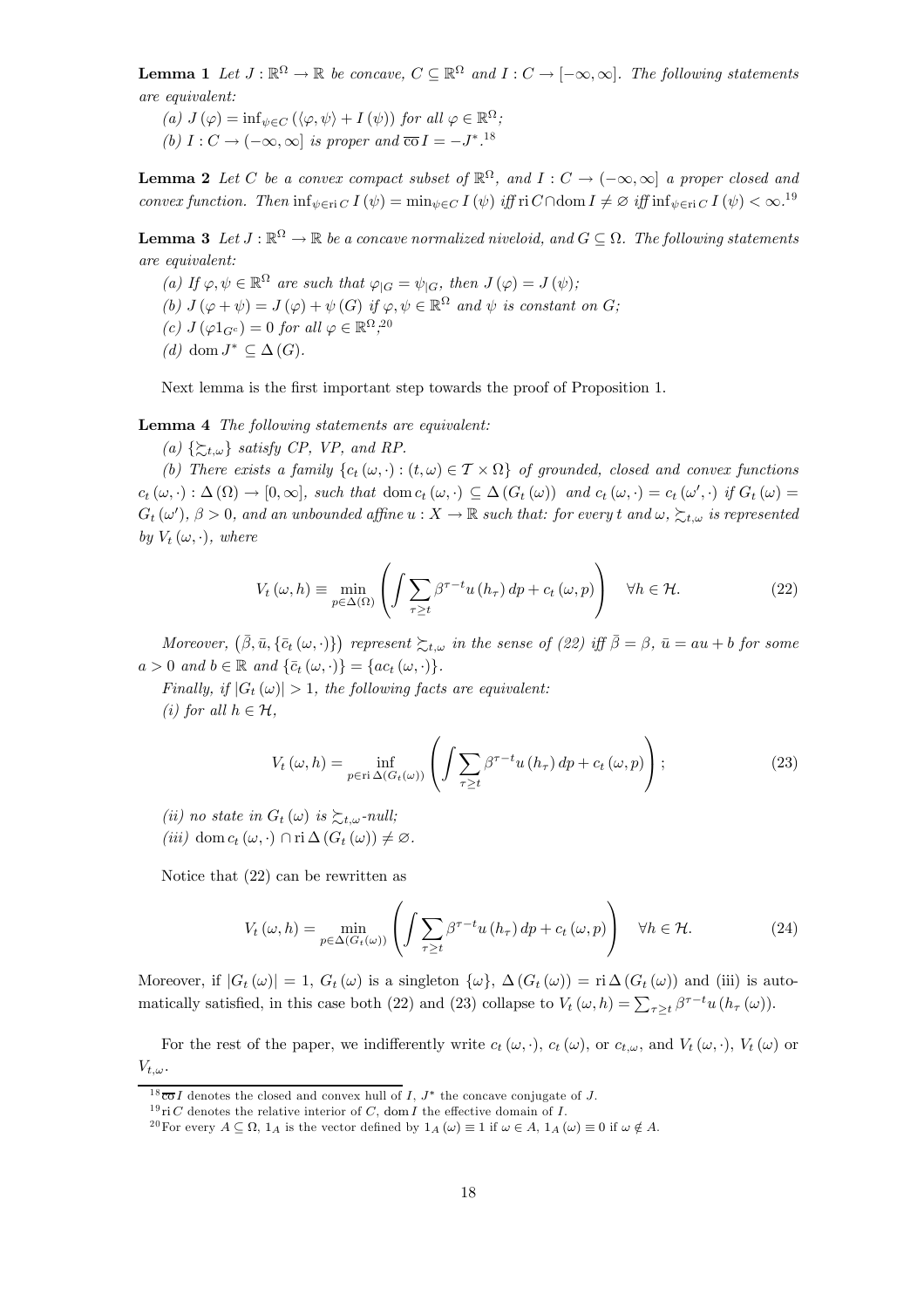**Proof.** (a)  $\Rightarrow$  (b). A variation on the proof of Lemma A.1 of [6] (see also [30]) delivers the first two steps:

Step 1. There exist  $\beta > 0$  and an unbounded affine  $u : X \to \mathbb{R}$  such that, for all  $(t, \omega) \in \mathcal{T} \times \Omega$ ,  $\sum_{t,\omega}$  on  $X^{\mathcal{T}}$  is represented by  $U_t(y) \equiv \sum_{\tau \geq t} \beta^{\tau - t} u(y_\tau)$  for all  $y \in X^{\mathcal{T}}$ .

Step 2. For all  $(t, \omega) \in \mathcal{T} \times \Omega$ , and all  $h \in \mathcal{H}$  there exists  $y = y(t, \omega, h) \in X^{\mathcal{T}}$  (indeed constant) such that  $y \sim_{t,\omega} h$ .

Then it is easy to check that:

Step 3. For all  $(t,\omega) \in \mathcal{T} \times \Omega$ , the correspondence  $V_{t,\omega} : \mathcal{H} \to \mathbb{R}$ , defined by  $V_{t,\omega}(h) \equiv U_t(y)$  if  $h \sim_{t,\omega} y \in X^{\mathcal{T}}$ , is a well defined function that represents  $\succsim_{t,\omega}$  on H.

Each  $h \in \mathcal{H}$  can be regarded as a function  $h : \Omega \to X^{\mathcal{T}}$ , and  $U_t : X^{\mathcal{T}} \to \mathbb{R}$  is an affine function for every  $t \in \mathcal{T}$ . Set  $U_t(h) \equiv U_t \circ h$ . By definition,  $U_t(h) : \Omega \to \mathbb{R}$  and  $U_t(h)(\omega') \equiv$  $U_t(h(\omega')) = \sum_{\tau \geq t} \beta^{\tau-t} u(h_\tau(\omega'))$  for all  $\omega' \in \Omega$ . In particular, if  $y(\tau, \omega') = y_\tau$  for all  $\tau \in \mathcal{T}$ and all  $\omega' \in \Omega$ , then  $U_t(y)(\omega') = \sum_{\tau \geq t} \beta^{\tau-t} u(y_\tau) = U_t(y_0, ..., y_T)$  for all  $\omega' \in \Omega$ .<sup>21</sup> Moreover,  $U_t(\alpha h + (1 - \alpha) h') = \alpha U_t(h) + (1 - \alpha) U_t(h')$  for all  $h, h' \in \mathcal{H}$  and  $\alpha \in [0, 1]$ . Up to a cardinal transformation of u, we can assume  $u(X) \in \{ \mathbb{R}, \mathbb{R}^+, \mathbb{R}^{++}, \mathbb{R}^-, \mathbb{R}^{--} \}$ . For the rest of the proof the case  $u(X) = \mathbb{R}^{++}$  is considered (the arguments we use can be easily adapted to the remaining ones).

Step 4. For all  $t \in \mathcal{T}$ ,  $\{U_t(h) : h \in \mathcal{H}\} = u(X)^{\Omega}$ .

*Proof.* The inclusion  $\subseteq$  is trivial. If  $t < T$  and  $\psi \in u(X)^{\Omega}$ , there exists  $\varepsilon > 0$  such that  $\psi - \varepsilon \in u(X)^{\Omega}$ , choose  $x^{\varepsilon} \in X$  such that  $u(x^{\varepsilon}) = \left(\sum_{T > \tau \geq t} \beta^{\tau - t}\right)^{-1} \varepsilon$ . For all  $\omega' \in \Omega$ , there exists  $x^{\psi(\omega')} \in X$  such that  $u(x^{\psi(\omega')}) = \beta^{t-T} (\psi(\omega') - \varepsilon)$ . Set

$$
h(\tau,\omega') \equiv \begin{cases} x^{\varepsilon} & \text{if } \tau < T \\ x^{\psi(\omega')} & \text{if } \tau = T. \end{cases}
$$

This delivers,  $U_t(h(\omega')) = \sum_{\tau \geq t} \beta^{\tau-t} u(h_\tau(\omega')) = \sum_{T > \tau \geq t} \beta^{\tau-t} u(x^{\varepsilon}) + \beta^{T-t} u(x^{\psi(\omega')}) =$  $u(x^{\varepsilon})\left(\sum_{T>\tau\geq t}\beta^{\tau-t}\right)+\psi(\omega')-\varepsilon\;=\;\psi(\omega')\;\,\mathrm{for\;\,all}\;\,\omega'\,\in\,\Omega;\;\mathrm{as\;\,wanted.}\;\;\mathrm{If}\;\,t\;=\;T,\;\mathrm{set}\;\,\varepsilon\;=\,0$ and choose  $x^{\varepsilon}$  arbitrarily.

Step 5. For all  $(t, \omega) \in \mathcal{T} \times \Omega$ , the correspondence  $I_{t,\omega}: u(X)^{\Omega} \to \mathbb{R}$ , defined by  $I_{t,\omega}(\psi) \equiv V_{t,\omega}(h)$ if  $\psi = U_t(h)$  for some  $h \in \mathcal{H}$ , is a well defined, monotonic, and normalized function.

Proof. If h and h' in H are such that  $\psi = U_t(h) = U_t(h')$ , for all  $\omega' \in \Omega$  we have  $\sum_{\tau \geq t} \beta^{\tau-t} u(h_\tau(\omega')) =$  $\sum_{\tau\geq t}\beta^{\tau-t}u(h'_{\tau}(\omega'))$  and  $h(\omega') \sim_{t,\omega} h'(\omega')$ . By VP(iv),  $h \sim_{t,\omega} h'$  and  $V_{t,\omega}(h) = V_{t,\omega}(h').$ This implies that  $I_{t,\omega}$  is a well defined function since for every  $\psi \in u(X)^{\Omega}$  there is  $h \in \mathcal{H}$ such that  $\psi = U_t(h)$ . Monotonicity is proved along the same lines. As to normalization, if  $b \in u(X)$ , take  $x^b \in X$  such that  $u(x^b) = \left(\sum_{\tau \geq t} \beta^{\tau-t}\right)^{-1} b$ , and the constant act  $x^b$  to obtain  $U_t(x^b)(\omega') = \sum_{\tau \geq t} \beta^{\tau-t} u(x^b) = b$  for all  $\omega' \in \Omega$ , then  $b1_{\Omega} = U_t(x^b)$  (where  $x^b$  is regarded as a constant act) and  $\bar{I}_{t,\omega}(b1_{\Omega}) = V_{t,\omega}(x^{b}) = U_{t}(x^{b}, x^{b}, ..., x^{b})$  $= b.$ 

Step 6. Let  $(t, \omega) \in \mathcal{T} \times \Omega$ . For every  $\psi \in u(X)^{\Omega}$  and for every  $b \in \mathbb{R}$  such that  $\psi + b \in u(X)^{\Omega}$ ,  $I_{t,\omega}(\psi+b)=I_{t,\omega}(\psi)+b.$ 

*Proof.* Let  $\psi' = U_t(h')$ ,  $\psi'' = U_t(h'') \in u(X)^{\Omega}$ ,  $b' = U_t(x')$ ,  $b'' = U_t(x'') \in u(X)$ , VP(ii) guarantees that for all  $\alpha \in (0,1)$ ,  $\alpha h' + (1-\alpha)x' \sim_{t,\omega} \alpha h'' + (1-\alpha)x'$  implies  $\alpha h' + (1-\alpha)x'' \sim_{t,\omega} \alpha h'' +$ 

<sup>&</sup>lt;sup>21</sup>The identification between acts with consequences depending only on time (and not on state) and elements of  $X<sup>T</sup>$  corresponds here to the equivalence between constant functions on  $\Omega$  and real numbers.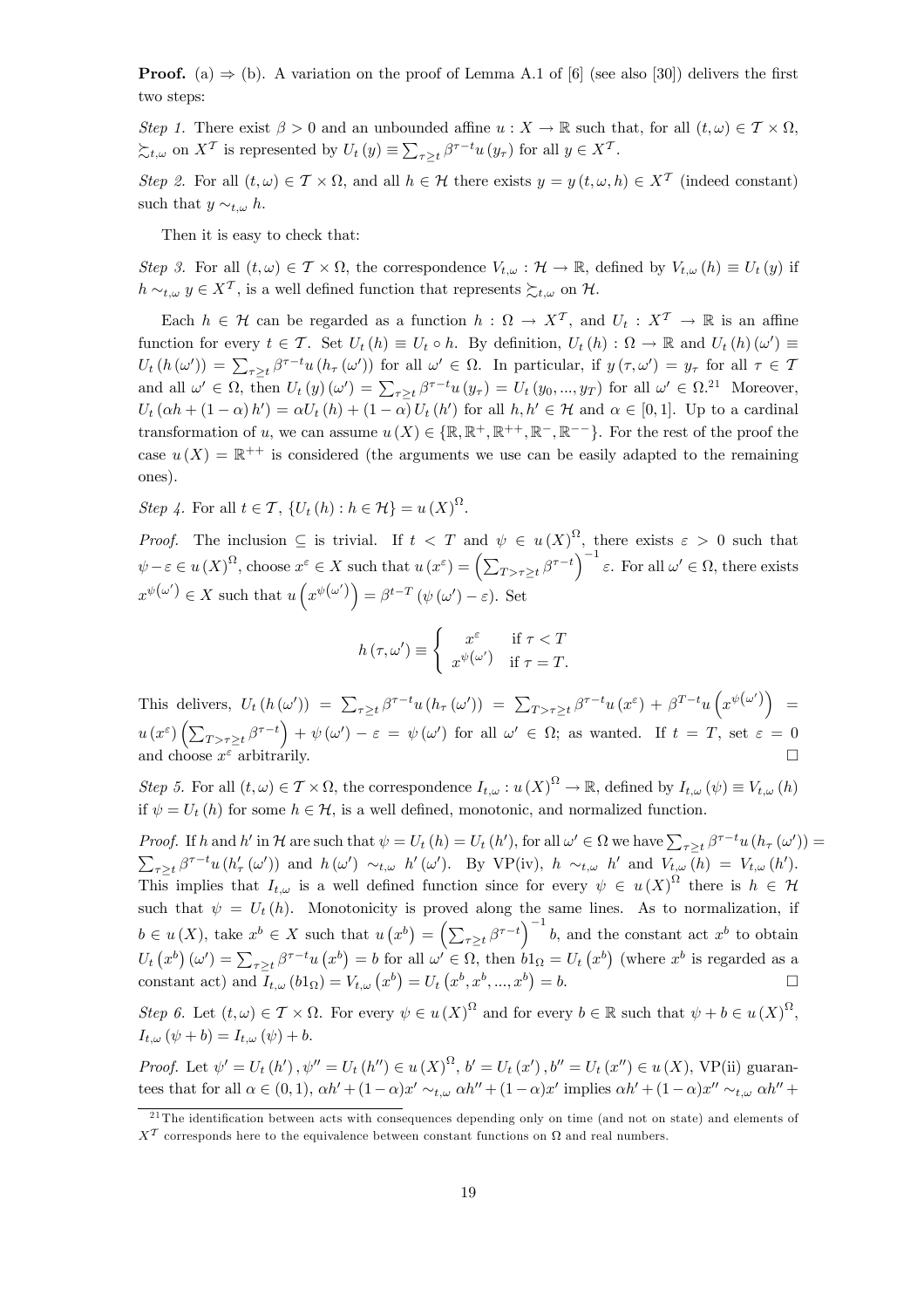$(1 - \alpha)x''$ , i.e.  $V_{t,\omega}(\alpha h' + (1 - \alpha)x') = V_{t,\omega}(\alpha h'' + (1 - \alpha)x')$  implies  $V_{t,\omega}(\alpha h' + (1 - \alpha)x'') =$  $V_{t,\omega}(\alpha h'' + (1-\alpha)x'')$ , hence  $I_{t,\omega}(U_t(\alpha h' + (1-\alpha)x')) = I_{t,\omega}(U_t(\alpha h'' + (1-\alpha)x'))$  implies that  $I_{t,\omega}(U_t(\alpha h' + (1-\alpha)x'')) = I_{t,\omega}(U_t(\alpha h'' + (1-\alpha)x''))$ , and, finally,  $I_{t,\omega}(\alpha \psi' + (1-\alpha)b') =$  $I_{t,\omega}(\alpha\psi'' + (1-\alpha)b')$  implies  $I_{t,\omega}(\alpha\psi' + (1-\alpha)b'') = I_{t,\omega}(\alpha\psi'' + (1-\alpha)b'')$ . Replacing  $\psi'$  with  $\psi'/\alpha \in u(X)^{\Omega}, \psi''$  with  $\psi''/\alpha \in u(X)^{\Omega}, \, b'$  with  $b'/(1-\alpha) \in u(X), \, b''$  with  $b'/(1-\alpha) \in u(X),$ it follows that

$$
I_{t,\omega}(\psi' + b') = I_{t,\omega}(\psi'' + b') \text{ implies } I_{t,\omega}(\psi' + b'') = I_{t,\omega}(\psi'' + b'')
$$
 (25)

for all  $\psi', \psi'' \in u(X)^{\Omega}, \quad b', b'' \in u(X)$ . Let  $\psi \in u(X)^{\Omega}, \quad \text{then } \min_{\omega'} \psi(\omega') \in u(X), \quad \text{but } I_{t,\omega}$ is monotonic and normalized, thus  $I_{t,\omega}(\psi) \geq I_{t,\omega}(\min_{\omega'} \psi(\omega')) = \min_{\omega'} \psi(\omega') \in u(X)$ , and hence  $I_{t,\omega}(\psi) \in u(X)$ . Let  $b > 0$ , there is  $\varepsilon > 0$  such that  $\psi - \varepsilon \in u(X)^{\Omega}$  and  $I_{t,\omega}(\psi) - \varepsilon \in$ u(X). By normalization and (25)  $I_{t,\omega}((\psi-\varepsilon)+\varepsilon)=I_{t,\omega}(\psi)=I_{t,\omega}((I_{t,\omega}(\psi)-\varepsilon)+\varepsilon)$  implies  $I_{t,\omega}(\psi+b)=I_{t,\omega}((\psi-\varepsilon)+(\varepsilon+b))=I_{t,\omega}((I_{t,\omega}(\psi)-\varepsilon)+(\varepsilon+b))=I_{t,\omega}(\psi)+b.$  If  $b<0$ , then  $I_{t,\omega}(\psi) = I_{t,\omega}((\psi + b) - b) = I_{t,\omega}(\psi + b) - b$ , as wanted.

Moreover, from  $VP(v)$ , it immediately follows that:

Step 7. Let  $(t,\omega) \in \mathcal{T} \times \Omega$ . For every  $\psi, \psi' \in u(X)^{\Omega}$  such that  $I_{t,\omega}(\psi) = I_{t,\omega}(\psi')$ , and every  $\alpha \in (0,1), I_{t,\omega} \left( \alpha \psi + (1-\alpha) \psi' \right) \geq I_{t,\omega} \left( \psi \right).$ 

Steps 5–7 and the results we prove in [22] imply that: For all  $(t, \omega) \in \mathcal{T} \times \Omega$ ,  $I_{t,\omega}$  is a concave and normalized niveloid on  $u(X)$ <sup> $\Omega$ </sup>. The restriction of its concave conjugate to  $\Delta(\Omega)$ ,  $I_{t,\omega}^*(p) \equiv \inf_{\psi \in u(X)} \Omega(\langle \psi, p \rangle - I_{t,\omega}(\psi))$  for all  $p \in \Delta(\Omega)$ , is the unique concave and upper semicontinuous function  $I_{t,\omega}^{\#}$  on  $\Delta(\Omega)$  such that  $I_{t,\omega}(\psi) = \min_{p \in \Delta(\Omega)} (\langle \psi, p \rangle - I_{t,\omega}^{\#}(p))$  for all  $\psi \in u(X)^{\Omega}$ . Moreover, the correspondence  $J_{t,\omega}: \mathbb{R}^{\Omega} \to \mathbb{R}$ , defined by  $J_{t,\omega}(\varphi) \equiv I_{t,\omega}(\varphi+b) - b$  if  $\varphi \in \mathbb{R}^{\Omega}$ and  $b \in \mathbb{R}$  is such that  $\varphi + b \in u(X)^{\Omega}$ , is a normalized concave niveloid and its concave conjugate  $J_{t,\omega}^*$  coincides with  $I_{t,\omega}^*$  on  $\Delta(\Omega)$  and takes value  $-\infty$  on  $\mathbb{R}^{\Omega}\setminus\Delta(\Omega).^{22}$  In particular  $J_{t,\omega}(\varphi) = \min_{p \in \Delta(\Omega)} (\langle \varphi, p \rangle - I_{t,\omega}^*(p))$  for all  $\varphi \in \mathbb{R}^{\Omega}$ . (See [22] for details.) By CP(i), if  $G_t(\omega) = G_t(\omega')$ , we can choose  $I_{t,\omega} = I_{t,\omega'}$  and set  $c_{t,\omega}(p) \equiv -I_{t,\omega}^*(p) = -J_{t,\omega}^*(p)$  for all  $p \in \Delta(\Omega)$  and all  $(t, \omega) \in \mathcal{T} \times \Omega$ . Then  $c_{t,\omega} : \Delta(\Omega) \to [0, \infty]$  is grounded, closed, and convex for all  $(t,\omega) \in \mathcal{T} \times \Omega$ ;  $c_{t,\omega'} = c_{t,\omega}$  if  $G_t(\omega) = G_t(\omega')$ ; for all  $(t,\omega) \in \mathcal{T} \times \Omega$ ,  $\succsim_{t,\omega}$  is represented by  $V_{t,\omega}(h) = I_{t,\omega}(U_t(h)) = J_{t,\omega}(U_t(h)) = \min_{p \in \Delta(\Omega)} (\langle U_t(h), p \rangle - I_{t,\omega}^*(p)),$  that is

$$
V_t(\omega, h) = \min_{p \in \Delta(\Omega)} \left( \sum_{\omega' \in \Omega} p(\omega') \sum_{\tau \ge t} \beta^{\tau - t} u(h_\tau(\omega')) + c_t(\omega, p) \right).
$$

Step 8. Let  $(t, \omega) \in \mathcal{T} \times \Omega$ . If  $\varphi^1, \varphi^2 \in \mathbb{R}^{\Omega}$  and  $\varphi^1_{|G_t(\omega)} = \varphi^2_{|G_t(\omega)}$ , then  $J_{t,\omega}(\varphi^1) = J_{t,\omega}(\varphi^2)$ . Proof. It suffices to show that: if  $\psi^1, \psi^2 \in u(X)^{\Omega}$  and  $\psi^1_{|G_t(\omega)} = \psi^2_{|G_t(\omega)}$ , then  $I_{t,\omega}(\psi^1) = I_{t,\omega}(\psi^2)$ .

$$
h^{i}(\tau,\omega') \equiv \begin{cases} x^{\varepsilon} & \text{if } \tau < T \\ x^{\psi^{i}}(\omega') & \text{if } \tau = T \end{cases}
$$

like in Step 4, with the precaution of choosing  $x^{\psi^1(\omega')} = x^{\psi^2(\omega')}$  if  $\omega' \in G_t(\omega)$  (this is possible since  $\psi^1(\omega') = \psi^2(\omega')$ ). By construction,  $h^1(\tau, \omega') = h^2(\tau, \omega')$  for all  $\tau \geq t$  and  $\omega' \in G_t(\omega)$ . CP(ii) implies  $h^1 \sim_{t,\omega} h^2$  and  $I_{t,\omega}(\psi^1) = I_{t,\omega}(U_t(h^1)) = V_{t,\omega}(h^1) = V_{t,\omega}(h^2) = I_{t,\omega}(\psi^2)$ , as wanted.  $\Box$ 

By Lemma 3, dom  $c_{t,\omega} = \text{dom } J_{t,\omega}^* \subseteq \Delta(G_t(\omega))$ . This concludes the proof of  $(a) \Rightarrow (b)$ .

(b)  $\Rightarrow$  (a) and the uniqueness properties of  $(\beta, u, \{c_t(\omega, \cdot)\})$  can be easily checked (though the verification is a bit long).

For  $i = 1, 2$ , define

<sup>&</sup>lt;sup>22</sup>  $J_{t,\omega}$  is the unique vertically invariant function that extends  $I_{t,\omega}$  to  $\mathbb{R}^{\Omega}$ .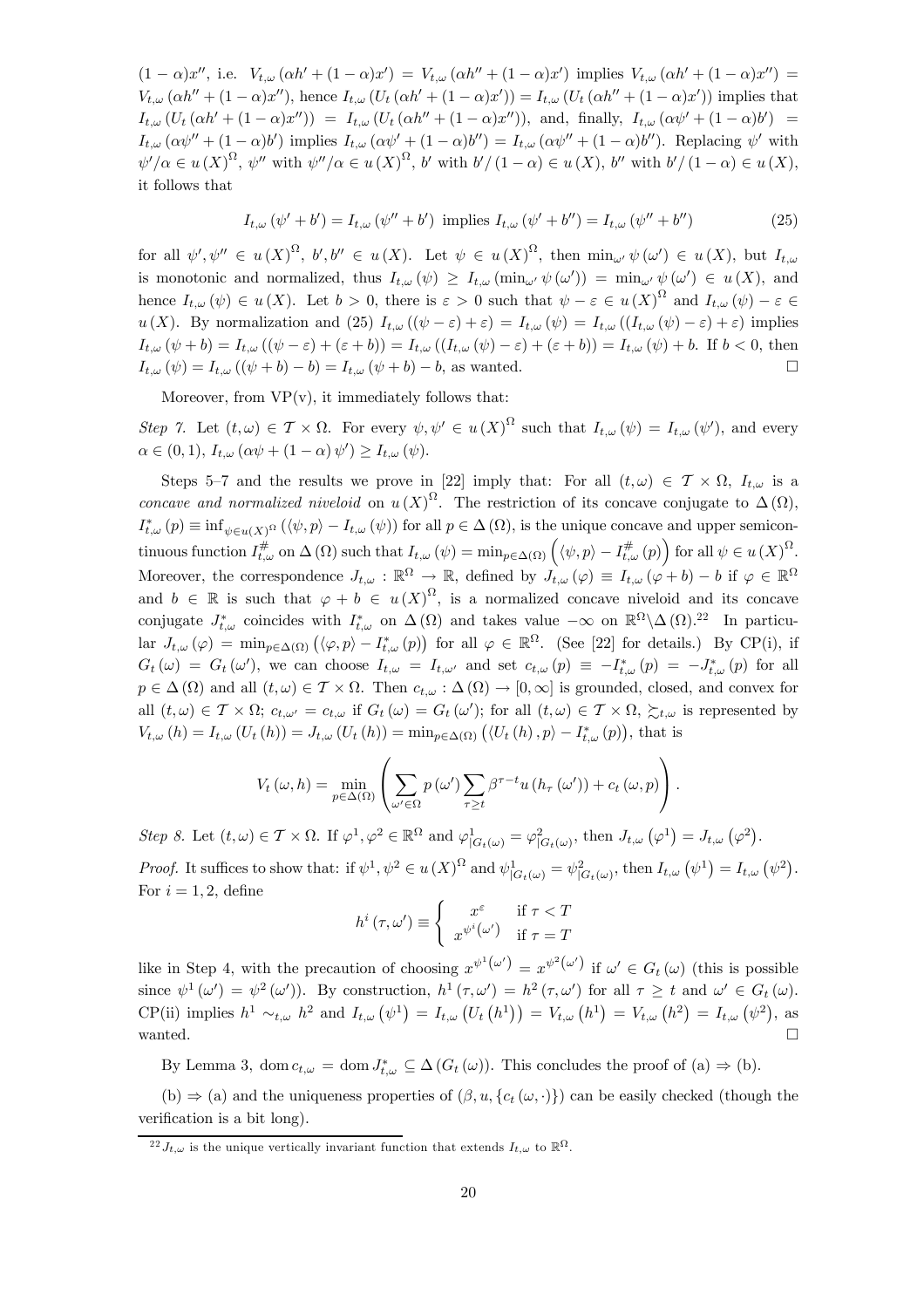Step 9. Let  $(t, \omega) \in \mathcal{T} \times \Omega$  be such that  $|G_t(\omega)| > 1$ . A state  $\omega'' \in G_t(\omega)$  is  $\succsim_{t,\omega}$ -null if and only if dom  $c_{t,\omega} \subseteq \Delta(G_t(\omega) \setminus {\{\omega''\}})$ .

Proof. We show that if  $\omega'' \in G_t(\omega)$  is  $\succsim_{t,\omega}$ -null, then  $J_{t,\omega}(\psi^1) = J_{t,\omega}(\psi^2)$  for every  $\psi^1, \psi^2 \in \mathbb{R}^{\Omega}$ such that  $\psi_{|G_t(\omega)\setminus\{\omega''\}}^1 = \psi_{|G_t(\omega)\setminus\{\omega''\}}^2$ . By Lemma 3, dom  $c_{t,\omega} = \text{dom } J_{t,\omega}^* \subseteq \Delta(G_t(\omega)\setminus\{\omega''\}).$ Again, it is sufficient to show it for  $\psi^1, \psi^2 \in u(X)^\Omega$ . For  $i = 1, 2$ , define

$$
h^{i}(\tau,\omega') \equiv \begin{cases} x^{\varepsilon} & \text{if } \tau < T \\ x^{\psi^{i}}(\omega') & \text{if } \tau = T \end{cases} \text{ and } g^{i}(\tau,\omega') \equiv \begin{cases} x^{\varepsilon} & \text{if } \tau < T \\ x^{\psi^{i}}(\omega') & \text{if } \tau = T \text{ and } \omega' \neq \omega'' \\ x^{\varepsilon} & \text{if } \tau = T \text{ and } \omega' = \omega'' \end{cases}
$$

where  $x^{\varepsilon}$  and  $x^{\psi^{i}(\omega')}$  are defined like in Step 4, with the precaution of choosing  $x^{\psi^{1}(\omega')} = x^{\psi^{2}(\omega')}$ if  $\omega' \in G_t(\omega) \setminus {\{\omega''\}}$  (this is possible since  $\psi^1(\omega') = \psi^2(\omega')$ ). Since  $g^1(\tau, \omega') = g^2(\tau, \omega')$  for all  $\tau \geq t$  and  $\omega' \in G_t(\omega)$ , CP(ii) implies  $g^1 \sim_{t,\omega} g^2$ , while  $\succsim_{t,\omega}$ -nullity of  $\omega''$  implies  $h^i \sim_{t,\omega} g^i$  for  $i = 1, 2$ . Therefore,  $h^1 \sim_{t,\omega} h^2$ , and  $I_{t,\omega}(\psi^1) = I_{t,\omega}(U_t(h^1)) = V_{t,\omega}(h^1) = V_{t,\omega}(h^2) = I_{t,\omega}(\psi^2)$ . The converse is easily checked.  $\Box$ 

Therefore, if a state  $\omega''$  in  $G_t(\omega)$  is  $\succsim_{t,\omega}$ -null, then dom  $c_{t,\omega} \subseteq \Delta(G_t(\omega) \setminus {\{\omega''\}})$ , and  $V_t(\omega, h) \neq$  $\infty = \inf_{p \in \text{ri}\,\Delta(G_t(\omega))} \left( \int \sum_{\tau \geq t} \beta^{\tau-t} u(h_\tau) \, dp + c_{t,\omega}(p) \right)$  for some (indeed all)  $h \in \mathcal{H}$ . That is (i)  $\Rightarrow$ (ii). Conversely, if  $V_t(\omega, h) \neq \inf_{p \in \text{ri } \Delta(G_t(\omega))} \left( \int \sum_{\tau \geq t} \beta^{\tau - t} u(h_\tau) dp + c_{t, \omega}(p) \right)$  for some  $h \in \mathcal{H}$ , then, by Lemma 2,  $\text{ri } \Delta(G_t(\omega)) \cap \text{dom } c_{t,\omega} = \emptyset$ . If, per contra, dom  $c_{t,\omega}$  is not contained in  $\Delta(G_t(\omega) \setminus {\{\omega''\}})$  for some  $\omega'' \in G_t(\omega)$ , then for all  $\omega' \in G_t(\omega)$  there exists  $p^{\omega'} \in \text{dom } c_{t,\omega}$  with  $\omega' \in \text{supp } p^{\omega'}$ , then  $|G_t(\omega)|^{-1} \sum_{\omega' \in G_t(\omega)} p^{\omega'} \in \text{ri } \Delta(G_t(\omega)) \cap \text{dom } c_{t,\omega}$ , which is absurd. Then dom  $c_{t,\omega} \subseteq \Delta(G_t(\omega) \setminus {\{\omega''\}})$  for some  $\omega''$ , which must be  $\succsim_{t,\omega}$ -null. This is (ii)  $\Rightarrow$  (i). The equivalence between (i) and (iii) descends immediately from Lemma 2.  $\blacksquare$ 

**Lemma 5** If  $\{\succsim_{t,\omega}\}$  satisfy CP, FS, and DC, then for each t and  $\omega$ , no state in  $G_t(\omega)$  is  $\succsim_{t,\omega}$ -null provided  $|G_t(\omega)| > 1$ .

**Proof.** Assume, per contra, that there exist  $\omega^{\circ} \in \Omega$  and  $t^{\circ} \in \mathcal{T}$  such that  $|G_{t^{\circ}}(\omega^{\circ})| > 1$  and  $G_{t^{\circ}} (\omega^{\circ})$  contains a  $\succsim_{t^{\circ}, \omega^{\circ}}$ -null state. W.l.o.g.,  $\omega^{\circ}$  is  $\succsim_{t^{\circ}, \omega^{\circ}}$ -null. By FS,  $t^{\circ} > 0$  and

$$
h(\tau', \omega') = h'(\tau', \omega') \text{ for all } \tau' \in \mathcal{T} \text{ and all } \omega' \neq \omega^{\circ} \text{ implies } h \sim_{t^{\circ}, \omega^{\circ}} h'. \tag{26}
$$

Clearly,  $|G_{t^{\circ}-1}(\omega^{\circ})| \geq |G_{t^{\circ}}(\omega^{\circ})| > 1$ . Next we show that  $\omega^{\circ}$  is  $\succsim_{t^{\circ}-1,\omega^{\circ}}$ -null. In a finite number of steps this leads to an absurd.

Assume that  $h(\tau', \omega') = h'(\tau', \omega')$  for all  $\tau' \in \mathcal{T}$  and all  $\omega' \neq \omega^{\circ}$ . By (26) and CP(i),  $h \sim_{t^{\circ}, \omega} h'$ for all  $\omega \in G_{t^{\circ}}(\omega^{\circ})$ . Moreover, if  $\omega \in G_{t^{\circ}-1}(\omega^{\circ}) \backslash G_{t^{\circ}}(\omega^{\circ})$ , then  $G_{t^{\circ}}(\omega)$  does not contain  $\omega^{\circ}$ , and  $h(\tau', \omega') = h'(\tau', \omega')$  for all  $\tau' \in \mathcal{T}$  and all  $\omega' \in G_{t} \circ (\omega)$ . By CP(ii),  $h \sim_{t \circ, \omega} h'$  for all  $\omega \in G_{t^{\circ}-1}(\omega^{\circ}) \backslash G_{t^{\circ}}(\omega^{\circ})$ . Therefore,  $h \sim_{t^{\circ},\omega} h'$  for all  $\omega \in G_{t^{\circ}-1}(\omega^{\circ})$ . Since  $|G_{t^{\circ}-1}(\omega^{\circ})| > 1$  and  $h_{t^{\circ}-1}$  is  $\mathcal{G}_{t^{\circ}-1}$  measurable, choose  $\omega'' \in G_{t^{\circ}-1}(\omega^{\circ}) - \{\omega^{\circ}\}\$ to obtain  $h(t^{\circ}-1,\omega^{\circ}) = h(t^{\circ}-1,\omega'') =$  $h'(t^{\circ}-1,\omega'')=h'(t^{\circ}-1,\omega^{\circ})$  and conclude  $h(t^{\circ}-1,\omega^{\circ})=h'(t^{\circ}-1,\omega^{\circ})$  and  $h \sim_{t^{\circ},\omega} h'$  for all  $\omega \in G_{t^{\circ}-1}(\omega^{\circ}), \text{DC implies that } h \sim_{t^{\circ}-1,\omega^{\circ}} h'. \text{ That is } \omega^{\circ} \text{ is } \sum_{t^{\circ}-1,\omega^{\circ}} \text{ null. As wanted.}$ 

#### A.1 Proof of Proposition 1

**Axiom 6 (Strong full support—SFS)** For each  $(t, \omega) \in T \times \Omega$ , no state in  $G_t(\omega)$  is  $\sum_{t,\omega}$ -null.

For technical reasons we prove a slightly more general version of Proposition 1.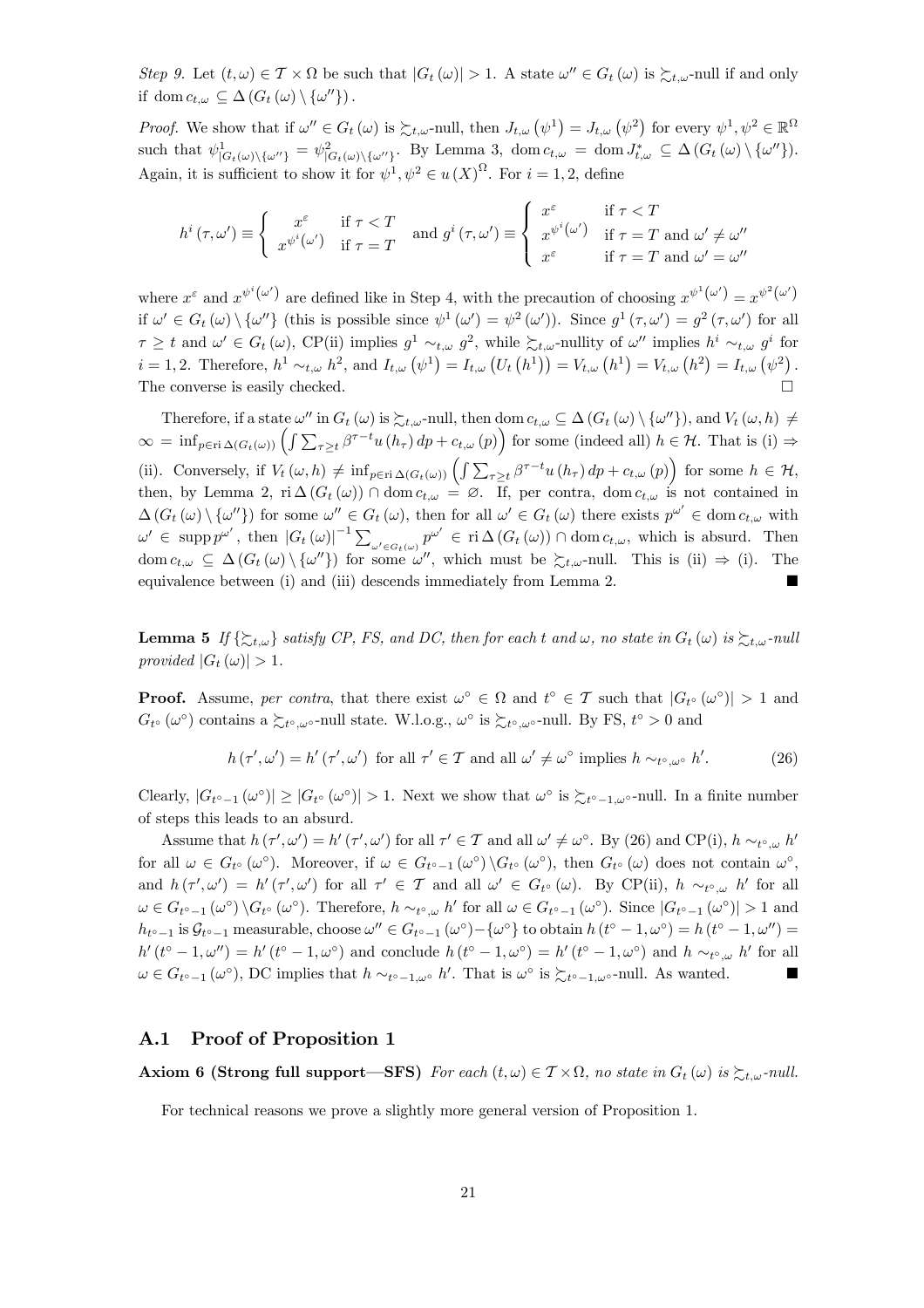Proposition 3 The following statements are equivalent:

(a)  $\{\succsim_{t,\omega}\}$  satisfy CP, VP, RP, and no state in  $G_t(\omega)$  is  $\succsim_{t,\omega}$ -null if  $G_t(\omega)$  is not a singleton.

(b) There exist a scalar  $\beta > 0$ , an unbounded affine function  $u : X \to \mathbb{R}$ , and a dynamic ambiguity index  $\{c_t\}$ , such that: for each  $(t,\omega) \in \mathcal{T} \times \Omega$ ,  $\succsim t,\omega$  is represented by the functional  $V_t(\omega, \cdot)$  defined by (23).

(c)  $\{\succcurlyeq_{t,\omega}\}$  satisfy CP, VP, RP, and SFS.

Moreover,  $(\bar{\beta}, \bar{u}, {\bar{c}_t})$  represent  $\succsim_{t,\omega}$  in the sense of (b) iff  $\bar{\beta} = \beta$ ,  $\bar{u} = au + b$  for some  $a > 0$ and  $b \in \mathbb{R}$  and  $\{\bar{c}_t\} = \{ac_t\}.$ 

**Proof.** (a)  $\Leftrightarrow$  (b) immediately descends from Lemma 4.

 $(c) \Rightarrow (a)$  is trivial.

(b)  $\Rightarrow$  (c). Since (b)  $\Rightarrow$  (a), if  $G_t(\omega)$  is not a singleton, no state in  $G_t(\omega)$  is  $\sum_{t,\omega}$ -null. Let  $G_t(\omega)$  be a singleton  $\{\omega\}$ . Then  $\Delta(G_t(\omega)) = \{d_\omega\}$ , and  $V_t(\omega, h) = \sum_{\tau \geq t} \beta^{\tau - t} u(h_\tau(\omega))$  for all  $h \in \mathcal{H}$ . Since u is unbounded, there are  $x^1, x^2 \in X$  such that  $u(x^1) > u(x^2)$ . Consider the acts

$$
h^{i}(\tau,\omega') \equiv \begin{cases} x^{1} & \text{if } (\tau,\omega') \neq (T,\omega) \\ x^{i} & \text{if } (\tau,\omega') = (T,\omega) \end{cases}
$$

 $h^1(\tau, \omega') = h^2(\tau, \omega')$  for all  $\tau \in \mathcal{T}$  and all  $\omega' \neq \omega$ . If  $\omega$  where  $\succsim_{t,\omega}$ -null, we would have  $h^1 \sim_{t,\omega} h^2$ , but  $V_t(\omega, h^1) = \sum_{\tau \geq t} \beta^{\tau - t} u(x^1) > \sum_{T > \tau \geq t} \beta^{\tau - t} u(x^1) + \beta^{T - t} u(x^2) = V_t(\omega, h^2)$ . Therefore  $\omega$ is not  $\succsim_{t,\omega}$ -null.

Since for every t and  $\omega$ , ri  $\Delta(G_t(\omega)) = \{p_{G_t(\omega)} : p \in \text{ri}\,\Delta(\Omega)\}\$ , (23) is equivalent to

$$
V_t(\omega, h) = \inf_{p \in \text{ri}\,\Delta(\Omega)} \left( \int \sum_{\tau \ge t} \beta^{\tau - t} u(h_\tau) \, dp_{G_t(\omega)} + c_t \left( \omega, p_{G_t(\omega)} \right) \right) \quad \forall h \in \mathcal{H}.
$$
 (27)

Consider the  $\mathcal{G}_t$  measurable functions  $V_t(\cdot, h): \Omega \to \mathbb{R}$  and  $c_t(\cdot, p): \Omega \to [0, \infty]$ , (27) becomes

$$
V_{t}(\cdot,h) = \inf_{p \in \text{ri}\,\Delta(\Omega)} \left( \mathcal{E}^{p} \left( \sum_{\tau \geq t} \beta^{\tau-t} u\left(h_{\tau}\right) | \mathcal{G}_{t} \right) (\cdot) + c_{t} \left( \cdot, p | \mathcal{G}_{t} \left( \cdot \right) \right) \right) \quad \forall h \in \mathcal{H},\tag{28}
$$

or

$$
V_{t}(h) = \inf_{p \in \text{ri}\,\Delta(\Omega)} \left( \mathbf{E}^{p} \left( \sum_{\tau \geq t} \beta^{\tau - t} u(h_{\tau}) \, | \mathcal{G}_{t} \right) + c_{t} \left( p \, | \mathcal{G}_{t} \right) \right) \quad \forall h \in \mathcal{H}.
$$

By Lemma 5, if  $\{\succsim_{t,\omega}\}$  satisfies CP, VP, RP, DC and FS, then it admits this representation.

#### A.2 Dynamic Consistency

**Lemma 6** Let  $\{\succcurlyeq_{t,\omega}\}$  be a family of preferences on H for which there exist a scalar  $\beta > 0$ , an unbounded affine function  $u: X \to \mathbb{R}$ , and a dynamic ambiguity index  $\{c_t\}$ , such that: for each  $(t, \omega) \in \mathcal{T} \times \Omega$ ,  $\succsim_{t, \omega}$  is represented by:

$$
V_t(\omega, h) \equiv \min_{p \in \Delta(G_t(\omega))} \left( \int \sum_{\tau \ge t} \beta^{\tau - t} u(h_\tau) \, dp + c_t(\omega, p) \right) \quad \forall h \in \mathcal{H}.
$$

The following statements are equivalent:

- (a)  $\{\succsim_{t,\omega}\}$  satisfy DC.
- (b) For all  $t < T$ ,  $\omega \in \Omega$ , and  $q \in \Delta(G_t(\omega))$ ,

$$
c_t(\omega, q) = \beta \sum_{\substack{G \in \mathcal{G}_{t+1} \\ q(G) > 0}} q(G)c_{t+1}(G, q_G) + \min_{p \in \Delta(G_t(\omega)) : p_{|\mathcal{G}_{t+1}} = q_{|\mathcal{G}_{t+1}}} c_t(\omega, p). \tag{30}
$$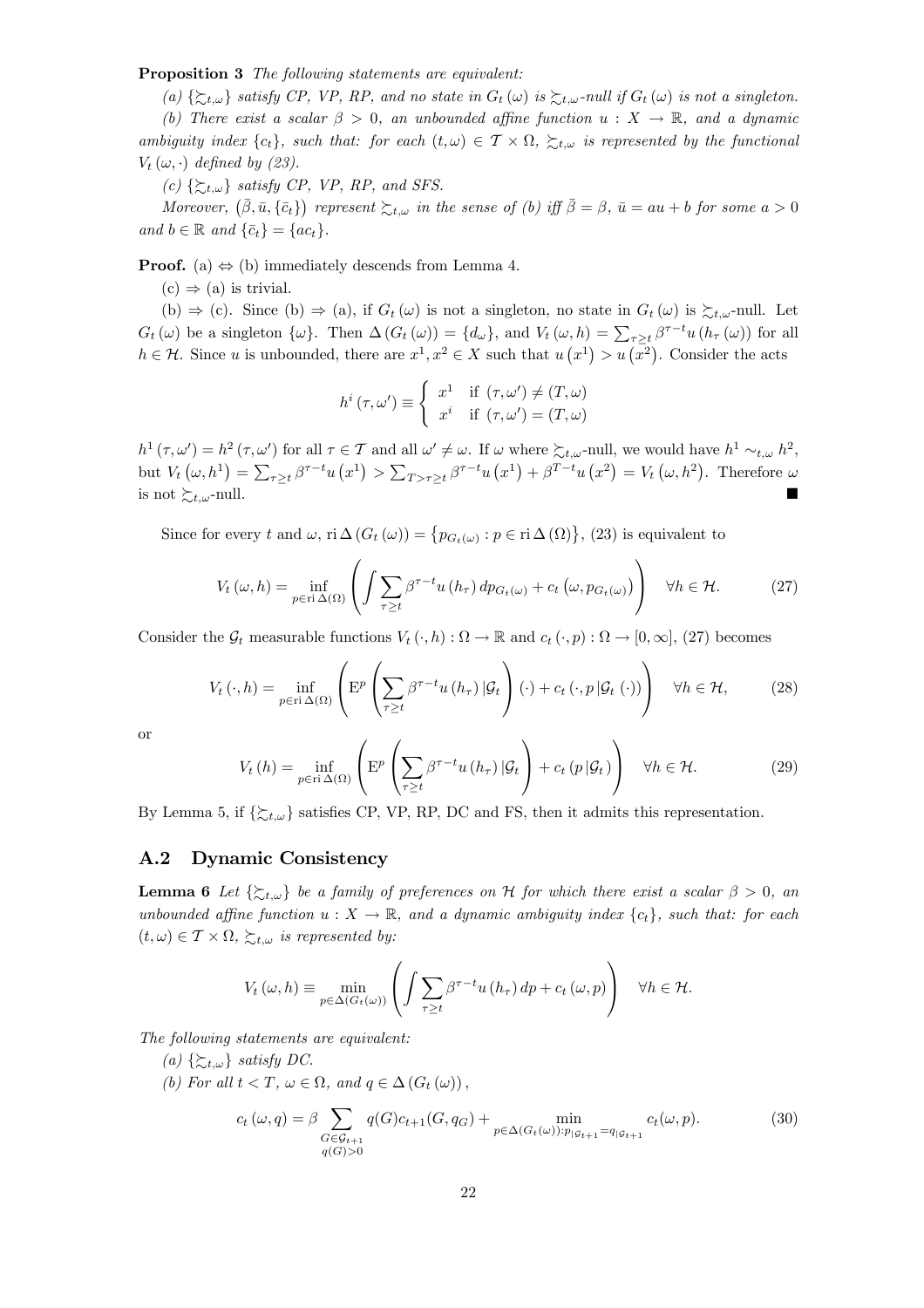(c) For all  $t < T$  and  $\omega \in \Omega$ ,

$$
c_t(\omega,\cdot) = \overline{\mathrm{co}} \,\varrho_t(\omega,\cdot) \tag{31}
$$

where  $\rho_t(\omega, q) \equiv \beta \sum_{G \in \mathcal{G}_{t+1}} q(G)c_{t+1}(G, q_G) + \inf_{p \in \text{ri}\,\Delta(G_t(\omega)): p_{|\mathcal{G}_{t+1}} = q_{|\mathcal{G}_{t+1}|}} c_t(\omega, p)$ , for all  $q \in$  $G\subseteq G_t(\omega)$ ri  $\Delta(G_t(\omega))$ .

(d) 
$$
V_t(\omega, h) = u(h_t(\omega)) + \min_{r \in \Delta(\Omega, \mathcal{G}_{t+1})} \left( \int \beta V_{t+1}(h) dr + \min_{p \in \Delta(G_t(\omega)) : p_{|\mathcal{G}_{t+1}} = r} c_t(\omega, p) \right)
$$
 for all  $t < T$ ,  $\omega \in \Omega$ , and  $h \in \mathcal{H}$ .

**Proof.** Like in the proof of Lemma 4, up to a cardinal transformation of  $u$ , we can assume  $u(X) \in \{ \mathbb{R}, \mathbb{R}^+, \mathbb{R}^{++}, \mathbb{R}^-, \mathbb{R}^{--} \}.$  For the rest of the proof the case  $u(X) = \mathbb{R}^{++}$  is considered (the arguments we use can be easily adapted to the remaining ones). For all  $t \in \mathcal{T}$ ,  $\omega \in \Omega$ ,  $\varphi \in \mathbb{R}^{\Omega}$ ,  $y \in \mathcal{X}^T$  define

$$
J_t(\omega, \varphi) \equiv \min_{p \in \Delta(G_t(\omega))} (\langle \varphi, p \rangle + c_t(\omega, p)) = \inf_{p \in \text{ri } \Delta(G_t(\omega))} (\langle \varphi, p \rangle + c_t(\omega, p))
$$
(32)

and  $U_t(y) \equiv V_t(\omega, y) = \sum_{\tau \geq t} \beta^{\tau - t} u(y_\tau)$ . Then  $J_t : \mathbb{R}^{\Omega} \to \mathbb{R}^{\Omega}(\mathcal{G}_t)$ , where  $\mathbb{R}^{\Omega}(\mathcal{G}_t)$  the set of all  $\mathcal{G}_t$ -measurable functions. Notice that: (32) coincides with the property dom  $c_t(\omega, \cdot)$  $\text{ri } \Delta(G_t(\omega)) \neq \emptyset \text{ of dynamic ambiguity indexes}; u(X)^{\Omega} = \{U_t \circ h : h \in \mathcal{H}\}\$  (see Lemma 4);  $V_t(\omega, h) = J_t(\omega, U_t \circ h)$  for all  $(t, \omega, h) \in \mathcal{T} \times \Omega \times \mathcal{H}$  and if  $t < T$ 

$$
U_t \circ h = u \circ h_t + \beta \left( U_{t+1} \circ h \right) \text{ and } V_t \left( h \right) = u \circ h_t + J_t \left( \beta \left( U_{t+1} \circ h \right) \right).^{23} \tag{33}
$$

Step 1. Let  $t < T$  and  $\omega \in \Omega$ ,  $J_t(\omega, \xi) = \min_{r \in \Delta(\Omega, \mathcal{G}_{t+1})} \left( \int \xi dr + \min_{p \in \Delta(G_t(\omega)) : p_{|\mathcal{G}_{t+1}} = r} c_t(\omega, p) \right) =$  $\inf_{r \in \Delta^{++}(G_t(\omega),\mathcal{G}_{t+1})} \left( \int \xi dr + \inf_{p \in \text{ri}\,\Delta(G_t(\omega)) : p_{|\mathcal{G}_{t+1}} = r} c_t(\omega, p) \right)$  for all  $\xi \in \mathbb{R}^{\Omega} (\mathcal{G}_{t+1})$ .<sup>24</sup>

*Proof.* Denote by  $\mathcal{G} = \{G_1, ..., G_q\}$  the set of all elements of  $\mathcal{G}_{t+1}$  contained in  $G_t(\omega)$ , and by  $\Delta \mathcal{G}$  the set  $\Delta(G_t(\omega), \mathcal{G}_{t+1})$  (brutally: the probabilities on  $\mathcal{G}_{t+1}$  with support in  $\{G_1, ..., G_q\}$ ). For all  $\xi = \sum_{G \in \mathcal{G}_{t+1}} \xi_G 1_G \in \mathbb{R}^{\Omega}(\mathcal{G}_{t+1}), J_t(\omega, \xi) = \min_{p \in \Delta(G_t(\omega))} \left[ \sum_{\omega \in \Omega} p(\omega) \xi(\omega) + c_{t,\omega}(p) \right] =$  $\min_{p \in \Delta(G_t(\omega))} \left[ \sum_{i=1}^g \xi_{G_i} p(G_i) + c_{t,\omega}(p) \right] = \min_{r \in \Delta \mathcal{G}} \min_{p \in \Delta(G_t(\omega)) : p_{|\mathcal{G}_{t+1}} = r} \left[ \sum_{i=1}^g \xi_{G_i} p(G_i) + c_{t,\omega}(p) \right]$  $=\min_{r\in\Delta\mathcal{G}}\left(\sum_{i=1}^g r(G_i)\xi_{G_i}+\min_{p\in\Delta(G_t(\omega)):p_{|\mathcal{G}_{t+1}}=r}c_{t,\omega}(p)\right)$  the observation that if  $r\in\Delta(\Omega,\mathcal{G}_{t+1})$  $\Delta \mathcal{G}$  there is  $G \in \mathcal{G}_{t+1}$  such that  $G \nsubseteq G_t(\omega)$  with  $r(G) > 0$  and hence there is no  $p \in \Delta(G_t(\omega))$ such that  $p_{|\mathcal{G}_{t+1}} = r$  delivers the first equality. The second is proved in the same way.  $\Box$ 

Step 2. Let  $t < T$  and  $\omega \in \Omega$ . The function  $\gamma_t(\omega, \cdot) : \Delta(\Omega, \mathcal{G}_{t+1}) \to [0, \infty]$ , defined by

$$
\gamma_t(\omega, r) \equiv \min_{p \in \Delta(G_t(\omega)) : p_{|\mathcal{G}_{t+1}} = r} c_t(\omega, p) \quad \forall r \in \Delta(\Omega, \mathcal{G}_{t+1}),^{24}
$$

is closed, convex, grounded, and dom  $\gamma_t(\omega, \cdot) \subseteq \Delta(G_t(\omega), \mathcal{G}_{t+1}).$ 

*Proof.* If  $r \in \Delta(\Omega, \mathcal{G}_{t+1}) \setminus \Delta(G_t(\omega), \mathcal{G}_{t+1})$ , there is  $G \in \mathcal{G}_{t+1}$  such that  $G \nsubseteq G_t(\omega)$  with  $r(G) > 0$ , then there is no  $p \in \Delta(G_t(\omega))$  such that  $p_{|\mathcal{G}_{t+1}} = r$  and  $\gamma_t(\omega, r) = \infty$ . Therefore dom  $\gamma_t(\omega, r) \subseteq$  $\Delta(G_t(\omega), \mathcal{G}_{t+1}) = \Delta \mathcal{G}$ . For  $\xi \in \mathbb{R}^{\Omega}(\mathcal{G}_{t+1}),$  by Step 1,  $J_t(\omega, \xi) = \min_{r \in \Delta(\Omega, \mathcal{G}_{t+1})} (\int \xi dr + \gamma_t(\omega, r)).$ Hence,  $J_t(\omega, 0) = 0$  implies that  $\min_{r \in \Delta(\Omega, \mathcal{G}_{t+1})} \gamma_t(\omega, r) = 0$ , and  $\gamma_t(\omega, \cdot)$  is grounded. Let  $r, s \in \Delta \mathcal{G}$  and  $\alpha \in (0, 1)$ , then  $\gamma_t (\omega, \alpha r + (1 - \alpha) s) = \min_{p \in \Delta(G_t(\omega)) : p_{|\mathcal{G}_{t+1}} = \alpha r + (1 - \alpha) s} c_t(\omega, p) \le$  $\min_{\substack{p,q \in \Delta(G_t(\omega)) \\ p_{|\mathcal{G}_{t+1}}=r,q_{|\mathcal{G}_{t+1}}=s}} c_t(\omega, \alpha p + (1-\alpha) q) \leq \min_{\substack{p,q \in \Delta(G_t(\omega)) \\ p_{|\mathcal{G}_{t+1}}=r,q_{|\mathcal{G}_{t+1}}=s}} (\alpha c_t(\omega, p) + (1-\alpha) c_t(\omega, q)) =$  $\alpha\gamma_t(\omega,r) + (1-\alpha)\gamma_t(\omega,s)$ . Therefore  $\gamma_t(\omega,\cdot)$  is convex. Let  $b \in \mathbb{R}$  and  $r_n \in \Delta\mathcal{G}$ , be such that  $r_n \to r$  and  $\gamma_t(\omega, r_n) \leq b$  for all  $n \geq 1$ . For all n there exists  $\bar{p}^n$  such that  $\gamma_t(\omega, r_n) =$ 

<sup>&</sup>lt;sup>23</sup>In fact, for all  $\omega \in \Omega$ ,  $(U_t \circ h)(\omega) = u(h_t(\omega)) + \sum_{\tau \ge t+1} \beta^{\tau-t} u(h_\tau(\omega)) = (u \circ h_t)(\omega) +$  $\beta \sum_{\tau \geq t+1} \beta^{\tau-(t+1)} u(h_{\tau}(\omega)) = (u \circ h_t)(\omega) + \beta U_{t+1}(h(\omega)) = (u \circ h_t)(\omega) + \beta (U_{t+1} \circ h)(\omega)$  and  $V_t(\omega, h)$  =  $J_t(\omega, U_t \circ h)$  =  $J_{t,\omega}(\beta(U_{t+1} \circ h) + u \circ h_t)$  =  $J_{t,\omega}((\beta(U_{t+1} \circ h) + u \circ h_t) 1_{G_t(\omega)})$  =  $J_{t,\omega}((\beta(U_{t+1}\circ h)+u(h_t(\omega)))1_{G_t(\omega)})=J_{t,\omega}(\beta(U_{t+1}\circ h)+u(h_t(\omega)))=J_{t,\omega}(\beta(U_{t+1}\circ h))+u(h_t(\omega)).$ <br><sup>24</sup>With the convention that the minimum over the empty set is  $\infty$ .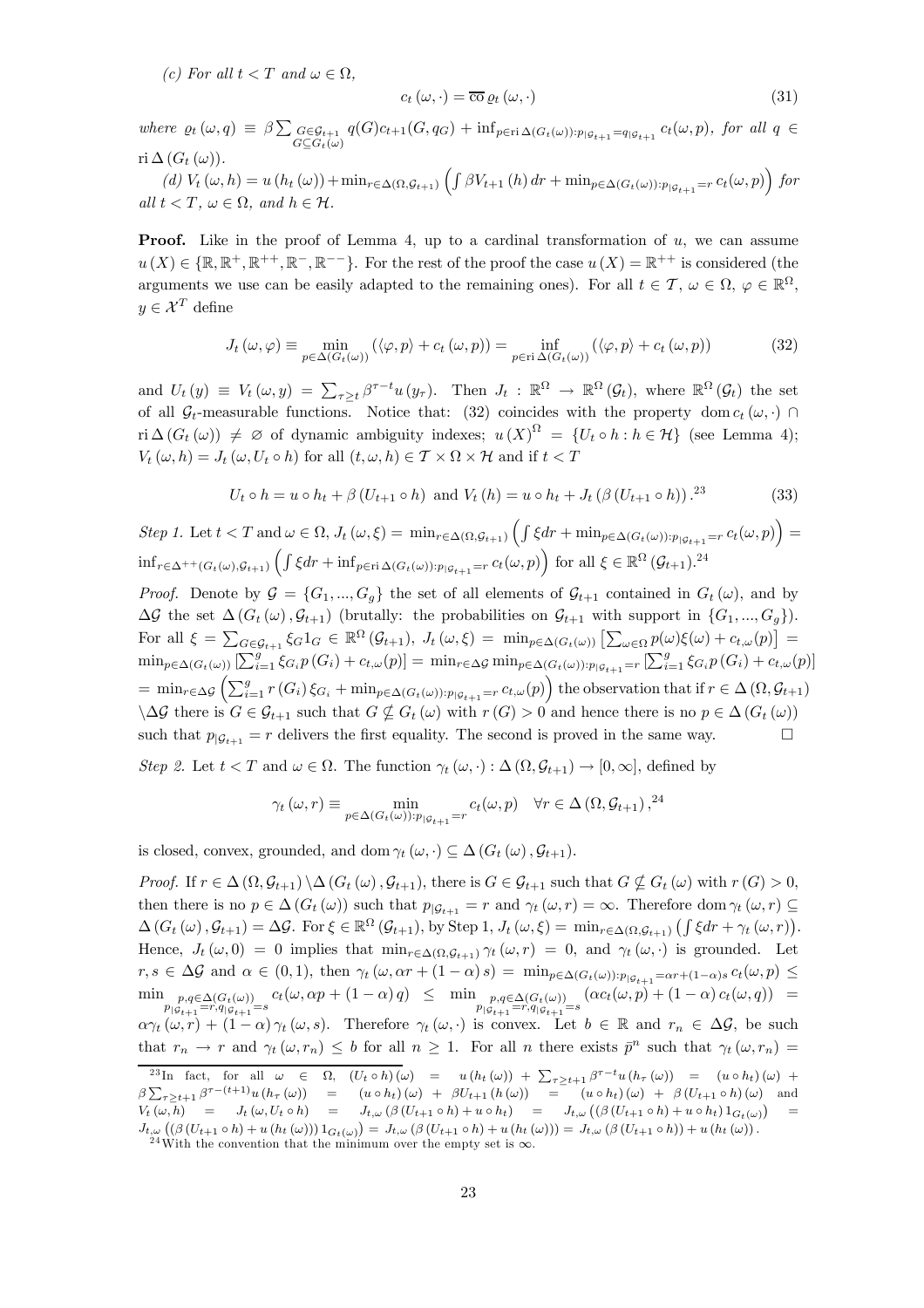$\min_{p^n \in \Delta(G_t(\omega)) : p_{|\mathcal{G}_{t+1}}^n = r_n} c_t(\omega, p^n) \leq c_t(\omega, \bar{p}^n) \leq b$  and  $\bar{p}_{|\mathcal{G}_{t+1}}^n = r_n$ . Take a convergent subsequence  $\bar{p}^{n_j} \to \bar{p}$  of  $\bar{p}^n$ , since  $c_t(\omega, \cdot)$  is closed  $c_t(\omega, \bar{p}) \leq b$ , moreover,  $\bar{p}(G) = \lim_i \bar{p}^{n_j}(G) = \lim_i r_{n_i}(G)$  $r(G)$  for all  $G \in \mathcal{G}_{t+1}$ . In turn this implies  $\gamma_t(\omega, r) \leq c_t(\omega, \bar{p}) \leq b$  and  $\gamma_t(\omega, \cdot)$  is closed.  $\Box$ 

This implies that:

Step 3. Let  $t < T$  and  $\omega \in \Omega$ . The function  $\nu_t(\omega, \cdot) : \Delta(\Omega) \to [0, \infty]$  defined by  $\nu_t(\omega, q) \equiv$  $\gamma_t(\omega, q_{\vert \mathcal{G}_{t+1}})$  for all  $q \in \Delta(\Omega)$  is grounded, closed and convex with dom  $\nu_t(\omega, \cdot) \subseteq \Delta(G_t(\omega))$ .

Step 4. Let  $t < T$  and  $\omega \in \Omega$ . The function  $\eta_t(\omega, \cdot) : \Delta(G_t(\omega)) \to [0, \infty]$  defined by  $\eta_t(\omega, q) \equiv$  $q(G)$ >0  $\sum_{G \in \mathcal{G}_{t+1}} q(G)c_{t+1}(G, q_G)$  for all  $q \in \Delta(G_t(\omega))$ , is closed and convex.

*Proof.* For later use (in the proof of Theorem 2) we just assume that  $c_{t+1}$  satisfies (i) and (ii) of the definition of dynamic ambiguity index (not that  ${c<sub>t</sub>}$ ) is an ambiguity index itself). We show that  $\eta_t(\omega, \cdot)$  is the closure of its convex restriction  $\kappa_t(\omega, \cdot)$  to ri $\Delta(G_t(\omega))$ . Let  $\mathcal{G} \equiv$  $\{G \in \mathcal{G}_{t+1} : G \subseteq G_t(\omega)\}\$ . For all  $q, p \in \text{ri}\,\Delta(G_t(\omega)), \alpha \in (0,1),$  and  $G \in \mathcal{G}$ , let  $\mu_G \equiv \alpha q(G) + \alpha$  $(1 - \alpha) p(G)$  and  $\alpha_G \equiv \alpha q(G) / \mu_G \in (0, 1)$ . This delivers  $(\alpha q + (1 - \alpha) p)_G = \alpha_G q_G + (1 - \alpha_G) p_G$ and then  $\kappa_{t,\omega}$   $(\alpha q + (1 - \alpha) p) = \sum_{G \in \mathcal{G}} \mu_G c_{t+1,G} ((\alpha q + (1 - \alpha) p)_G) = \sum_{G \in \mathcal{G}} \mu_G c_{t+1,G} (\alpha_G q_G)$  $+(1-\alpha_G) p_G \leq \sum_{G \in \mathcal{G}} \mu_G (\alpha_G c_{t+1,G}(q_G) + (1-\alpha_G) c_{t+1,G}(p_G)) = \sum_{G \in \mathcal{G}} \alpha_q(G) c_{t+1,G}(q_G) +$  $(1 - \alpha) p(G) c_{t+1,G} (p_G) = \alpha \kappa_{t,\omega} (q) + (1 - \alpha) \kappa_{t,\omega} (p)$ , hence  $\kappa_{t,\omega}$  is convex. For all  $G \in \mathcal{G}$ , there is  $p^G \in \text{ri } \Delta(G) \cap \text{dom } c_{t+1}(G, \cdot)$ . Therefore, choosing  $\{q(G) : G \in \mathcal{G}\}\$  such that  $\sum_{G \in \mathcal{G}} q(G) = 1$ and  $q(G) > 0$  for all  $G \in \mathcal{G}$ , the probability  $r \equiv \sum_{G \in \mathcal{G}} q(G) p^G \in \text{dom } \kappa_{t,\omega}$  and  $\kappa_{t,\omega}$  is proper.<sup>25</sup> Take  $p \in \text{ri}(\text{dom }\kappa_{t,\omega})$  and  $q \in \Delta(G_t(\omega))$ . If  $G \in \mathcal{G}_{t+1}$  and  $q(G) > 0$  then  $G \subseteq G_t(\omega)$ . In this case, the function  $f(\alpha) \equiv \alpha_G$  has strictly positive first derivative w.r.t.  $\alpha$  in  $(0,1)$  and  $\lim_{\alpha \uparrow 1} f(\alpha) = 1$ ; since  $p \in \text{ri}(\text{dom } \kappa_{t,\omega})$ , then  $p_G \in \text{dom } c_{t+1}(G, \cdot)$ , and [26, Cor. 7.5.1] implies  $\lim_{\alpha \uparrow 1} c_{t+1,G} ((\alpha q + (1 - \alpha) p)_G) = \lim_{\alpha \uparrow 1} c_{t+1,G} (\alpha_G q_G + (1 - \alpha_G) p_G) = \lim_{\alpha \uparrow 1} c_{t+1,G} (f(\alpha) q_G)$  $+(1-f(\alpha))p_G) = c_{t+1,G}(q_G)$ . Else if  $G \in \mathcal{G}$  and  $q(G)=0$ , then  $(\alpha q + (1-\alpha)p)_G = p_G$  for all  $\alpha \in (0,1)$ , and hence  $\lim_{\alpha \uparrow 1} c_{t+1,G} ((\alpha q + (1-\alpha) p)_G) = \lim_{\alpha \uparrow 1} c_{t+1,G} (p_G) = c_{t+1,G} (p_G)$ , with  $c_{t+1,G}$   $(p_G) < \infty$  since  $p_G \in \text{dom } c_{t+1}(G, \cdot)$ . Then, by [26, Thm. 7.5],  $(\overline{\text{co}} \kappa_{t,\omega})(q)$  =  $\lim_{\alpha \uparrow 1} \kappa_{t,\omega} ((1-\alpha)p + \alpha q) = \lim_{\alpha \uparrow 1} \sum_{G \in \mathcal{G}} (\alpha q + (1-\alpha)p) (G)c_{t+1,G} ((\alpha q + (1-\alpha)p)_{G}) =$  $\sum_{G \in \mathcal{G}_{t+1}} q(G) c_{t+1,G} (q_G) = \eta_{t,\omega}(q)$  for all  $q \in \Delta(G_t(\omega))$ .  $q(G)$ >0

Step 5. Let  $t < T$ ,  $\omega \in \Omega$  and DC be satisfied. If  $\varphi^1, \varphi^2 \in \mathbb{R}^{\Omega}$  and  $J_{t+1,\omega'}(\varphi^1) = J_{t+1,\omega'}(\varphi^2)$  for all  $\omega' \in G_t(\omega)$ , then  $J_{t,\omega}(\beta \varphi^1) = J_{t,\omega}(\beta \varphi^2)$ .

*Proof.* First assume  $\varphi^1, \varphi^2 \in u(X)^{\Omega}$ . There exists  $\varepsilon > 0$  such that  $\varphi^i - \varepsilon \in u(X)^{\Omega}$ , choose  $x^{\varepsilon} \in X$  such that  $u(x^{\varepsilon}) = (\sum_{T > \tau \geq t} \beta^{\tau-t})^{-1} \beta \varepsilon$ . For all  $\omega' \in \Omega$ , there exists  $x^{\varphi^{i}(\omega')} \in X$  such that  $u(x^{\varphi^{i}(\omega')}) = \beta^{1-T+t} (\varphi^{i}(\omega') - \varepsilon)$ . Consider the acts  $h^{1}, h^{2}$  defined by

$$
h^{i}(\tau,\omega') \equiv \begin{cases} x^{\varepsilon} & \text{if } \tau < T \\ x^{\varphi^{i}(\omega')} & \text{if } \tau = T. \end{cases}
$$

It is easy to check that there is  $k \in \mathbb{R}$  such that  $U_t(h^i(\omega')) = \beta \varphi^i(\omega')$  and  $U_{t+1}(h^i(\omega')) =$  $\varphi^{i}(\omega') + k$  for all  $\omega' \in \Omega$  and  $i = 1, 2$ . Then  $V_{t+1,\omega'}(h^{1}) = J_{t+1,\omega'}(U_{t+1}(h^{1})) = J_{t+1,\omega'}(\varphi^{1} + k) =$  $J_{t+1,\omega'}(\varphi^1) + k$ , and  $V_{t+1,\omega'}(h^2) = J_{t+1,\omega'}(\varphi^2) + k$  for all  $\omega' \in \Omega$ . For all  $\omega' \in G_t(\omega)$ ,  $J_{t+1,\omega'}\left(\varphi^1\right) = J_{t+1,\omega'}\left(\varphi^2\right)$ , then  $h^1 \sim_{t+1,\omega'} h^2$ ; moreover  $h^1_\tau = h^2_\tau$  for all  $\tau \leq t$ , then DC implies  $h^1 \sim_{t,\omega} h^2$  and  $J_{t,\omega}(\beta \varphi^1) = J_{t,\omega}(U_t(h^1)) = V_{t,\omega}(h^1) = V_{t,\omega}(h^2) = J_{t,\omega}(\beta \varphi^2)$ . As wanted. Finally, if  $\varphi^1, \varphi^2 \in \mathbb{R}^{\Omega}$  are such that  $J_{t+1,\omega'}(\varphi^1) = J_{t+1,\omega'}(\varphi^2)$  for all  $\omega' \in G_t(\omega)$ , there exist  $\psi^1, \psi^2 \in u(X)^{\Omega}$  and  $b \in \mathbb{R}$  such that  $\varphi^i = \psi^i + b$ , then  $J_{t+1,\omega'}(\psi^1) = J_{t+1,\omega'}(\psi^2)$  for all  $\omega' \in G_t(\omega)$ . Therefore,  $J_{t,\omega}(\beta \varphi^1) = J_{t,\omega}(\beta \psi^1 + \beta b) = J_{t,\omega}(\beta \psi^1) + \beta b = J_{t,\omega}(\beta \psi^2) + \beta b =$  $J_{t,\omega}(\beta \varphi^2)$ . The contract of the contract of the contract of the contract of the contract of the contract of the contract of the contract of the contract of the contract of the contract of the contract of the contract of the contrac

<sup>&</sup>lt;sup>25</sup> Notice that for all  $G \in \mathcal{G}$ ,  $r(G) = q(G)$  and  $r_G = p^G$ .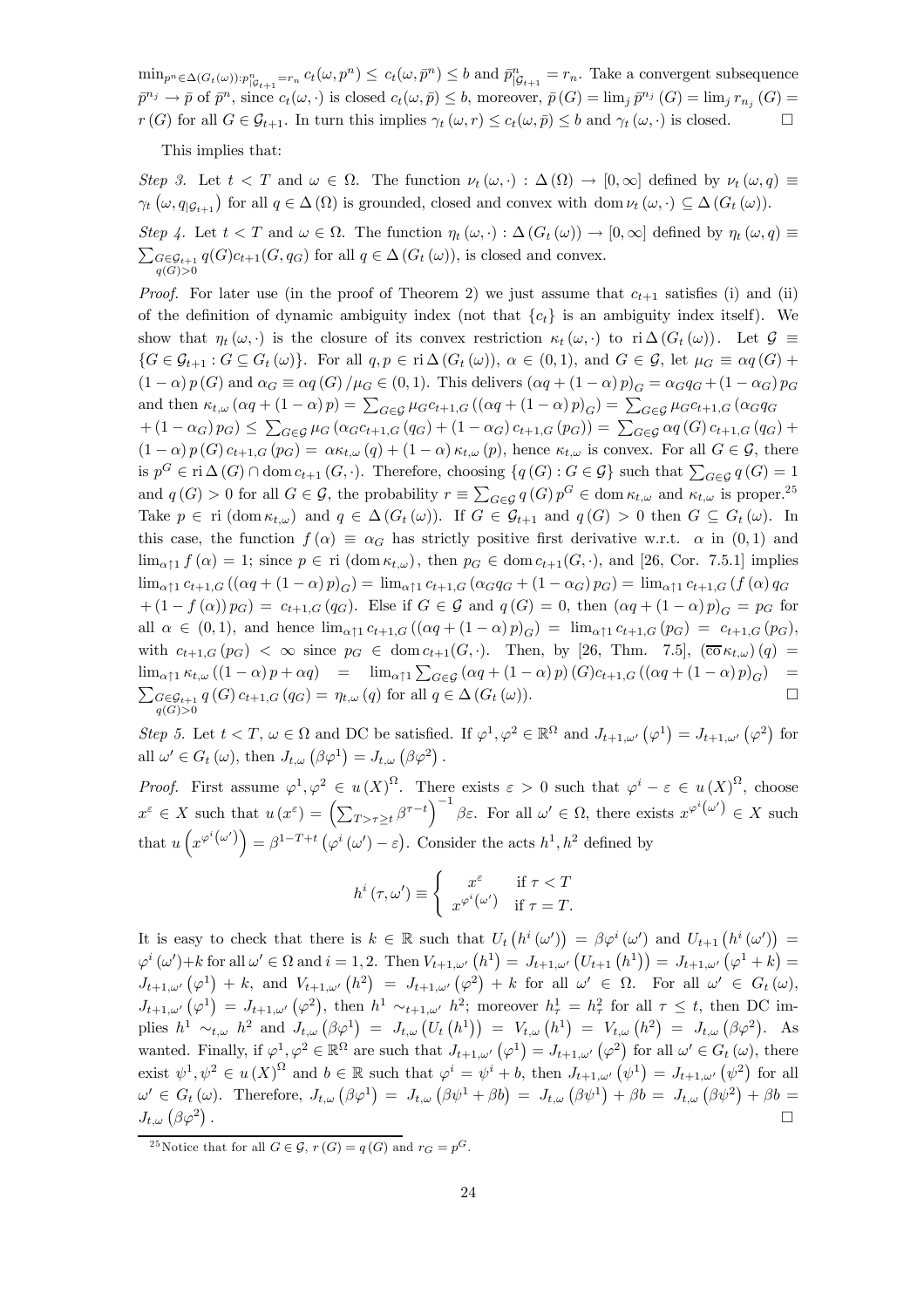Step 6. Let  $t < T$ . If  $\{\succsim_{t,\omega}\}$  satisfy DC, then  $J_t(\beta J_{t+1}(\varphi)) = J_t(\beta \varphi)$  for all  $\varphi \in \mathbb{R}^{\Omega}$ .

Proof. Choose  $\omega \in \Omega$ , and remember that  $J_{t+1}(\varphi) = \sum_{G \in \mathcal{G}_{t+1}} J_{t+1}(G, \varphi) 1_G \in \mathbb{R}^{\Omega}(\mathcal{G}_{t+1}).$ For all  $\omega' \in G_t(\omega)$ , dom  $c_{t+1,\omega'} \subseteq \Delta(G_{t+1}(\omega'))$ , then  $J_{t+1}(\omega', \varphi) = J_{t+1}(\omega', J_{t+1,\omega'}(\varphi) 1_{\Omega}) =$  $J_{t+1}(\omega', J_{t+1}(G_{t+1}(\omega'), \varphi) 1_{G_{t+1}(\omega')}) = J_{t+1}(\omega', J_{t+1}(\varphi)),$  then, by Step 5 above,  $J_t(\omega, \beta \varphi) =$  $J_t(\omega, \beta J_{t+1}(\varphi))$ . The proof is concluded by the observation that this is true for all  $\omega \in \Omega$ .  $\Box$ 

Step 7.  $\{\succsim t, \omega\}$  satisfy DC if and only if  $J_t(\beta J_{t+1}(\varphi)) = J_t(\beta \varphi)$  for all  $t < T$  and  $\varphi \in \mathbb{R}^{\Omega}$ .

*Proof.* By the previous step we just have to prove necessity. Let  $\omega \in \Omega$  and  $t < T$ . Assume  $\varphi^1, \varphi^2 \in \mathbb{R}^{\Omega}$  are such that  $J_{t+1,\omega'}(\varphi^1) \geq J_{t+1,\omega'}(\varphi^2)$  for all  $\omega' \in G_t(\omega)$ , then  $J_{t,\omega}(\beta \varphi^1) =$  $J_{t,\omega}(\beta J_{t+1}(\varphi^1)) = J_{t,\omega}(\beta J_{t+1}(\varphi^1) 1_{G_t(\omega)}) \geq J_{t,\omega}(\beta J_{t+1}(\varphi^2) 1_{G_t(\omega)}) = J_{t,\omega}(\beta J_{t+1}(\varphi^2)) =$  $J_{t,\omega}(\beta \varphi^2)$ , i.e.  $J_{t,\omega}(\beta \varphi^1) \geq J_{t,\omega}(\beta \varphi^2)$ . Let  $h^1, h^2 \in \mathcal{H}$  be such that  $h^1_{\tau} = h^2_{\tau}$  for all  $\tau \leq t$  and  $h^1 \succsim_{t+1,\omega} h^2$ , for all  $\omega' \in \Omega$ , we want to show that  $h^1 \succsim_{t,\omega} h^2$ . Since  $h^1 \succsim_{t+1,\omega'} h^2$ , for all  $\omega' \in \Omega$ , then  $J_{t+1,\omega'}(U_{t+1} \circ h^1) = V_{t+1,\omega'}(h^1) \geq V_{t+1,\omega'}(h^2) = J_{t+1,\omega'}(U_{t+1} \circ h^2)$  for all  $\omega' \in \Omega$ , whence  $(\text{set } \varphi^i = U_{t+1} \circ h^i, i = 1, 2) \ J_{t,\omega}(\beta \left( U_{t+1} \circ h^1 \right)) \geq J_{t,\omega}(\beta \left( U_{t+1} \circ h^2 \right))$ . But  $h_t^1 = h_t^2$ , then, by (33),  $V_t(\omega, h^1) = J_{t,\omega}(\beta(U_{t+1} \circ h^1)) + u(h_t^1(\omega)) \geq J_{t,\omega}(\beta(U_{t+1} \circ h^2)) + u(h_t^2(\omega)) = V_t(\omega, h^2),$ i.e.  $V_t(\omega, h^1) \geq V_t(\omega, h^2)$ . The contract of the contract of the contract of the contract of  $\Box$ 

Step 8. (a)  $\Leftrightarrow$  (d).

*Proof.* By Step 7, 
$$
\{\succ_{t,\omega}\}
$$
 satisfy DC iff  
\n
$$
J_{t,\omega}(\beta J_{t+1}(\varphi)) = J_{t,\omega}(\beta \varphi)
$$
 for all  $t < T, \varphi \in \mathbb{R}^{\Omega}, \omega \in \Omega$  iff  
\n
$$
J_{t,\omega}(\beta J_{t+1}(\psi + b)) = J_{t,\omega}(\beta(\psi + b))
$$
 for all  $t < T, \psi \in u(X)^{\Omega}, b \in \mathbb{R}, \omega \in \Omega$  iff  
\n
$$
J_{t,\omega}(\beta J_{t+1}(\psi)) + \beta b = J_{t,\omega}(\beta \psi) + \beta b
$$
 for all  $t < T, \psi \in u(X)^{\Omega}, b \in \mathbb{R}, \omega \in \Omega$  iff  
\n
$$
J_{t,\omega}(\beta J_{t+1}(\psi)) = J_{t,\omega}(\beta \psi)
$$
 for all  $t < T, \psi \in u(X)^{\Omega}, \omega \in \Omega$  iff  
\n
$$
J_{t,\omega}(\beta J_{t+1}(U_{t+1} \circ h)) = J_{t,\omega}(\beta(U_{t+1} \circ h))
$$
 for all  $t < T, h \in \mathcal{H}, \omega \in \Omega$  iff  
\n
$$
J_{t,\omega}(\beta V_{t+1}(h)) + u(h_t(\omega)) = J_{t,\omega}(\beta(U_{t+1} \circ h)) + u(h_t(\omega))
$$
 for all  $t < T, h \in \mathcal{H}, \omega \in \Omega$  iff  
\n
$$
\min_{r \in \Delta(\Omega, \mathcal{G}_{t+1})} \left( \int \beta V_{t+1}(h) dr + \min_{p \in \Delta(G_t(\omega)) : p_{|\mathcal{G}_{t+1}} = r} c_t(\omega, p) \right) + u(h_t(\omega)) = V_t(\omega, h)
$$
 for all  $t < T, h \in \mathcal{H}, \omega \in \Omega$ , by  $\mathcal{G}_{t+1}$  measurable of  $V_{t+1}(h)$ , Step 1, and (33).

Step 9. For all  $t < T$ ,  $\omega \in \Omega$ , and  $\varphi \in \mathbb{R}^{\Omega}$ 

$$
J_{t,\omega}(\beta J_{t+1}(\varphi)) = \min_{q \in \Delta(G_t(\omega))} \left( \langle \beta \varphi, q \rangle + \beta \sum_{\substack{G \in \mathcal{G}_{t+1} \\ q(G) > 0}} q(G)c_{t+1}(G, q_G) + \min_{p \in \Delta(G_t(\omega)) : p_{|\mathcal{G}_{t+1}} = q_{|\mathcal{G}_{t+1}}} c_t(\omega, p) \right)
$$
\n(34)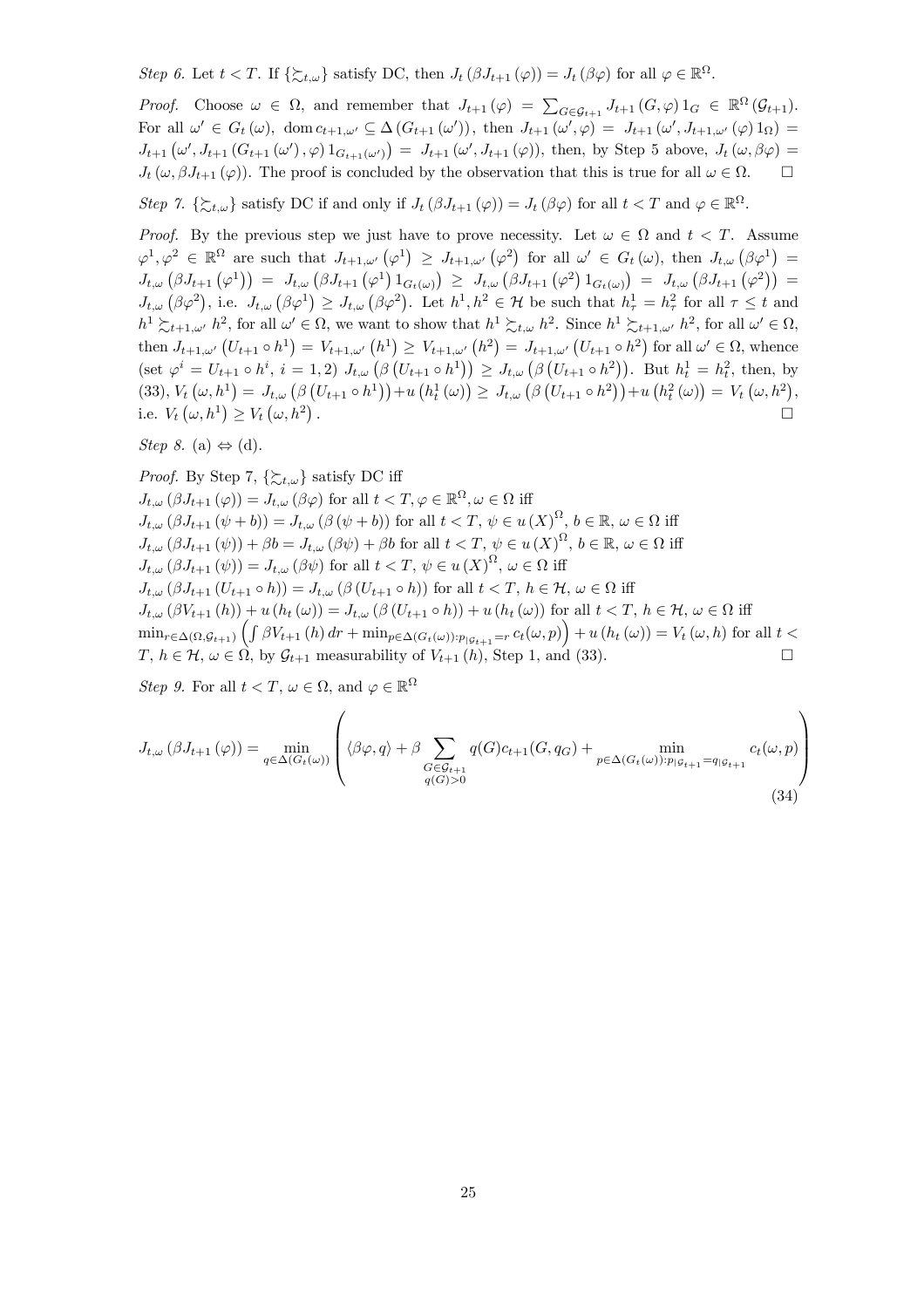*Proof.* Denote by  $\mathcal{G} = \{G_1, ..., G_g\}$  the set  $\{G \in \mathcal{G}_{t+1} : G \subseteq G_t(\omega)\}$ . By Steps 1 and 2,

$$
J_{t,\omega}(\beta J_{t+1}(\varphi)) = J_{t}\left(\omega, \sum_{G \in \mathcal{G}_{t+1}} \beta J_{t+1}(G,\varphi) 1_G\right)
$$
\n
$$
= \min_{r \in \Delta(G, \mathcal{G}_{t+1})} \left( \sum_{G \in \mathcal{G}_{t+1}} r(G) \beta J_{t+1}(G,\varphi) + \sum_{p \in \Delta(G, \{\omega\})} \min_{r|g_{\{t+1\}} = r} c_{t}(\omega, p) \right)
$$
\n
$$
= \min_{r \in \Delta(G)} \left( \sum_{i=1}^{g} r(G_{i}) \beta J_{t+1}(G_{i},\varphi) + \gamma_{t}(\omega,r) \right)
$$
\n
$$
= \min_{r \in \Delta(G)} \left( \sum_{i=1}^{g} \min_{p' \in \Delta(G_{i})} r(G_{i}) \beta \left[ \sum_{\omega \in \Omega} p^{i}(\bar{\omega}) \varphi(\bar{\omega}) + c_{t+1}(G_{i},p^{i}) \right] + \gamma_{t}(\omega,r) \right)
$$
\n
$$
= \min_{r \in \Delta(G)} \left( \sum_{i=1}^{g} \min_{p' \in \Delta(G_{i})} \left[ \sum_{\omega \in \Omega} \beta^{r}(\bar{\omega}) \varphi(\bar{\omega}) + c_{t+1}(G_{i},p^{i}) \right] + \gamma_{t}(\omega,r) \right)
$$
\n
$$
= \min_{r \in \Delta(G)} \left( \sum_{i=1}^{g} \min_{p' \in \Delta(G_{i})} \left[ \sum_{\omega \in \Omega} \beta^{r}(G_{i}) p^{i}(\bar{\omega}) \varphi(\bar{\omega}) + \beta r(G_{i}) c_{t+1}(G_{i},p^{i}) \right] + \gamma_{t}(\omega,r) \right)
$$
\n
$$
= \min_{r \in \Delta(G)} \left( \sum_{p^{1} \in \Delta(G_{1}), \dots, p^{g} \in \Delta(G_{g})} \sum_{i=1}^{g} \left[ \sum_{\omega \in \Omega} \beta^{r}(G_{i}) p^{i}(\bar{\omega}) \varphi(\bar{\omega}) + \beta r(G_{i}) c_{t+1}(G_{i},p^{i}) \right] + \gamma_{t}(\omega,r) \right)
$$
\n
$$
= \min_{r \in \Delta(G)} \left( \sum_{p^{1
$$

Last equality holds since  $\Delta(G_t(\omega)) = \{ \sum_{i=1}^g r(G_i)p^i : r \in \Delta \mathcal{G}, p^i \in \Delta(G_i) \ \forall i = 1, ..., g \},\$ and  $q \in \Delta(G_t(\omega))$  can be written as  $q = \sum_{i=1,\dots,g} r(G_i)p^i$  with  $r \in \Delta\mathcal{G}$  and  $p^i \in \Delta(G_i)$  if and only if  $r = q_{\vert \mathcal{G}_{t+1}}$  and  $p^i = q_{G_i}$  for all  $i = 1, ..., g$  with  $q(G_i) = r(G_i) > 0$  (clearly  $p^i$  can be chosen arbitrarily in  $\Delta(G_i)$  if  $q(G_i) = r(G_i) = 0$ .

Steps 7 and 9 imply that  $\{\succcurlyeq_{t,\omega}\}$  satisfy DC iff for all  $t < T, \omega \in \Omega$ , and  $\varphi \in \mathbb{R}^{\Omega}$ 

$$
J_{t,\omega}\left(\beta\varphi\right) = \min_{q \in \Delta(G_t(\omega))}\left( \langle \beta\varphi, q \rangle + \beta \sum_{\substack{G \in \mathcal{G}_{t+1} \\ q(G) > 0}} q(G)c_{t+1}(G, q_G) + \min_{p \in \Delta(G_t(\omega)) : p_{|\mathcal{G}_{t+1}} = q_{|\mathcal{G}_{t+1}} } c_t(\omega, p) \right);
$$

Eq. (32) and Lemma 1 guarantee that this is equivalent to  $c_t(\omega, \cdot) = \overline{co}(\eta_t(\omega, \cdot) + \nu_t(\omega, \cdot))$  where  $\eta_t(\omega, \cdot)$  and  $\nu_t(\omega, \cdot)$  are defined in Steps 4 and 3. These steps also guarantee closure and convexity of  $\eta_t(\omega, \cdot)$  and  $\nu_t(\omega, \cdot)$ . That is (a)  $\Leftrightarrow$  (b).

 $(a) \Leftrightarrow (c)$  can be proved in a similar way.

**Remark 1** In particular, for a dynamic ambiguity index  $\{c_t\}$  conditions (30) and (31) are equivalent.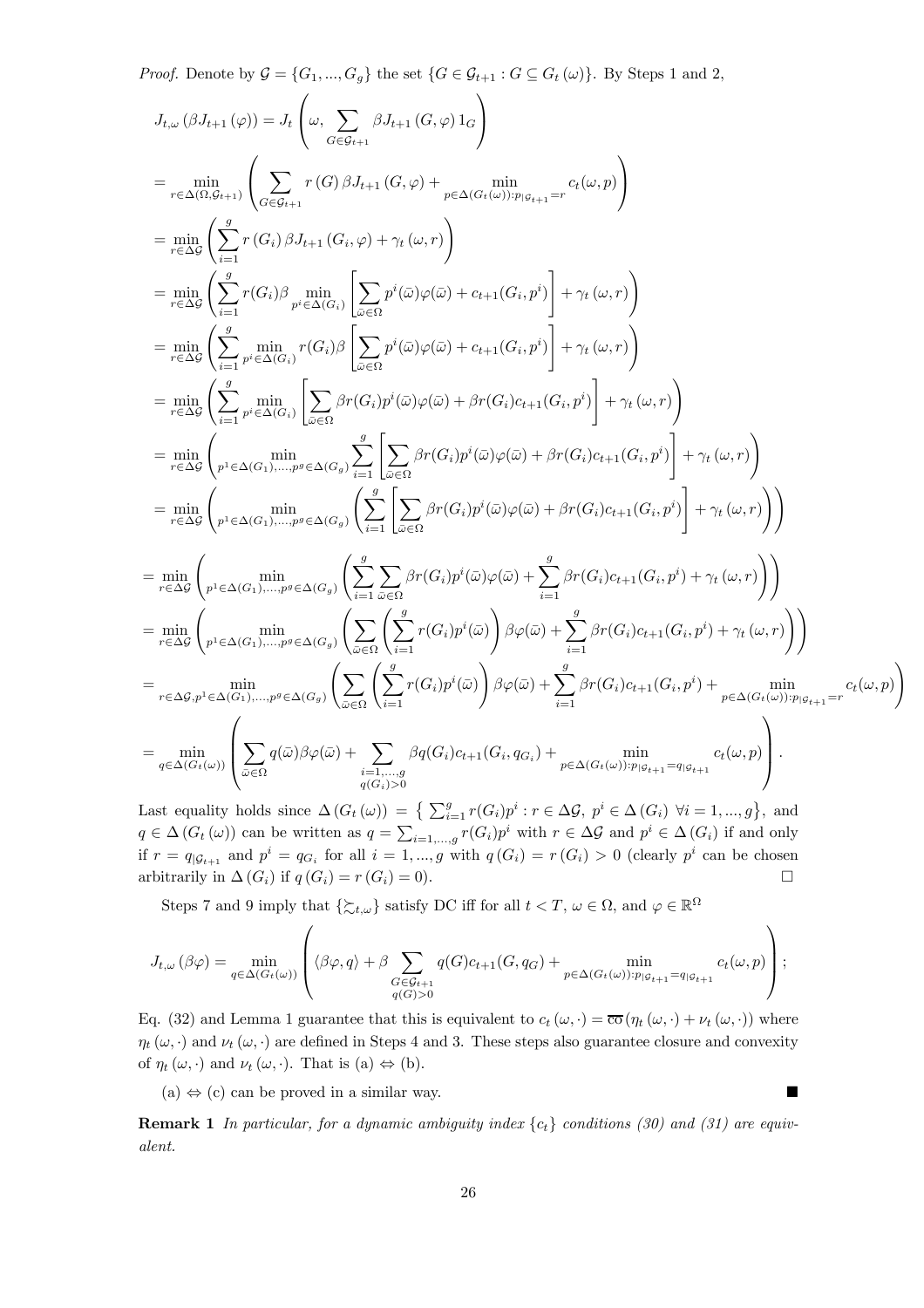#### A.3 Proof of Theorem 1

 $(a) \Rightarrow$  (b) By Proposition 3 and Lemma 5 there exist a scalar  $\beta > 0$ , an unbounded affine function  $u: X \to \mathbb{R}$ , and a dynamic ambiguity index  $\{c_t\}$ , such that: for each  $(t, \omega) \in \mathcal{T} \times \Omega$ ,  $\sum_{t,\omega}$  is represented by  $V_t(\omega, h) = \inf_{p \in \Delta^{++}(\Omega)} \left( \int \sum_{\tau \geq t} \beta^{\tau - t} u(h_\tau) dp_{G_t(\omega)} + c_t (\omega, p_{G_t(\omega)}) \right)$  for all  $h \in \mathcal{H}$ . Lemma 6 guarantees that (11) holds.

(b)  $\Rightarrow$  (a) Assume that there exist a scalar  $\beta > 0$ , an unbounded affine function  $u : X \to \mathbb{R}$ , and a dynamic ambiguity index  ${c_t}$ , such that: for each  $(t, \omega) \in \mathcal{T} \times \Omega$ ,  $\succsim t, \omega$  is represented by  $V_t(\omega, h) = \inf_{p \in \Delta^{++}(\Omega)} \left( \int \sum_{\tau \geq t} \beta^{\tau - t} u(h_\tau) dp_{G_t(\omega)} + c_t(\omega, p_{G_t(\omega)}) \right)$  for all  $h \in \mathcal{H}$ . By Proposition 1,  $\{\succcurlyeq_{t,\omega}\}$  satisfy CP, VP, RP, and FS., and so, by (11) and Lemma 6,  $\{\succcurlyeq_{t,\omega}\}$  satisfy DC.

Uniqueness of the representation follows again from Proposition 1.

### A.4 Proof of Proposition 2

(i) is trivial. Step 2 of the proof of Lemma 6 shows that  $\gamma_t(\omega, \cdot)$  is grounded, closed and convex, with dom  $\gamma_t(\omega, \cdot) \subset \Delta(G_t(\omega), \mathcal{G}_{t+1}),$  for all  $t < T$  and all  $\omega \in \Omega$ . It only remains to show that and dom  $\gamma_t(\omega, \cdot) \cap \Delta^{++}(G_t(\omega), \mathcal{G}_{t+1}) \neq \emptyset$ . Take  $p^{\circ} \in \text{ri}\,\Delta(G_t(\omega)) \cap \text{dom }c_t(\omega, \cdot)$ , then  $r^{\circ} = p^{\circ}_{|\mathcal{G}_{t+1}} \in \Delta^{++}(G_t(\omega), \mathcal{G}_{t+1})$  and  $\gamma_t(\omega, r^{\circ}) = \min_{p \in \Delta(G_t(\omega)) : p_{|\mathcal{G}_{t+1}} = r^{\circ}} c_t(\omega, p) \leq c_t(\omega, p^{\circ}) < \infty$ . ¥

### A.5 Proof of Theorem 2

 $(a) \Rightarrow (b)$  is an immediate consequence of the definition of recursive ambiguity index and Proposition 2.

(b)  $\Rightarrow$  (a) The proof that  ${c_t}$  is a dynamic ambiguity index is by backward induction. Clearly,  $c_T$  satisfies (i) and (ii) of the definition of dynamic ambiguity index. Next we assume that  $c_{t+1}$  $(0 \leq t < T)$  satisfies (i) and (ii) of the definition of dynamic ambiguity index, and show that  $c_t$ satisfies them.

By assumption,  $c_{t+1}$ :  $\Omega \times \Delta(\Omega) \rightarrow [0,\infty]$  is such that:

(i)  $c_{t+1}(\cdot, p) : \Omega \to [0, \infty]$  is measurable w.r.t.  $\mathcal{G}_{t+1}$  for all  $p \in \Delta(\Omega)$ ,

(ii)  $c_{t+1}(\omega, \cdot) : \Delta(\Omega) \to [0, \infty]$  is grounded, closed and convex, with dom  $c_t(\omega, \cdot) \subseteq \Delta(G_{t+1}(\omega))$ and dom  $c_{t+1}(\omega, \cdot) \cap \Delta^{++}(G_{t+1}(\omega)) \neq \emptyset$ , for all  $\omega \in \Omega$ .

Clearly, for all  $\omega \in \Omega$ , the function  $c_t(\omega, \cdot)$  appearing in (b) is well defined (since  $c_{t+1}$  satisfies (i)) and  $c_t(\omega, \cdot) = c_t(\omega', \cdot)$  if  $G_t(\omega) = G_t(\omega').$ 

Step 4 of the proof of Lemma 6 shows that for all  $\omega \in \Omega$  the function  $\eta_t(\omega, \cdot) : \Delta(G_t(\omega)) \to$  $[0,\infty]$  defined by  $\eta_t(\omega,q) \equiv \sum_{G \in \mathcal{G}_{t+1}} q(G)c_{t+1}(G,q_G)$  for all  $q \in \Delta(G_t(\omega))$  is closed and convex.  $q(G)$  $>$ 0 Since  $q \mapsto q_{|\mathcal{G}_{t+1}|}$  is affine (and continuous) from  $\Delta(\Omega)$  to  $\Delta(\Omega, \mathcal{G}_{t+1})$  and  $\gamma_t(\omega, \cdot) : \Delta(\Omega, \mathcal{G}_{t+1}) \to$  $[0,\infty]$  is grounded, closed and convex, with effective domain in  $\Delta(G_t(\omega), \mathcal{G}_{t+1})$ , then  $q \mapsto \gamma_t(\omega, q_{|\mathcal{G}_{t+1}})$ is closed and convex on  $\Delta(\Omega)$  and its effective domain is contained in  $\Delta(G_t(\omega))$ . We conclude that, for all  $\omega \in \Omega$ , the function  $c_t(\omega, \cdot)$  appearing in (b) is closed and convex, from  $\Delta(\Omega)$  to  $[0, \infty]$ , with dom  $c_t(\omega, \cdot) \subseteq \Delta(G_t(\omega)).$ 

Next we show that  $c_t(\omega, \cdot)$  is grounded. Choose arbitrarily  $\omega \in \Omega$ , there exists  $r \in \Delta(\Omega, \mathcal{G}_{t+1})$ such that  $r(G_t(\omega)) = 1$  and  $\gamma_t(\omega, r) = 0$ ; moreover, for all  $G \in \mathcal{G}_{t+1}$  there exists  $p^G \in \Delta(G)$  such that  $c_{t+1}(G, p^G) = 0$ , set  $q \equiv \sum_{G \in \mathcal{G}_{t+1}} r(G) p^G$  to obtain  $c_t(\omega, q) = \sum_{\substack{G \in \mathcal{G}_{t+1} \\ q(G) > 0}} q(G)c_{t+1}(G, q_G) +$  $\gamma_t(\omega, q_{|\mathcal{G}_{t+1}}) = \sum_{r(G) > 0} \epsilon_{\mathcal{G}_{t+1}} r(G) c_{t+1}(G, p^G) + \gamma_t(\omega, r) = 0.$ 

It remains to show that  $\operatorname{ri} \Delta(G_t(\omega)) \cap \text{dom } c_t(\omega, \cdot) \neq \varnothing$  for all  $\omega \in \Omega$ . Choose arbitrarily  $\omega \in \Omega$  $\Omega$ , there exists  $r \in \Delta^{++}(G_t(\omega), \mathcal{G}_{t+1})$  such that  $\gamma_t(\omega, r) < \infty$ ; moreover, for all  $G \in \mathcal{G}_{t+1}$  there exists  $p^G \in \text{ri } \Delta(G)$  such that  $c_{t+1}(G, p^G) < \infty$ , set  $q \equiv \sum_{G \in \mathcal{G}_{t+1}} r(G) p^G$  to obtain  $q \in \text{ri } \Delta(G_t(\omega))$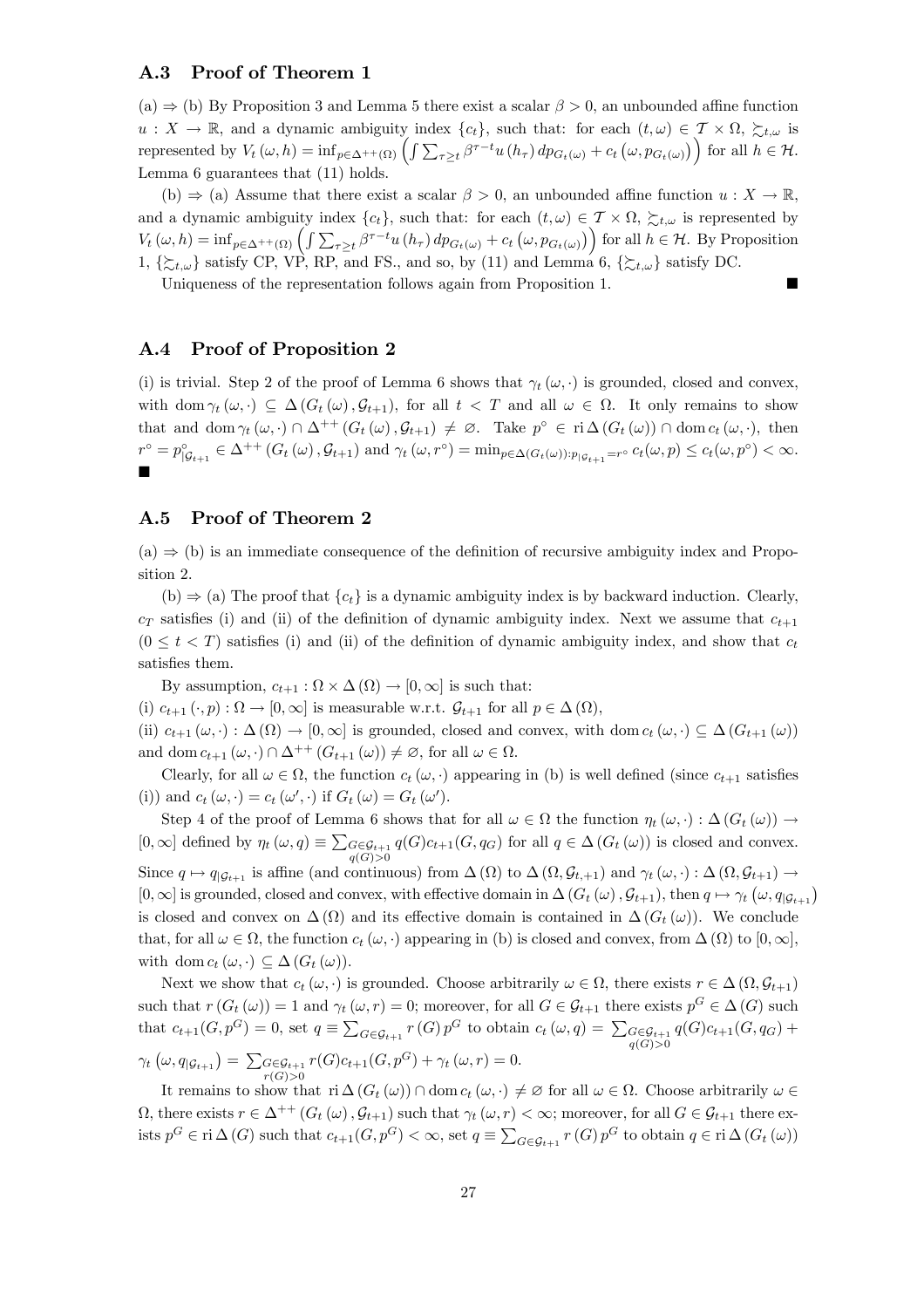and  $c_t(\omega, q) = \sum_{\substack{G \in \mathcal{G}_{t+1} \\ q(G) > 0}} q(G)c_{t+1}(G, q_G) + \gamma_t(\omega, q | \mathcal{G}_{t+1}) = \sum_{\substack{G \in \mathcal{G}_{t+1} \\ r(G) > 0}} r(G)c_{t+1}(G, p^G) + \gamma_t(\omega, r) <$  $\infty$ . This concludes the proof that  ${c_t}$  is a dynamic ambiguity index.

Moreover, notice that  $\min_{p \in \Delta(G_t(\omega)) : p_{|\mathcal{G}_{t+1}} = q_{|\mathcal{G}_{t+1}}}\left(\sum_{p(G)>0}^{G \in \mathcal{G}_{t+1}} p(G)c_{t+1}(G, p_G)\right)$ !  $= 0$  for all  $\omega \in$  $\Omega, t < T$ , and  $q \in \Delta(G_t(\omega))$  (it is enough to take, for all  $G \in \mathcal{G}_{t+1}, p^G \in \Delta(G)$  such that  $c_{t+1}(G, p^G) = 0$  and set  $p \equiv \sum_{G \in \mathcal{G}_{t+1}} q(G) p^G$ . Therefore,

$$
\beta \sum_{\substack{G \in \mathcal{G}_{t+1} \\ q(G) > 0}} q(G)c_{t+1}(G, q_G) + \min_{p \in \Delta(G_t(\omega)) : p_{|\mathcal{G}_{t+1}} = q_{|\mathcal{G}_{t+1}} } c_t(\omega, p)
$$
\n
$$
= \beta \sum_{\substack{G \in \mathcal{G}_{t+1} \\ q(G) > 0}} q(G)c_{t+1}(G, q_G) + \min_{p \in \Delta(G_t(\omega)) : p_{|\mathcal{G}_{t+1}} = q_{|\mathcal{G}_{t+1}} } \left( \beta \sum_{\substack{G \in \mathcal{G}_{t+1} \\ q(G) > 0}} p(G)c_{t+1}(G, p_G) + \gamma_t(\omega, p_{|\mathcal{G}_{t+1}}) \right)
$$
\n
$$
= \beta \sum_{\substack{G \in \mathcal{G}_{t+1} \\ q(G) > 0}} q(G)c_{t+1}(G, q_G) + \gamma_t(\omega, q_{|\mathcal{G}_{t+1}}) + \beta \min_{p \in \Delta(G_t(\omega)) : p_{|\mathcal{G}_{t+1}} = q_{|\mathcal{G}_{t+1}} } \left( \sum_{\substack{G \in \mathcal{G}_{t+1} \\ q(G) > 0}} p(G)c_{t+1}(G, p_G) \right)
$$
\n
$$
= \beta \sum_{\substack{G \in \mathcal{G}_{t+1} \\ q(G) > 0}} q(G)c_{t+1}(G, q_G) + \gamma_t(\omega, q_{|\mathcal{G}_{t+1}}) = c_t(\omega, q) \quad \forall \omega \in \Omega, t < T, q \in \Delta(G_t(\omega)).
$$

Hence  ${c_t}$  satisfies condition (11) and it is a recursive ambiguity index.

Finally, the above equalities deliver  $\gamma_t(\omega, q_{|\mathcal{G}_{t+1}}) = \min_{p \in \Delta(G_t(\omega)) : p_{|\mathcal{G}_{t+1}} = q_{|\mathcal{G}_{t+1}} c_t(\omega, p)$  for all  $\omega \in \Omega$ ,  $t < T$ , and  $q \in \Delta(G_t(\omega))$ , which implies (13) for  $r \in \Delta(G_t(\omega), \mathcal{G}_{t+1})$ . If  $r \notin$  $\Delta(G_t(\omega), \mathcal{G}_{t+1}),$  then  $\gamma_t(\omega, r) = \infty = \min_{p \in \Delta(G_t(\omega)) : p_{|\mathcal{G}_{t+1}} = r} c_t(\omega, p)$  (the first equality descending from the definition of one-period-ahead ambiguity index, the second from the convention we adopted for minima over the empty set). We can conclude that (13) holds for all  $r \in \Delta(\Omega, \mathcal{G}_{t+1})$ and that  $\{\gamma_t\}$  is unique.

### A.6 Proof of Corollary 1

It is easy to see that the effect of MP(ii) on the representation provided by Proposition 1 is guaranteeing that, for every  $t \in \mathcal{T}$  and  $\omega \in \Omega$ ,  $c_t(\omega, p) = \delta_{C_t(\omega)}(p)$ , for a closed and convex subset  $C_t(\omega) \subseteq \Delta(\Omega)$ .

The relation dom  $c_{t,\omega} \subseteq \Delta(G_t(\omega))$  implies  $C_t(\omega) \subseteq \Delta(G_t(\omega))$ . Denote by  $\mathcal{G} = \{G_1, ..., G_q\}$ the set of all elements of  $\mathcal{G}_{t+1}$  contained in  $G_t(\omega)$ , and write indifferently  $C_i$  or  $C_{t+1} (G_i)$ . Let  $\omega \in \Omega$  and  $t < T$ . Condition (11) is equivalent to

$$
C_{t}(\omega) = \left\{ q \in \Delta(G_{t}(\omega)) \middle| \beta \sum_{q(G)>0}^{r} \sum_{q(G)>0}^{r} q(G) \delta_{C_{t+1}(G)}(q_G) + \min_{p \in \Delta(G_{t}(\omega)) : p_{|\mathcal{G}_{t+1}} = q_{|\mathcal{G}_{t+1}}} \delta_{C_{t}(\omega)}(p) = 0 \right\}
$$
  
\n
$$
= \left\{ q \in \Delta(G_{t}(\omega)) \middle| \beta \sum_{i=1,\dots,g}^{r} q(G_{i}) \delta_{C_{i}}(q_G_{i}) + \min_{p \in \Delta(G_{t}(\omega)) : p_{|\mathcal{G}_{t+1}} = q_{|\mathcal{G}_{t+1}}} \delta_{C_{t}(\omega)}(p) = 0 \right\}
$$
  
\n
$$
= \left\{ \sum_{i=1,\dots,g}^{r} (G_{i}) p^{i} \middle| \beta \sum_{i=1,\dots,g}^{r} p(G_{i}) \delta_{C_{i}}(p^{i}) + \min_{p \in \Delta(G_{t}(\omega)) : p_{|\mathcal{G}_{t+1}} = r} \delta_{C_{t}(\omega)}(p) = 0 \right\}
$$
  
\n
$$
= \left\{ \sum_{i=1,\dots,g}^{r} (G_{i}) p^{i} \middle| \delta_{C_{i}}(p^{i}) = 0 \text{ for all } i \text{ s.t. } r(G_{i}) > 0, \delta_{C_{t}(\omega)}(p) = 0 \text{ for some } p \in \Delta(G_{t}(\omega)) : p_{|\mathcal{G}_{t+1}} = r \right\}
$$
  
\n
$$
= \left\{ \sum_{i=1,\dots,g}^{r} (G_{i}) p^{i} \middle| \begin{array}{l} r \in \Delta \mathcal{G}, p^{i} \in \Delta(G_{i}) \forall i = 1,\dots,g, \\ p^{i} \in C_{i} \text{ for all } i = 1,\dots,g, \\ p^{i} \in C_{i} \text{ for all } i = 1,\dots,g, \\ r \in C_{t}(\omega)_{|\mathcal{G}_{t+1}} \end{array} \right\}
$$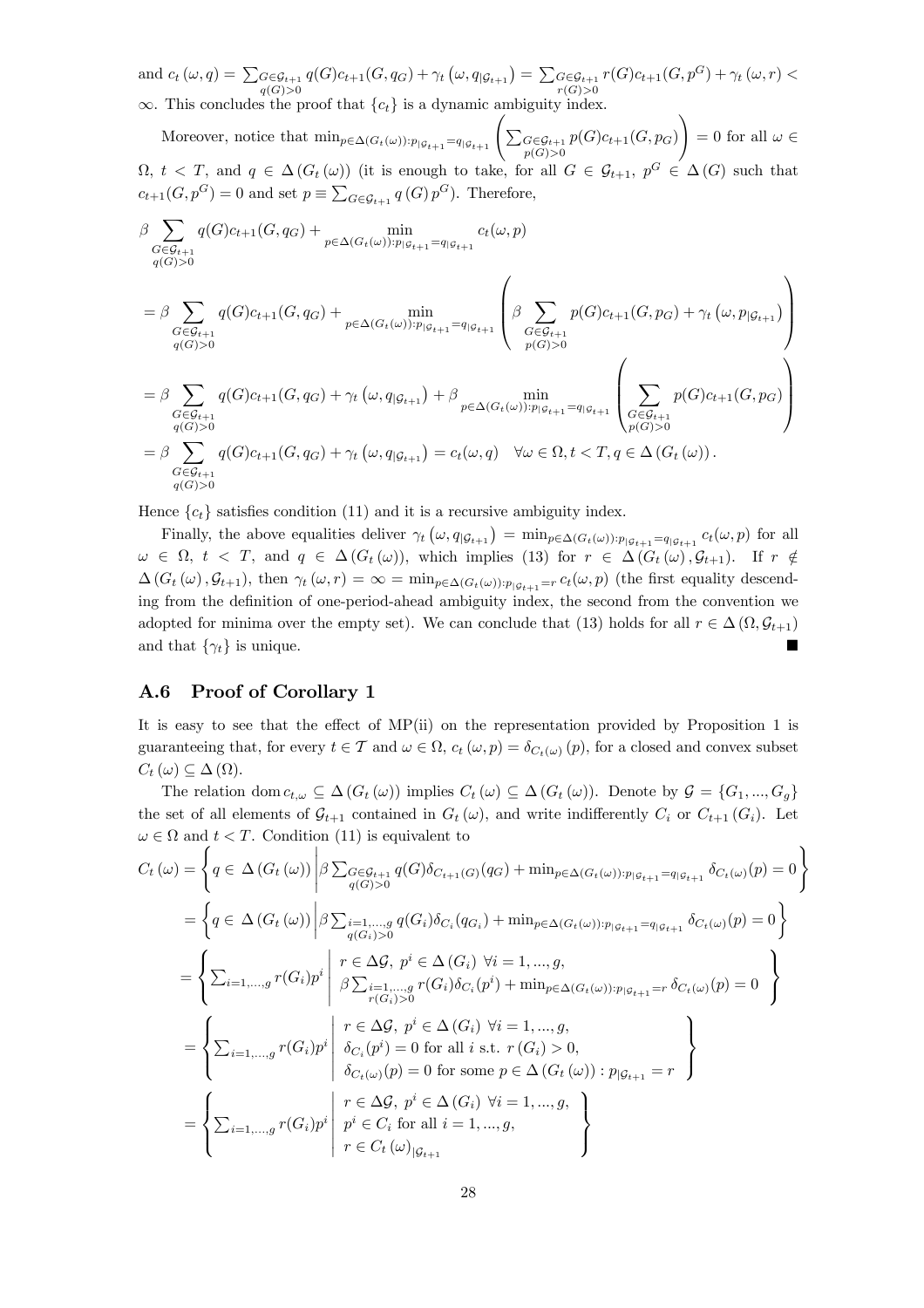$$
= \left\{ \sum_{i=1,\dots,g} r(G_i) p^i \middle| \begin{array}{l} p^i \in C_{t+1} (G_i) \text{ for all } i = 1,\dots,g, \\ r \in C_t (\omega)_{|G_{t+1}} \end{array} \right\}
$$
  
= 
$$
\left\{ \sum_{G \in G_{t+1}} p^G r(G) \middle| p^G \in C_{t+1} (G) \ \forall G \in G_{t+1} \text{ and } r \in C_t (\omega)_{|G_{t+1}} \right\}.
$$

#### A.7 Proof of Theorem 3

W.l.o.g., set  $\theta = 1$  and denote by  $q^{\circ}$  the reference probability of the statement. The properties of the relative entropy (see, e.g., [20]) guarantee that  $\{c_t\}$  (as defined by (17)) is a dynamic ambiguity index. By Theorem 1, we only have to show that  ${c<sub>t</sub>}$  satisfies (11) or the equivalent (31), see Remark 1.

Next we show that, for all  $t < T$ ,  $\omega \in \Omega$ , and  $q \in \text{ri } \Delta(G_t(\omega))$ ,

$$
c_{t,\omega}(q) = \beta \sum_{\substack{G \in \mathcal{G}_{t+1} \\ G \subseteq G_t(\omega)}} q(G)c_{t+1,G}(q_G) + \inf_{p \in \text{ri}\,\Delta(G_t(\omega)) : p_{|\mathcal{G}_{t+1}} = q_{|\mathcal{G}_{t+1}}} c_{t,\omega}(p). \tag{35}
$$

For all  $p \in \text{ri } \Delta(G_t(\omega)), c_{t,\omega}(p) = \frac{1}{\beta^t} \sum_{\omega' \in G_t(\omega)} p_{G_t(\omega)}(\omega') \log \frac{p_{G_t(\omega)}(\omega')}{q_{G_t(\omega)}^2(\omega')}$ For all  $p \in \text{ri}\,\Delta(G_t(\omega))$ ,  $c_{t,\omega}(p) = \frac{1}{\beta^t} \sum_{\omega' \in G_t(\omega)} p_{G_t(\omega)}(\omega') \log \frac{p_{G_t(\omega)}(\omega')}{q_{G_t(\omega)}^{\circ}(\omega')} = \frac{1}{\beta^t} \sum_{\omega' \in G_t(\omega)} p_{\omega'} \log \frac{p_{\omega'}}{q_{G_t(\omega),\omega'}}$ <br>where  $p_{\omega'} \equiv p(\omega')$  and  $q_{G_t(\omega),\omega'}^{\circ} \equiv q_{G_t(\omega)}^{\circ}(\omega')$ . For all  $G \$  $p \in \text{ri}\,\Delta(G),\ c_{t+1,G}(p) = \frac{1}{\beta^{t+1}} \sum_{\omega' \in G} p_{G,\omega'} \log \frac{p_{G,\omega'}}{q_{G,\omega'}^{\circ}} = \frac{1}{\beta^{t+1}} \sum_{\omega' \in G} p_{\omega'} \log \frac{p_{\omega'}}{(q_{G_t(\omega)}^{\circ})}$  $G,\omega'$ . To simplify the notation, set  $S = G_t(\omega)$ ,  $\bar{q} = q_S^{\circ}$ ,  $\mathcal{G} = \{G \in \mathcal{G}_{t+1} : G \subseteq G_t(\omega)\}\$  (notice that  $\mathcal{G}$  is a partition of S). Choose arbitrarily  $q \in \text{ri}\,\Delta(G_t(\omega))$ ,  $\beta^{t+1}c_{t+1,G}(q_G) = \sum_{s \in G} \frac{q_s}{q(G)} \log \frac{q_s}{q(G)}$  $\frac{\bar{q}(G)}{\bar{q}_s} =$  $\frac{1}{q(G)}\sum_{s\in G}q_s\log\frac{q_s}{\bar{q}_s}+\frac{1}{q(G)}\sum_{s\in G}q_s\log\frac{\bar{q}(G)}{q(G)} = \frac{1}{q(G)}\sum_{s\in G}q_s\log\frac{q_s}{\bar{q}_s}-\log\frac{q(G)}{\bar{q}(G)}$ . Then, for all  $q \in$ ri  $\Delta(G_t(\omega)), \beta \sum_{G \in \mathcal{G}_{t+1}}$  $G \subseteq G_t(\omega)$  $q(G)c_{t+1,G}(q_G) = \beta \sum_{G \in \mathcal{G}} q(G) \frac{1}{\beta^{t+1}} \left( \frac{1}{q(G)} \sum_{s \in G} q_s \log \frac{q_s}{\bar{q}_s} - \log \frac{q(G)}{\bar{q}(G)} \right)$  $) =$  $\frac{1}{\beta^t} \left( \sum_{G \in \mathcal{G}} \sum_{s \in G} q_s \log \frac{q_s}{\bar{q}_s} - \sum_{G \in \mathcal{G}} q(G) \log \frac{q(G)}{\bar{q}(G)} \right)$  $=\frac{1}{\beta^t} \sum_{s \in S} q_s \log \frac{q_s}{\bar{q}_s} - \frac{1}{\beta^t} \sum_{G \in \mathcal{G}} q(G) \log \frac{q(G)}{\bar{q}(G)},$  i.e.  $\beta$   $\sum$  $G \in \mathcal{G}_{t+1}$  $G \subseteq G_t(\omega)$  $q(G)c_{t+1,G}(q_G) = c_{t,\omega}(q) - \frac{1}{\beta^t}$  $\sqrt{ }$ G∈G  $q(G) \log \frac{q\left(G\right)}{\bar{q}\left(G\right)}$ . (36)

Moreover, for all  $q \in \text{ri } \Delta(G_t(\omega))$ ,  $\inf_{p \in \text{ri } \Delta(G_t(\omega)) : p_{|\mathcal{G}_{t+1}} = q_{|\mathcal{G}_{t+1}|}} c_{t,\omega}(p) = \inf_{p \in \text{ri } \Delta(S) : p_{|\mathcal{G}} = q_{|\mathcal{G}} c_{t,\omega}(p)}$ is the value of the problem  $\sqrt{ }$ 

$$
\begin{cases}\n\inf \frac{1}{\beta^t} \sum_{s \in S} p_s \log \frac{p_s}{\bar{q}_s} \\
\text{sub} \\
p_s > 0 \quad \forall s \in S \\
\sum_{s \in S} p_s = 1 \\
\sum_{s \in G} p_s = q(G) \quad \forall G \in \mathcal{G}.\n\end{cases}
$$
\n(37)

We solve the easier problem

$$
\begin{cases} \inf \sum_{s \in S} p_s \log \frac{p_s}{\bar{q}_s} \\ \text{sub} \\ \sum_{s \in G} p_s = q(G) \quad \forall G \in \mathcal{G} \end{cases}
$$
 (38)

and observe that the solution  $p^{\circ}$  is unique, it is a strictly positive vector (this is also required for the existence of  $\log \frac{p_s^{\circ}}{\bar{q}_s}$ ,  $\sum_{s \in S} p_s^{\circ} = \sum_{G \in \mathcal{G}} \sum_{s \in G} p_s^{\circ} = \sum_{G \in \mathcal{G}} q(G) = 1$ , and obviously the constant  $\beta^t$  has no effect. Thus  $p^{\circ}$  is the solution of problem (37). The Lagrangian of problem (38) is  $\mathcal{L}(p,\lambda) = \sum_{s \in S} p_s \log \frac{p_s}{\bar{q}_s} - \sum_{G \in \mathcal{G}} \lambda_G \left( \sum_{s \in G} p_s - q(G) \right)$ , denoting by  $G(s)$  the element of G containing s, the first order conditions are

$$
\begin{cases}\n\log \frac{p_s}{\bar{q}_s} + 1 - \lambda_{G(s)} = 0 & \forall s \in S \\
\sum_{s \in G} p_s = q(G) & \forall G \in \mathcal{G}\n\end{cases}
$$
\n(39)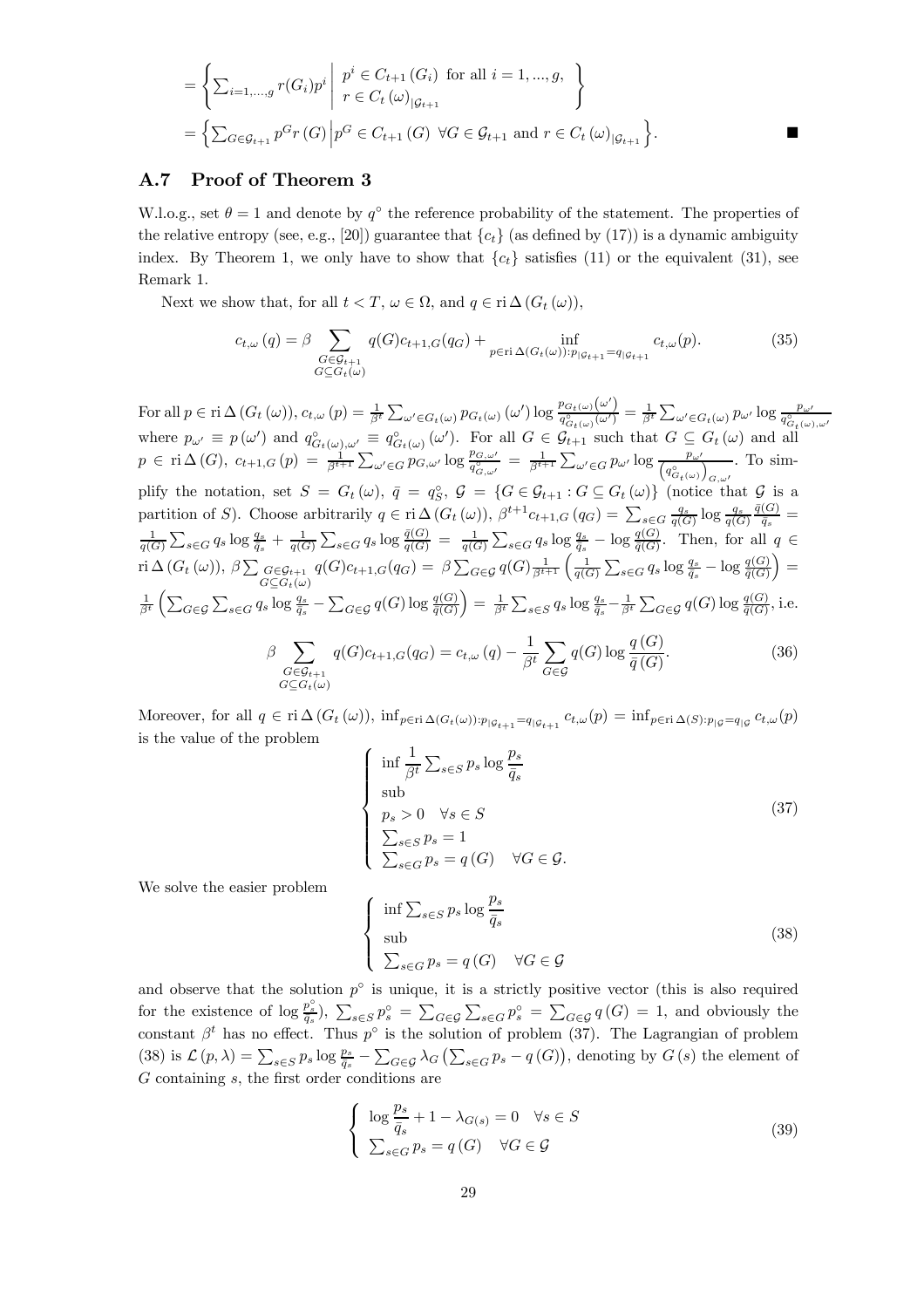simple manipulation yields

$$
\begin{cases}\n p_s = \bar{q}_s \exp\left(\lambda_{G(s)} - 1\right) & \forall s \in S \\
 \sum_{s \in G} p_s = q(G) & \forall G \in \mathcal{G}\n\end{cases}
$$
\n(40)

then the observation that  $G(s) = G(w)$  for all  $s \in G(w)$  implies

$$
\begin{cases}\n p_s = \bar{q}_s \exp\left(\lambda_{G(s)} - 1\right) & \forall s \in S \\
 \sum_{s \in G(w)} \bar{q}_s \exp\left(\lambda_{G(w)} - 1\right) = q\left(G(w)\right) & \forall w \in S\n\end{cases}
$$
\n(41)

and

$$
\begin{cases}\n\exp\left(\lambda_{G(w)} - 1\right) = \frac{q\left(G\left(w\right)\right)}{\bar{q}\left(G\left(w\right)\right)} & \forall w \in S \\
p_s = \bar{q}_s \frac{q\left(G\left(s\right)\right)}{\bar{q}\left(G\left(s\right)\right)} & \forall s \in S.\n\end{cases}\n\tag{42}
$$

The solution is

$$
\begin{cases}\n\lambda_G^{\circ} = 1 + \log \frac{q(G)}{\bar{q}(G)} & \forall G \in \mathcal{G} \\
p_s^{\circ} = \bar{q}_s \frac{q(G(s))}{\bar{q}(G(s))} & \forall s \in S\n\end{cases}
$$
\n(43)

which plugged into the value function  $\frac{1}{\beta^t} \sum_{s \in S} p_s \log \frac{p_s}{q_s}$  delivers  $\inf_{p \in \text{ri } \Delta(G_t(\omega)) : p_{|\mathcal{G}_{t+1}} = q_{|\mathcal{G}_{t+1}|}} c_{t,\omega}(p) =$  $\frac{1}{\beta^t} \sum_{s \in S} p_s^{\circ} \log \frac{p_s^{\circ}}{\bar{q}_s} = \frac{1}{\beta^t} \sum_{s \in S} \bar{q}_s \frac{q(G(s))}{\bar{q}(G(s))} \log \frac{q(G(s))}{\bar{q}(G(s))} = \frac{1}{\beta^t} \sum_{G \in \mathcal{G}} \sum_{s \in G} \bar{q}_s \frac{q(G)}{\bar{q}(G)} \log \frac{q(G)}{\bar{q}(G)},$ finally

$$
\inf_{p \in \text{ri}\,\Delta(G_t(\omega)): p_{|\mathcal{G}_{t+1}} = q_{|\mathcal{G}_{t+1}}} c_{t,\omega}(p) = \frac{1}{\beta^t} \sum_{G \in \mathcal{G}} q(G) \log \frac{q(G)}{\bar{q}(G)}
$$
(44)

which together with Eq. (36) delivers Eq. (35).

Setting, for all  $t < T$ ,  $\omega \in \Omega$ , and  $q \in \Delta(\Omega)$ ,

$$
\varrho_{t,\omega}(q) = \begin{cases} \beta \sum_{G \in \mathcal{G}_{t+1}} q(G)c_{t+1,G}(q_G) + \inf_{p \in \text{ri}\,\Delta(G_t(\omega)) : p_{|\mathcal{G}_{t+1}} = q_{|\mathcal{G}_{t+1}} c_{t,\omega}(p) & \text{if } q \in \text{ri}\,\Delta(G_t(\omega)) \\ \infty & \text{otherwise} \end{cases}
$$

the function  $\rho_{t,\omega}$  coincides with the closed and convex function  $c_{t,\omega}$  on ri  $(\Delta(G_t(\omega)))$ . Take  $q \in \text{ri} \left(\text{dom } \varrho_{t, G_t(\omega)}\right) = \text{ri} \left(\Delta \left(G_t \left(\omega\right)\right)\right), \text{ by } [26, \text{ Thm. 7.5}], \text{ for all } p \in \Delta \left(G_t \left(\omega\right)\right),$ 

$$
\overline{\text{co}}\,\varrho_{t,\omega}(p) = \lim_{\lambda \uparrow 1} \varrho_{t,\omega} \left( (1 - \lambda) \, q + \lambda p \right) = \lim_{\lambda \uparrow 1} c_{t,\omega} \left( (1 - \lambda) \, q + \lambda p \right) = c_{t,\omega}(p) \,. \tag{45}
$$

Since Eq. (45) is a fortiori true if  $p \notin \Delta(G_t(\omega))$ , condition (31) holds, as wanted.

To complete the proof we need to prove (18). Let  $c_{t,\omega}(p) \equiv \beta^{-t} R \left( p_{G_t(\omega)} \| q_{G_t(\omega)}^{\circ} \right)$ ) for all  $(t, \omega, p) \in \mathcal{T} \times \Omega \times \Delta(\Omega)$ . Fix  $\omega \in \Omega$  and  $t < T$ . Step 4 of the proof of Lemma 6 shows that there is a suitable  $p \in \text{ri } (\Delta(G_t(\omega)))$  such that for all  $q \in \Delta(G_t(\omega))$ 

$$
\sum_{\substack{G \in \mathcal{G}_{t+1} \\ q(G) > 0}} q(G) c_{t+1,G} (q_G) = \lim_{\substack{\alpha \uparrow 1 \\ G \subseteq G_t(\omega)}} \sum_{\substack{( \alpha q + (1 - \alpha) p) (G) \\ G \subseteq G_t(\omega)}} (\alpha q + (1 - \alpha) p) (G) c_{t+1,G} ((\alpha q + (1 - \alpha) p)_{G}).
$$

Moreover, by definition of  $c_{t,\omega}$ ,  $\infty > c_{t,\omega}$   $(q) = \lim_{\alpha \uparrow 1} c_{t,\omega}$   $(\alpha q + (1 - \alpha) p)$ . Since  $\{c_t\}$  is a recursive ambiguity index we have  $\gamma_{t,\omega}(q)$   $q_{\mathcal{G}_{t+1}} = c_{t,\omega}(q) - \sum_{q \in \mathcal{G}_{t+1}} q(q) c_{t+1,G}(q)$ , since both summands are finite,  $\gamma_{t,\omega}(q_{|\mathcal{G}_{t+1}}) = \lim_{\alpha \uparrow 1} (c_{t,\omega}(q\alpha p) - \sum_{G \in \mathcal{G}} (q\alpha p)(G) c_{t+1,G}((q\alpha p)_G))$  where  $q\alpha p = \alpha q +$  $(1 - \alpha)p$ , but  $q\alpha p \in \text{ri} (\Delta(G_t(\omega)))$  and Eq. (36) delivers

$$
\gamma_{t,\omega}(q_{|\mathcal{G}_{t+1}}) = \lim_{\alpha \uparrow 1} \frac{1}{\beta^t} \sum_{\substack{G \in \mathcal{G}_{t+1} \\ G \subseteq G_t(\omega)}} (\alpha q + (1 - \alpha) p) (G) \log \frac{(\alpha q + (1 - \alpha) p) (G)}{q_{G_t(\omega)}^{\circ} (G)}
$$

$$
= \frac{1}{\beta^t} \sum_{\substack{G \in \mathcal{G} \\ q(G) > 0}} q(G) \log \frac{q(G)}{q_{G_t(\omega)}^{\circ} (G)} = \frac{1}{\beta^t} \sum_{G \in \mathcal{G}_{t+1}} q(G) \log \frac{q(G)}{q_{G_t(\omega)}^{\circ} (G)}
$$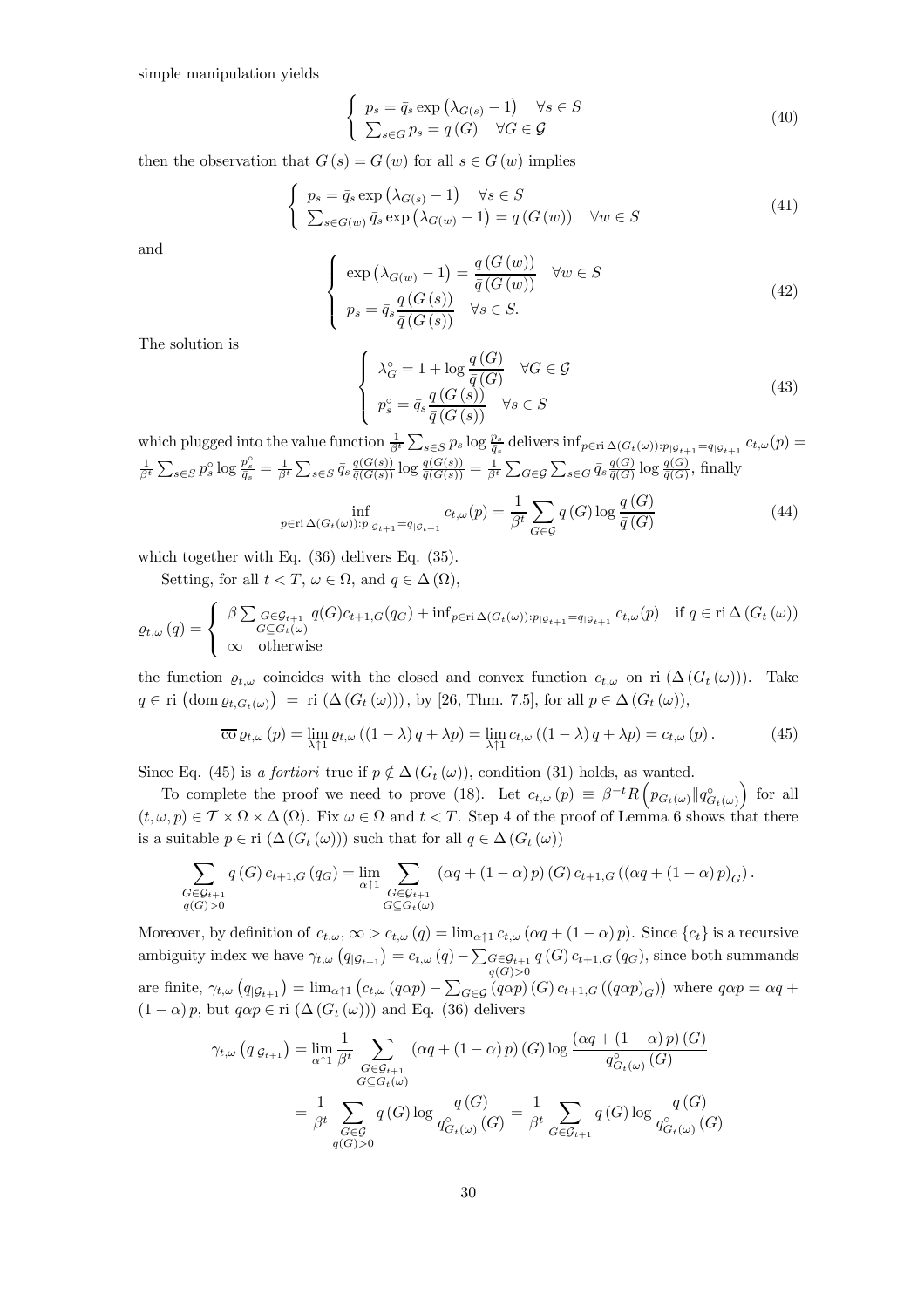for all  $q \in \Delta(G_t(\omega))$ . By Proposition 2,  $\gamma_{t,\omega}(q_{\vert \mathcal{G}_{t+1}}) = \infty$  if  $q \in \Delta(\Omega) \setminus \Delta(G_t(\omega))$ . Therefore,  $\gamma_{t,\omega}\left(r\right)=\beta^{-t}R_{\mathcal{G}_{t+1}}\left(r\|\left(q_{G_{t}(\omega)}^{\circ}\right)\right)$  $\Big|_{\mathcal{G}_{t+1}}\Big)$  for all  $r \in \Delta(\Omega, \mathcal{G}_{t+1})$ . By (12), this implies (18).

### A.8 Proofs of Theorems 4 and 5

We first prove Theorem 5. Choose  $\omega \in \Omega$ ,  $t < T$ , and  $f \in \mathcal{F}$ . First observe that if e and  $\bar{e}$  belong to  $\mathcal{E}^{t}$ ,  $e(t,\omega)=\bar{e}(t,\omega)$ , and  $e(t+1,\omega')=\bar{e}(t+1,\omega')$  for all  $\omega'\in G_t(\omega)$ , then, by CP,  $V_t(\omega, f+e)=$  $V_t(\omega, f + \bar{e})$ . Therefore,  $\partial V_t(\omega, f) = \{(k,m) \in \mathbb{R} \times \mathbb{M} (G_t(\omega), G_{t+1}) : V'_t(\omega, f; e) \leq ke_t(\omega) + \epsilon\}$  $\beta \int e_{t+1}dm$  for all  $e \in \mathcal{E}(t,\omega)$  where  $\mathcal{E}(t,\omega)$  is the set of all  $\{\mathcal{G}_t\}$ -adapted processes e such that  $e(\tau, \omega') = 0$  if  $\tau \neq t, t + 1$  or  $\omega' \notin G_t(\omega)$ .

For all  $e \in \mathcal{E}(t, \omega)$ : If  $t = T - 1$ , then  $V_{t+1}(\omega', f + e) = V_T(\omega', f + e) = u(f_T(\omega') + e_T(\omega'))$  for all  $\omega' \in \Omega$ ; set  $\varphi(\omega') = 0$  for all  $\omega' \in \Omega$ , and get  $V_{t+1}(\omega', f+e) = u(f_{t+1}(\omega') + e_{t+1}(\omega')) + \varphi(\omega').$ Else  $V_{t+1}(\omega', f+e) = u(f_{t+1}(\omega') + e_{t+1}(\omega')) + \min_{p \in \Delta(\Omega, \mathcal{G}_{t+2})} (\beta \int V_{t+2}(f+e) dp + \gamma_{t+1}(\omega', p)) =$  $u(f_{t+1}(\omega') + e_{t+1}(\omega')) + \min_{p \in \Delta(\Omega, \mathcal{G}_{t+2})} (\beta \int V_{t+2}(f) dp + \gamma_{t+1}(\omega', p))$  for all  $\omega' \in \Omega$ , where the last equality descends from CP and the fact that  $f_\tau + e_\tau = f_\tau$  for all  $\tau \geq t+2$ .  $\mathcal{G}_{t+1}$ -measurability of  $V_{t+1}(\cdot, f+e)$ ,  $f_{t+1}$ , and  $e_{t+1}$  implies  $\mathcal{G}_{t+1}$ -measurability of the function  $\varphi$  defined by  $\varphi(\omega') =$  $\min_{p \in \Delta(\Omega, \mathcal{G}_{t+2})} (\beta \int V_{t+2}(f) dp + \gamma_{t+1}(\omega', p))$  for all  $\omega' \in \Omega$ . Also in this case,

$$
V_{t+1}(\omega', f+e) = u(f_{t+1}(\omega') + e_{t+1}(\omega')) + \varphi(\omega') \quad \forall \omega' \in \Omega.
$$
 (46)

Denote by  $\mathcal{G} = \{G_1, ..., G_g\}$  the set of all elements of  $\mathcal{G}_{t+1}$  contained in  $G_t(\omega)$ , by  $\Delta \mathcal{G}$ (resp.  $\mathbb{M}(\mathcal{G})$ ) the set  $\Delta(G_t(\omega), \mathcal{G}_{t+1})$  (resp.  $\mathbb{M}(G_t(\omega), \mathcal{G}_{t+1})$ ), by  $\vec{f} = (f_0, f_1, ..., f_q)$  the vector  $(f_t(\omega), f_{t+1}(G_1), ..., f_{t+1}(G_q))$  for all  $f \in \mathcal{F}$ , by  $\vec{m} = (m_1, ..., m_q)$  the vector  $(m(G_1), ..., m(G_q))$ for all  $m \in \mathbb{M}(\mathcal{G})$ , and by  $\vec{\varphi} = (\varphi_1, ..., \varphi_q)$  the vector  $(\varphi(G_1), ..., \varphi(G_q))$ .

Notice that  $e \mapsto \vec{e}$  defines a linear isomorphism between  $\mathcal{E}(t, \omega)$  and  $\mathbb{R}^{g+1}$ , and set for all  $\vec{e} = (e_0, ..., e_q) \in \mathbb{R}^{g+1}$ 

$$
F(e_0, ..., e_g) = V_t(\omega, f + e) = u(f_t(\omega) + e_t(\omega)) + \min_{r \in \Delta \mathcal{G}} \left( \beta \int V_{t+1}(f + e) dr + \gamma_t(\omega, r) \right)
$$
  
=  $u(f_0 + e_0) + \min_{r \in \Delta \mathcal{G}} \left( \beta \int [u(f_{t+1}(\omega') + e_{t+1}(\omega')) + \varphi(\omega')] dr(\omega') + \gamma_t(\omega, r) \right)$   
=  $u(f_0 + e_0) + \min_{r \in \Delta \mathcal{G}} \left( \sum_{i=1}^g \beta (u(f_i + e_i) + \varphi_i) r_i + \gamma_t(\omega, r) \right).$ 

Moreover,  $(k,m) \in \partial V_t(\omega, f)$  iff  $\lim_{\lambda \downarrow 0} \lambda^{-1} \left[ V_t(\omega, f + \lambda e) - V_t(\omega, f) \right] \leq ke_t(\omega) + \beta \int e_{t+1} dm$  for all  $e \in \mathcal{E}(t, \omega)$  iff  $\lim_{\lambda \downarrow 0} \lambda^{-1} \left[ F(\lambda \vec{e}) - F(\vec{0}) \right] \leq ke_0 + \sum_{i=1}^g \beta m_i e_i$  for all  $\vec{e} \in \mathbb{R}^{g+1}$  iff  $(k, \beta \vec{m})$ belongs to the superdifferential of Convex Analysis  $\partial F(\vec{0})$  of F at  $\vec{0}$ .

For each  $j = 0, 1, ..., q$ , consider:

- the concave function  $\phi_i : \mathbb{R}^{g+1} \to \mathbb{R}$  defined by  $\phi_i(\vec{e}) \equiv \beta_i (u(f_i + e_j) + \varphi_i)$  for all  $\vec{e} \in \mathbb{R}^{g+1}$ , with the convention  $\varphi_0 \equiv 0, \beta_0 \equiv 1, \beta_j \equiv \beta$  if  $j = 1, ..., g;$
- the row vector  $A_i$  corresponding to the projection on the j-th component;
- the function  $\beta_i u + \beta_i \varphi_i : \mathbb{R} \to \mathbb{R}$ .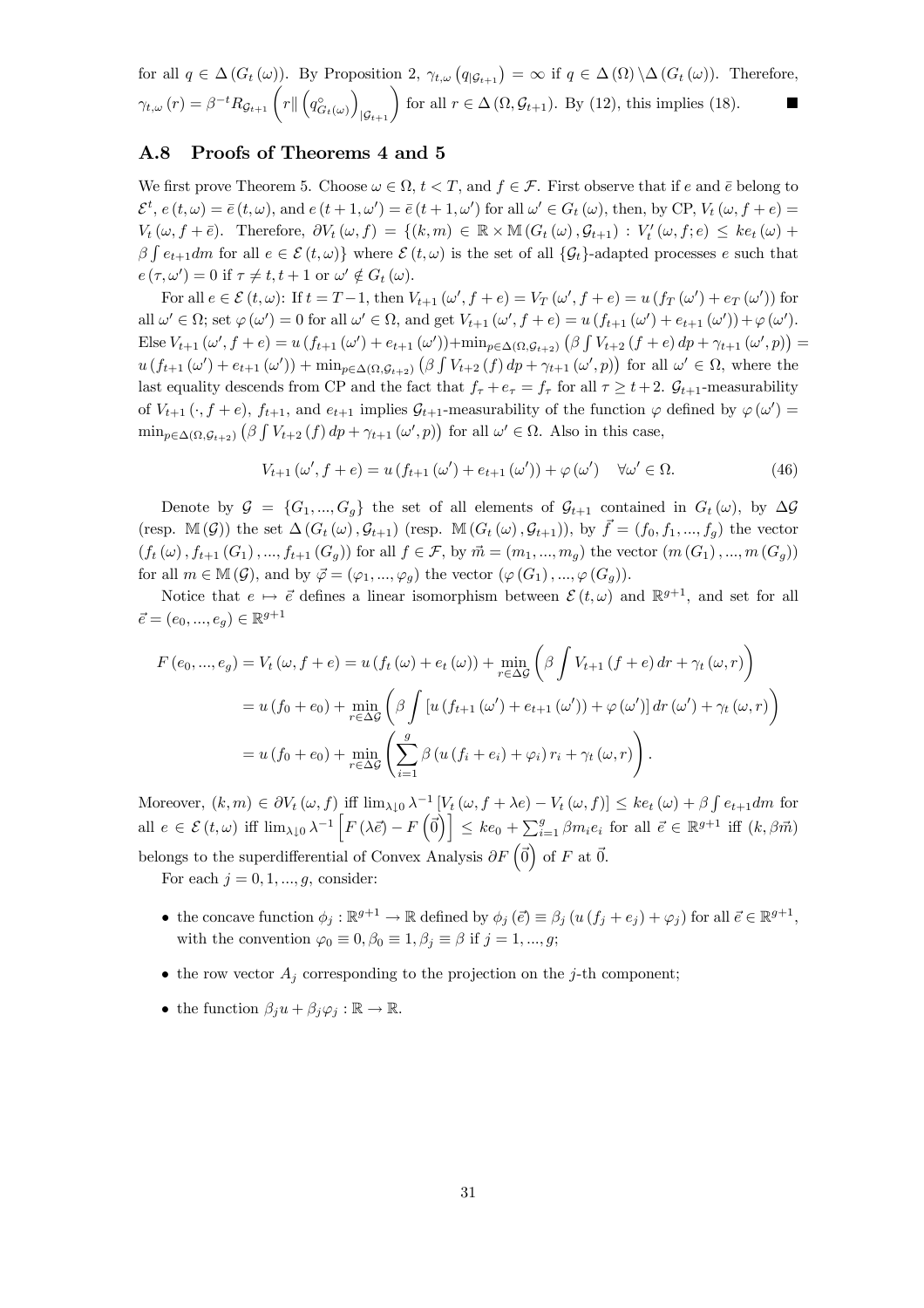Then  $\phi_j(\vec{e})=(\beta_j u+\beta_j\varphi_j) \circ (A_j+f_j)(\vec{e})$  and, by [16, Vol. I Thm. VI.4.2.1],

$$
\partial \phi_j \left( \vec{e} \right) = A_j^T \partial \left( \beta_j u + \beta_j \varphi_j \right) \left( \left( A_j + f_j \right) \left( \vec{e} \right) \right)
$$
  
= 
$$
A_j^T \beta_j \partial u \left( f_j + e_j \right) = \left\{ \begin{bmatrix} 0 \\ \dots \\ \beta_j u' \left( f_j + e_j \right) \\ \dots \\ 0 \end{bmatrix} \right\} u' \left( f_j + e_j \right) \in \partial u \left( f_j + e_j \right) \right\}.
$$

Consider the function  $\Phi : \mathbb{R}^{g+1} \to \mathbb{R}$  defined by  $\Phi(\vec{v}) \equiv v_0 + \min_{r \in \Delta \mathcal{G}} (\sum_{i=1}^g v_i r_i + \gamma_t(\omega, r))$ . It is easy to check that  $\Phi$  is concave, monotonic, and

$$
\partial \Phi(\vec{v}) = \left\{ \begin{bmatrix} 1 \\ \rho_1 \\ \dots \\ \rho_g \end{bmatrix} \middle| \rho \in \arg \min_{r \in \Delta \mathcal{G}} \left( \sum_{i=1}^g v_i r_i + \gamma_t(\omega, r) \right) \right\}.
$$

For all  $\vec{e} \in \mathbb{R}^{g+1}$ ,  $F(\vec{e}) = \Phi(\phi_0(\vec{e}), \phi_1(\vec{e}), \dots, \phi_g(\vec{e}))$  and, setting  $\rho_0 = 1$ , [16, Vol. I Thm. VI.4.3.1] delivers:

$$
\partial F(0) = \left\{ \sum_{i=0}^{g} \rho_i \begin{bmatrix} 0 \\ \dots \\ \beta_i u'(f_i) \\ \dots \\ 0 \end{bmatrix} \middle| \begin{bmatrix} 0 \\ \rho \in \arg \min_{r \in \Delta \mathcal{G}} (\sum_{i=1}^{g} (\beta (u(f_i) + \varphi_i)) r_i + \gamma_t (\omega, r)) \\ u'(f_i) \in \partial u(f_i) \quad \forall i = 0, ..., g \end{bmatrix} \right\}
$$

$$
= \left\{ \begin{bmatrix} u'(f_0) \\ \beta u'(f_1) \rho_1 \\ \dots \\ \beta u'(f_j) \rho_g \end{bmatrix} \middle| \begin{bmatrix} \rho \in \arg \min_{r \in \Delta \mathcal{G}} (\sum_{i=1}^{g} (\beta (u(f_i) + \varphi_i)) r_i + \gamma_t (\omega, r)) \\ u'(f_i) \in \partial u(f_i) \quad \forall i = 0, ..., g \end{bmatrix} \right\},
$$

whence

$$
\partial V_t(\omega, f) = \left\{ (u'(f_t(\omega)), m) \mid \begin{array}{l} m(G) = u'(f_{t+1}(G)) \rho(G) \quad \forall G \in \mathcal{G}_{t+1}, \\ \rho \in \arg \min_{r \in \Delta \mathcal{G}} (\beta \int (u(f_{t+1}(\omega')) + \varphi(\omega')) dr (\omega') + \gamma_t(\omega, r)), \\ u'(f_t(\omega)) \in \partial u(f_t(\omega)), u'(f_{t+1}(G)) \in \partial u(f_{t+1}(G)) \quad \forall G \in \mathcal{G}_{t+1} \end{array} \right\},
$$

which together with (46) (i.e.  $u(f_{t+1}) + \varphi = V_{t+1}(f)$ ) delivers (21), and concludes the proof of Theorem 5.

The proof of Theorem 4 starts with the observation that, for every  $\omega \in \Omega$ ,  $t < T$ , and  $f \in \mathcal{F}$ ,  $V'_t(\omega, f; \cdot)$  is linear iff  $F'(\vec{0}; \cdot)$  is linear iff  $\partial F(\vec{0})$  is a singleton iff  $\partial V_t(\omega, f)$  is a singleton. If u is differentiable and  $\gamma_t(\omega)$  is essentially strictly convex, then [26, Thm. 26.3] guarantees that

$$
I(v_1, ..., v_g) \equiv \min_{r \in \Delta \mathcal{G}} \left( \sum_{i=1}^g v_i r_i + \gamma_t(\omega, r) \right) \quad \forall (v_1, ..., v_g) \in \mathbb{R}^g
$$
 (47)

is differentiable, and hence  $\Phi$  and F are differentiable. Conversely, if u is not differentiable, just take  $\vec{f} \in \mathbb{R}^{g+1}$  with  $f_0$  a point of non-differentiability of u to find a nonsingleton  $\partial F(\vec{0})$ . Then differentiability of  $V_t(\omega)$  implies differentiability of u. If  $\gamma_t(\omega)$  is not essentially strictly convex, then (again by  $[26, Thm. 26.3]$ ) the functional I defined by  $(47)$  is not differentiable, and there exists  $(v_1^{\circ},...,v_g^{\circ}) \in \mathbb{R}^g$  such that there are two different  $\rho$  and  $\overline{\rho} \in \partial I(v_1^{\circ},...,v_g^{\circ}) =$  $\arg\min_{r\in\Delta\mathcal{G}}\left(\sum_{i=1}^gv_i^{\circ}r_i+\gamma_t(\omega,r)\right).$  Since  $u(\mathbb{R})$  is unbounded, there are  $f\in\mathcal{F}$  and  $b\in\mathbb{R}$  such that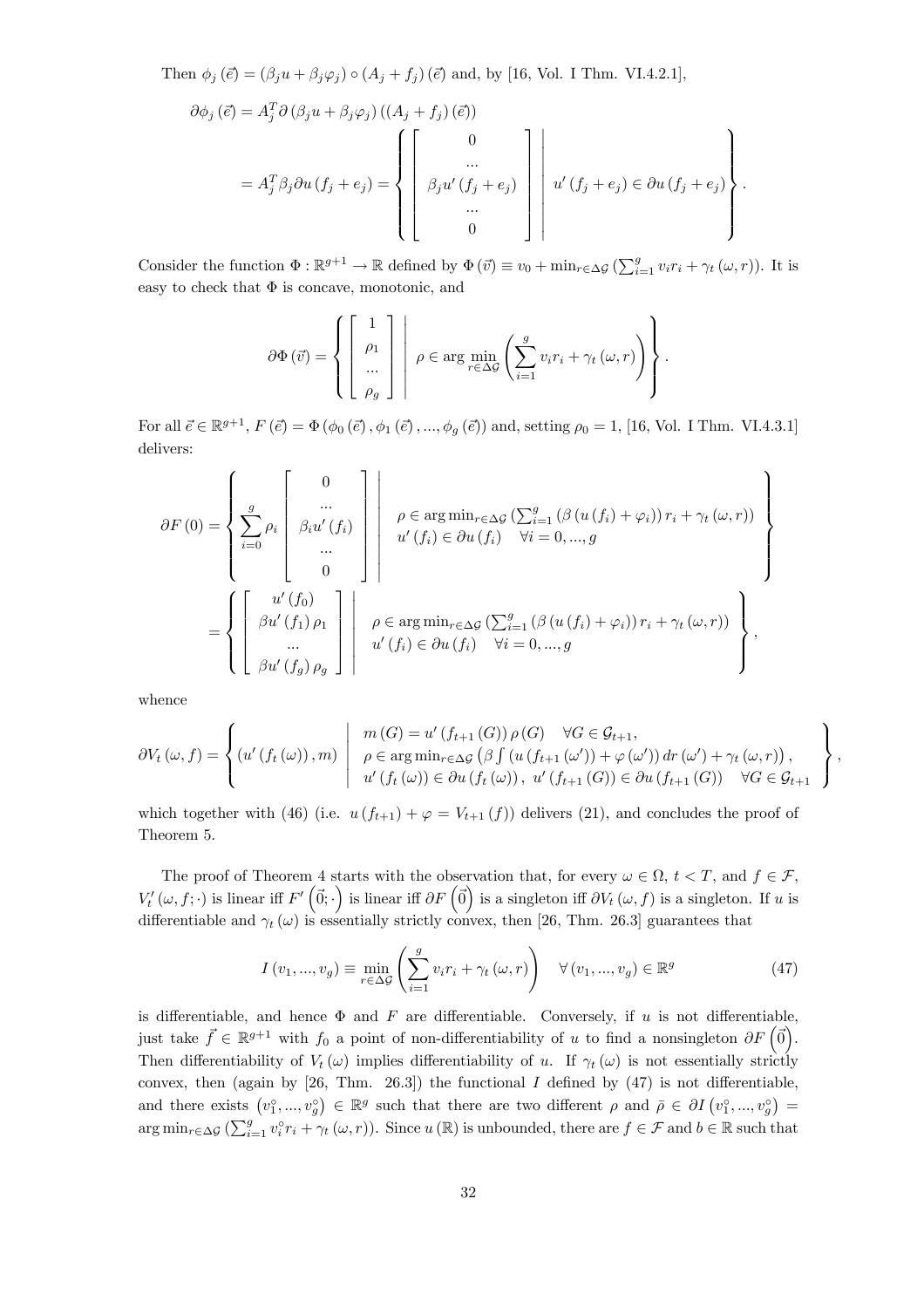$\beta(u(f_i) + \varphi_i) = v_i^{\circ} + b$  for  $i = 1, ..., g$ . Then  $\rho, \bar{\rho} \in \arg \min_{r \in \Delta \mathcal{G}} \left( \sum_{i=1}^{g} (\beta(u(f_i) + \varphi_i)) r_i + \gamma_t(\omega, r) \right),$ moreover  $u'(z) \neq 0$  for all  $z \in \mathbb{R}$  (u is strictly monotonic, concave, and differentiable), and hence

$$
\begin{bmatrix}\nu'(f_0) \\
\beta u'(f_1)\rho_1 \\
\vdots \\
\beta u'(f_g)\rho_g\n\end{bmatrix}\n\text{ and }\n\begin{bmatrix}\nu'(f_0) \\
\beta u'(f_1)\bar{\rho}_1 \\
\vdots \\
\beta u'(f_g)\bar{\rho}_g\n\end{bmatrix}
$$

are two distinct elements of  $\partial F(\vec{0})$ , which is absurd. ■

### References

- [1] K. Detlefsen, G. Scandolo, Conditional and dynamic convex risk measures, mimeo, 2005.
- [2] Dolecki, S. and G.H. Greco (1995). Niveloids, *Topological Methods in Nonlinear Analysis*, 5, 1—22.
- [3] J. Dow and S. Werlang, Uncertainty aversion, risk aversion, and the optimal choice of portfolio, Econometrica, 60, 197-204, 1992.
- [4] P. Dupuis and R.S. Ellis, A weak convergence approach to the theory of large deviations, Wiley, New York, 1997.
- [5] D. Ellsberg, Risk, ambiguity, and the Savage axioms, Quarterly Journal of Economics, 75, 643—669, 1961.
- [6] L.G. Epstein and M. Schneider, Recursive multiple-priors, Journal of Economic Theory, 113, 1—31, 2003.
- [7] L.G. Epstein and T. Wang, Intertemporal asset pricing under Knightian uncertainty, Econometrica, 62, 283—322, 1994.
- [8] P. Ghirardato, F. Maccheroni, and M. Marinacci, Ambiguity from the differential viewpoint, ICER WP 17, 2002.
- [9] I. Gilboa and D. Schmeidler, Maxmin expected utility with a non-unique prior, Journal of Mathematical Economics, 18, 141—153, 1989.
- [10] E. Hanany and P. Klibanoff, Updating preferences with multiple priors, mimeo, 2005.
- [11] L.P. Hansen and T.J. Sargent, Robust control and model uncertainty, American Economic Review, 91, 60—66, 2001.
- [12] L.P. Hansen, T.J. Sargent, G.A. Turmuhambetova, and N. Williams, Robust control and model misspecification, Journal of Economic Theory, this symposium.
- [13] S. Hart, S. Modica, and D. Schmeidler, A neo<sup>2</sup> Bayesian foundation of the maxmin value for two-person zero-sun games, International Journal of Game Theory, 23, 347—358, 1994.
- [14] T. Hayashi, Quasi-stationarity cardinal utility and present bias, Journal of Economic Theory, 112, 343—352, 2003.
- [15] T. Hayashi, Intertemporal substitution, risk aversion, and ambiguity aversion, Economic Theory, 25, 933—956, 2005.
- [16] J.P. Hiriart-Urruty and C. Lemaréchal, Convex analysis and minimization algorithms, I and II, Springer, New York, 1996.